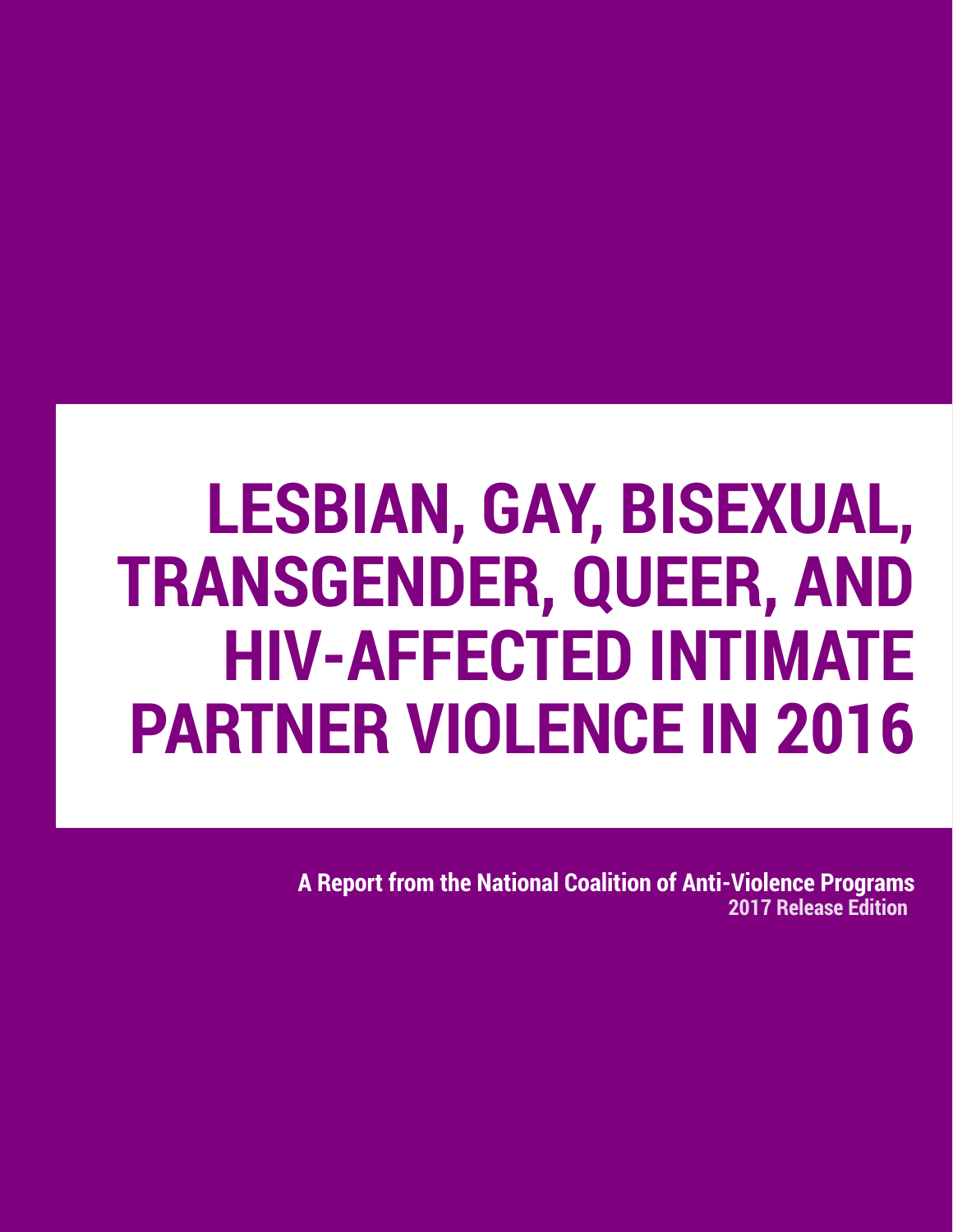## **CONTRIBUTORS**

## **Author**

**Emily Waters,** MSW/MPH, *New York City Anti-Violence Project*

## **Data Collection**

**Emily Waters**, MSW/MPH, *New York City Anti-Violence Project*

## **Data Analysis**

**Emily Waters,** MSW/MPH, *New York City Anti-Violence Project*

**Emma Pliskin Juliette Verrengia**, *New York City Anti-Violence Project*

## **Data & Report Design**

**Abeni Jones**, *www.abenijones.net*

## **Additional Writing & Data Collection**

**Larissa Pham,** *New York City Anti-Violence Project*

**Catherine Shugrue dos Santos**, MSW, *The New York City Anti-Violence Project*

**Chelsea Convery**, MSW, *New York City-Anti Violence Project*

**Aaron Eckhardt**, MSW, *Buckeye Region Anti-Violence Organization (BRAVO)*

**Jenn Eidemiller**, BA, *Buckeye Region Anti-Violence Organization (BRAVO)*

**Rachel L. Tillman**, LCPC, *Center on Halsted*

**Lidia Salazar**, *Community United Against Violence (CUAV)*

**Tanisha Arena**, *Violence Recovery Program at Fenway Health*

**Xavier Quinn**, *Violence Recovery Program at Fenway Health*

**Katherine Grant**, LMSW, *In Our Own Voices Inc.* 

**Vanessa Gonzalez**, *In Our Own Voices Inc.* 

**Cayla DeChane**, *Kansas City Anti-Violence Project (KCAVP)*

**Anabel Martinez**, *Domestic Violence Legal Advocacy Project, Los Angeles LGBT Center*

**Devika Shankar**, *Family Violence Intervention Services (FVIS) / STOP Violence Program, Los Angeles LGBT Center*

**Giovanna Martinez**, *The LGBTQ Center of Long Beach*

**Porter Gilberg**, *The LGBTQ Center of Long Beach*

**Catarina Campbell**, M.Ed, *SafeSpace Anti-Violence Program with the Pride Center of Vermont*

**Hannah Lipstein**, *The Network/La Red*

**Nell Gaither**, *Trans Pride Initiative*

**Austin Puca**, BA, *Southern Arizona AIDS Foundation; Anti-Violence Project*

**Rae Strozzo,** MFA, MAST, *Southern Arizona AIDS Foundation; Anti-Violence Project*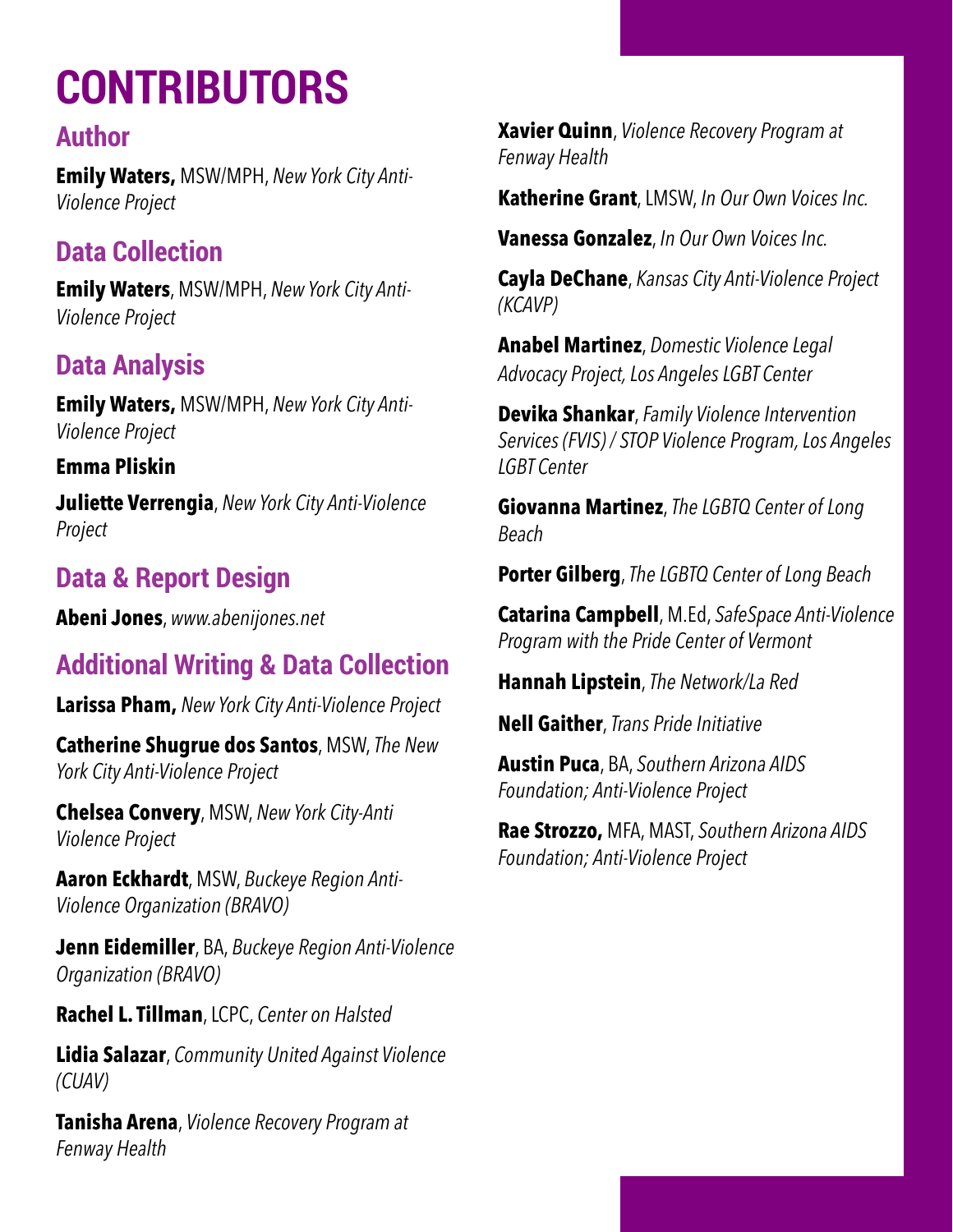#### This report was written by the **National Coalition of Anti-Violence Programs,**  A program of the New York City Anti-Violence Project

116 Nassau St, 3rd Floor New York, NY 10038 [www.ncavp.org](http://www.ncavp.org)

#### **Suggested Citation:**

National Coalition of Anti-Violence Programs (NCAVP). (2017). Lesbian, Gay, Bisexual, Transgender, Queer, and HIV-Affected Intimate Partner Violence in 2016. New York, NY: Emily Waters.

Copyright© 2017 New York City Gay and Lesbian Anti-Violence Project, Inc. All Rights Reserved.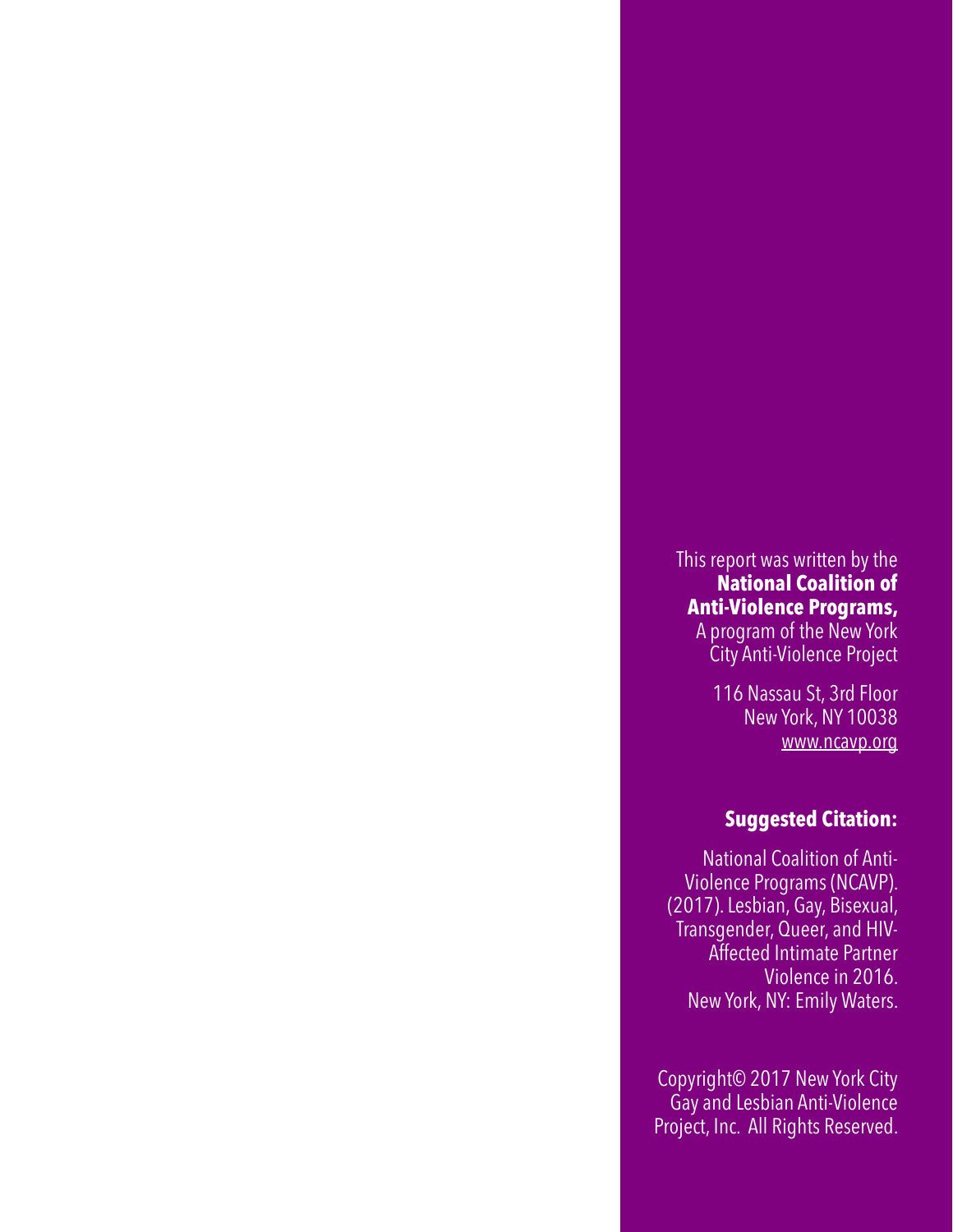

This report was produced in part with the generous support of the Arcus Foundation. The findings and opinions expressed in this report are those of the authors and do not necessarily represent the view of its funders.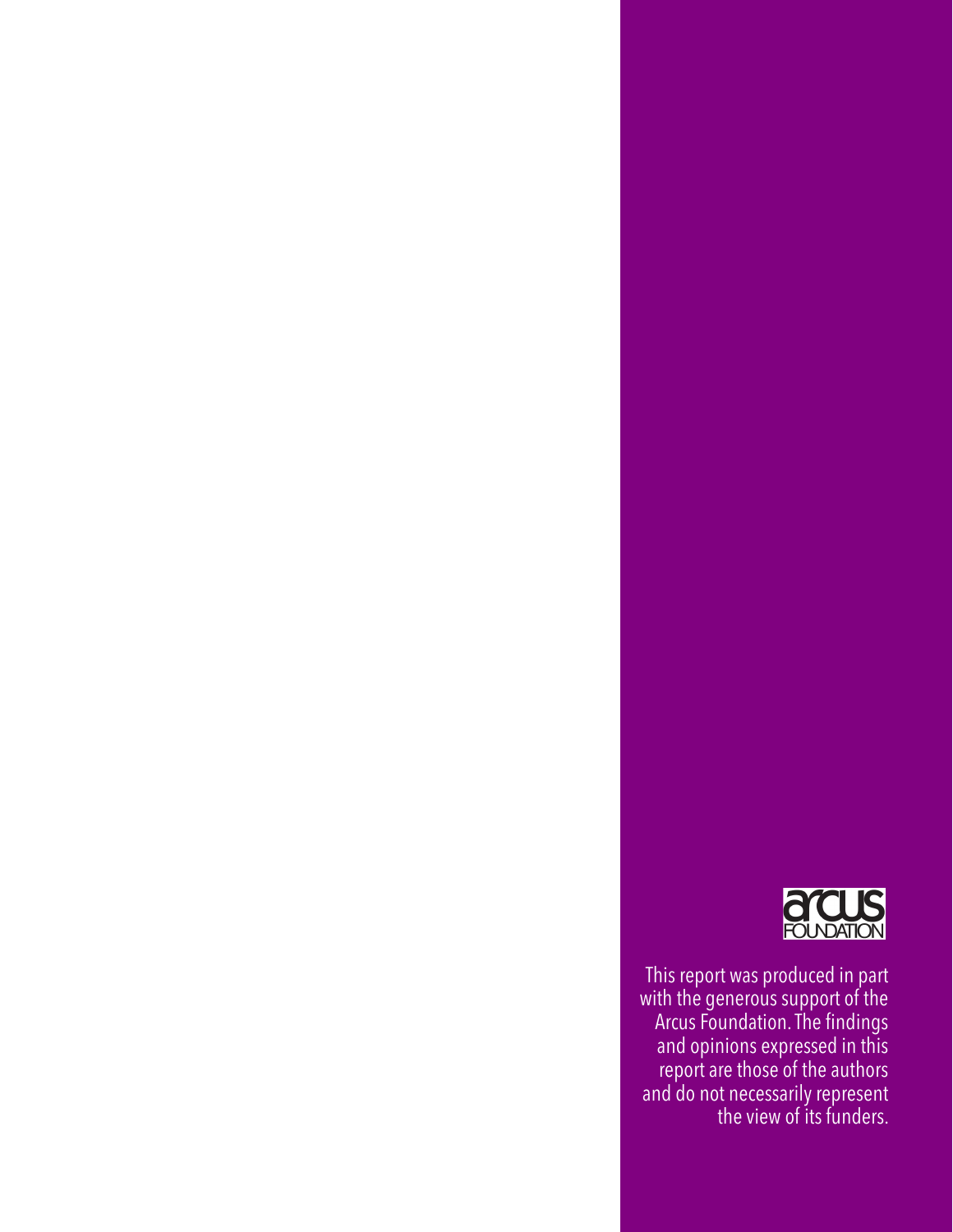## **MISSION**

**The National Coalition of Anti-Violence Programs (NCAVP) works to prevent, respond to, and end all forms of violence against and within lesbian, gay, bisexual, transgender, queer, (LGBTQ), and HIVaffected communities. NCAVP is a national coalition of local member programs and affiliate organizations who create systemic and social change. We strive to increase power, safety, and resources through data analysis, policy advocacy, education, and technical assistance.**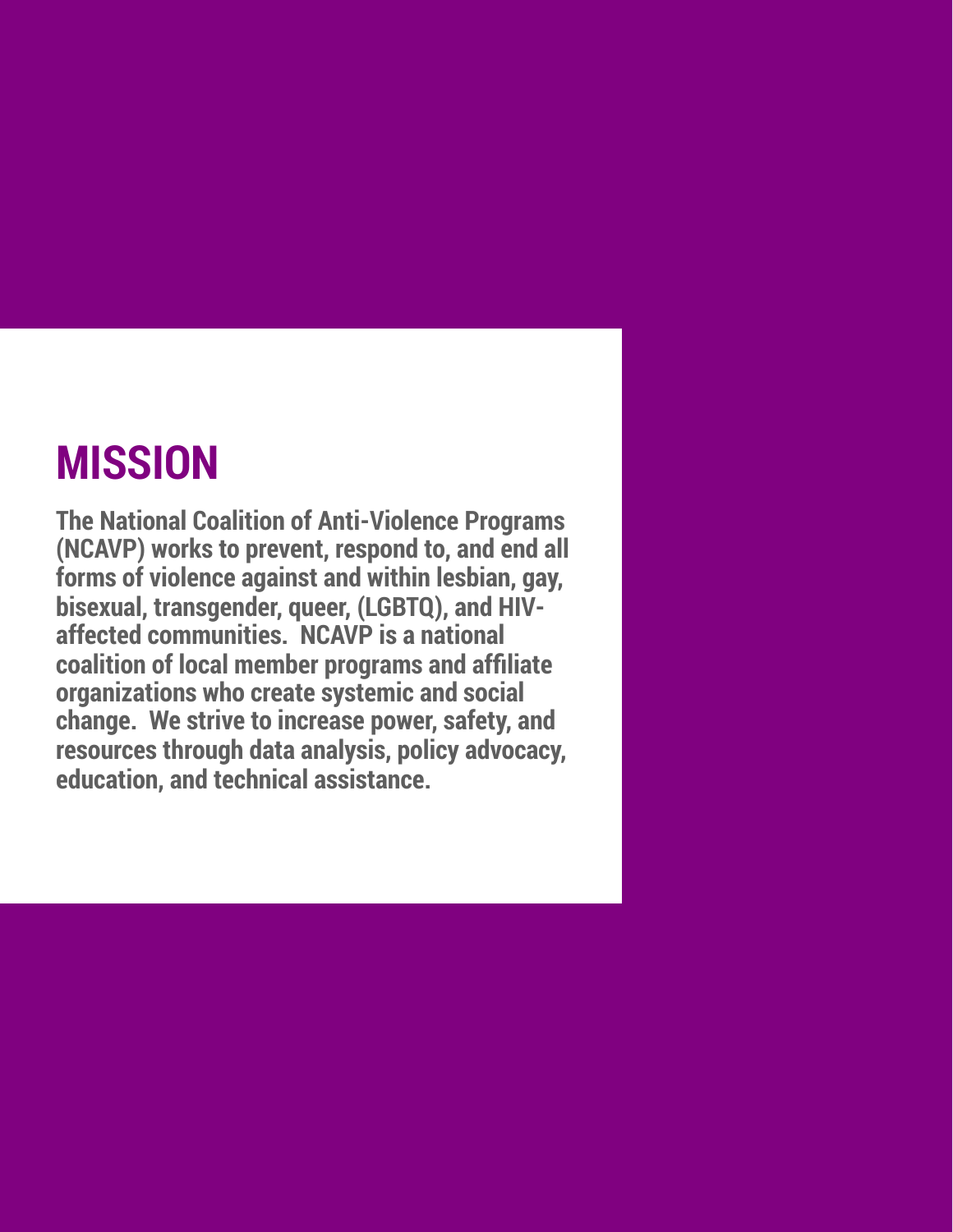## **TABLE OF CONTENTS**

| Preface                                             | 7  |
|-----------------------------------------------------|----|
| <b>Executive Summary</b>                            | 9  |
| Introduction                                        | 13 |
| Methodology                                         | 16 |
| Findings                                            | 22 |
| <b>Discussion</b>                                   | 26 |
| Conclusion                                          | 28 |
| <b>Local Summaries</b>                              | 29 |
| 2016 LGTBQ and HIV Affected IPV Homicide Narratives | 52 |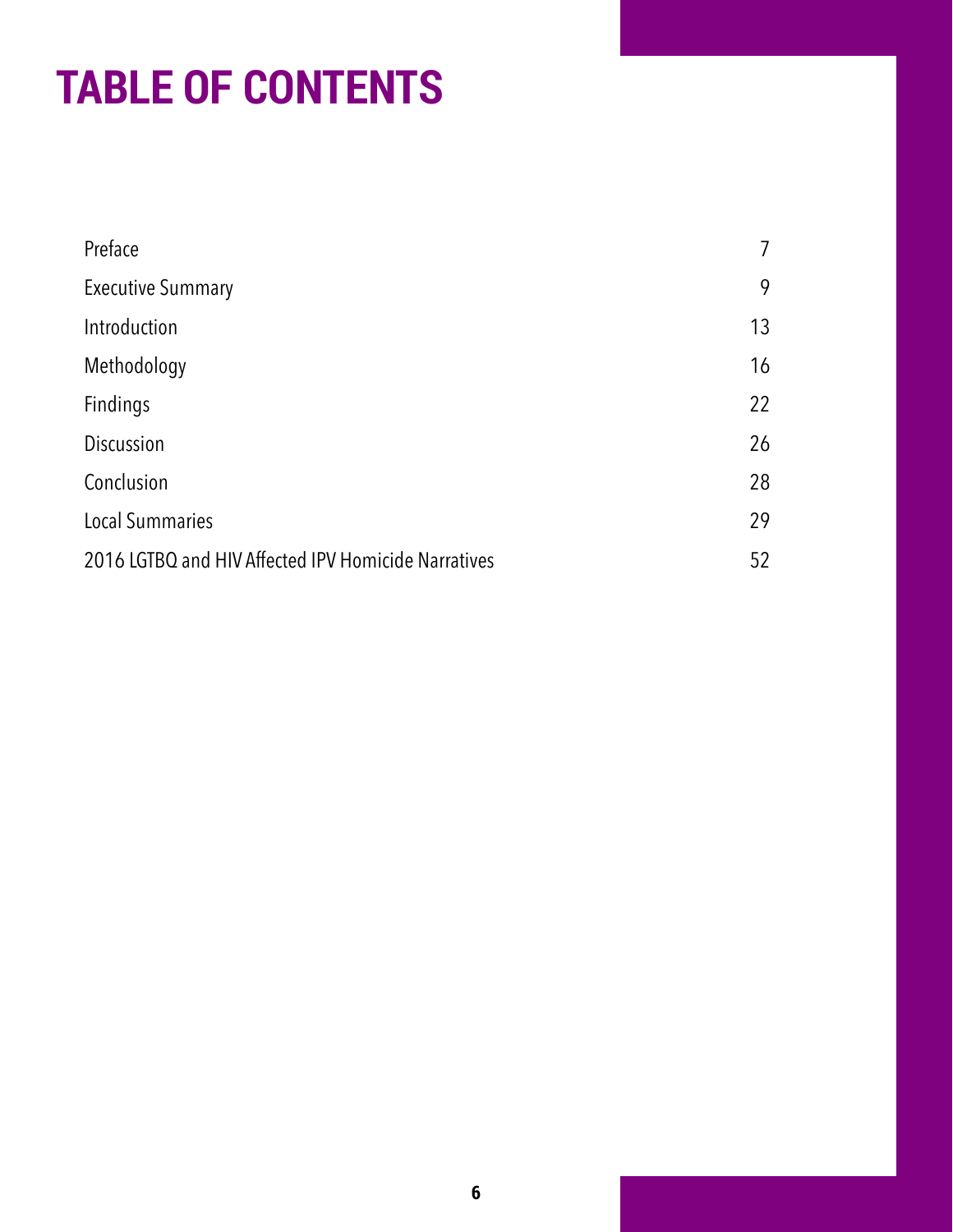## <span id="page-6-0"></span>**PREFACE**

The year 2016 was a historic, and at times tragic year, for LGBTQ communities across the nation. The November 2016 election would usher in the most anti-LGBTQ administration we've seen since the 80s. This administration, and discrimination that comes with it, came on the heels of marriage equality protections, which seemed to many to indicate a swing toward equality. LGBTQ communities working on issues around violence, poverty, runaway youth, racism and more worried that our country would feel a sense that equity was achieved through marriage equality and, therefore, would lose motivation in the fight for rights for LGBTQ individuals.

Sadly, 2016 was the deadliest year in overall LGBTQ homicides in this country recorded in the 20 year history of NCAVP, including the June 2016 massacre at Pulse Nightclub that killed 49 mostly black and brown Latinx LGBTQ individuals. The rhetoric around the massacre sought to blame a marginalized faith community, rather than recognizing the growing wave of anti-LGBTQ violence across the country.

The amped up hate violence and fear across this country created a context that forced survivors of intimate partner violence to choose between which violent scenarios felt worse for them – in their home or in their community. And, toward the end of 2016, non-documented survivors faced the reality of an incoming administration that would seek to immediately deport them if they reported violence within their relationship. As a result of the amped up rhetoric and violence in our communities, LGBTQ survivors of intimate partner violence were left with limited options.

During this painful time in our nation's history, LGBTQ survivors continued to see the shrinking of legal protections on a local and state level. Anti-LGBTQ laws and ordinances continued to be enacted throughout 2016 making it that much more difficult for LGBTQ survivors of IPV to access resources and safety.

The Violence Against Women Act (VAWA) Reauthorization of 2013 created the first federal legislation to protect against discrimination based on sexual orientation and gender identity. These protections are so vital as we know that discrimination in our communities directly impacts and limits the choices a survivor has when experiencing abusive relationships.

Moving forward, it is key that we keep protections for LGBTQ communities in place due to the additional barriers and discrimination facing LGBTQ individuals at this time. In 2016, NCAVP continued our work toward greater access and accountability through the VAWA non-discrimination provisions in an effort to reduce violence and to create better access. We will continue this work moving forward, and continue to advocate for resources to go towards community based solutions centered on the most marginalized in our communities.

Moving forward, it is important that our support services and member agencies create more opportunities for healing and protection through community based services for LGBTQ survivors of IPV rather than relying on the criminal legal services. Stories we continue to hear from survivors highlight their desire not to utilize police and the criminal legal system but their desire to have more access to advocates who can help them with safety planning, housing options, referrals, and other recourses within communities.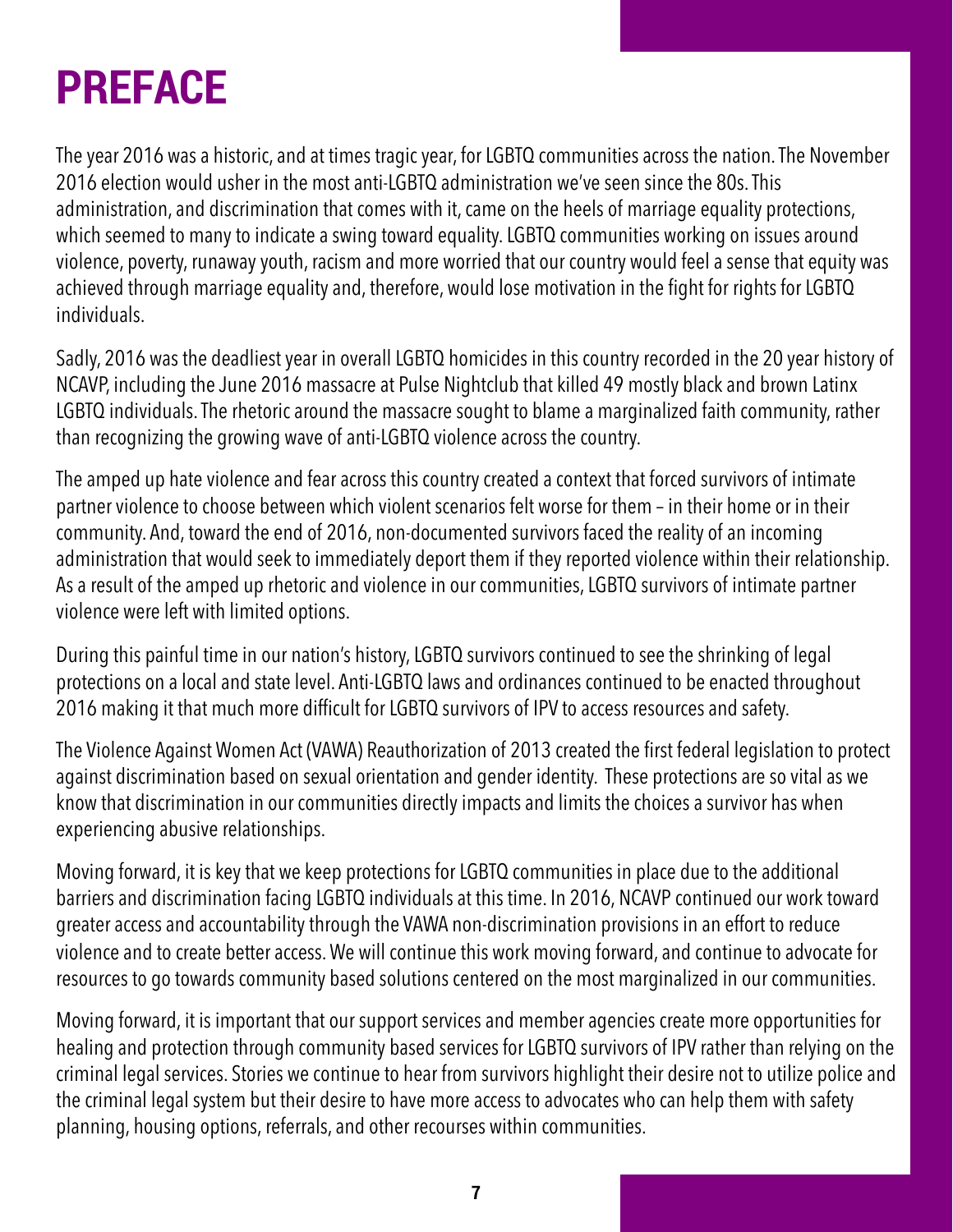Moving forward, we call for all to join with us in solidarity in creating more loving and inclusive communities through your outreach campaigns, through the media, and through reaching out to people in your community. Individually, we need to see more loving and inclusive communities through our relationships as well. Antiviolence advocates understand that sometimes the violence impacts us from the outside in and sometimes that violence can impacts our relationships causing violence within. If we can promote healing, acceptance, love, and resiliency within LGBTQ individuals, we will begin to see those qualities move into our relationships with each other as well.

LGBTQ victims and survivors are diverse in their experiences, identities, and love. We have shown time and time again that we are a resilient community. Moving forward, we must join together to directly challenge our oppressors and the oppressive systems that allow violence to flourish. We must also join together to find true liberation through self-love and acceptance of ourselves and our communities in hopes we can keep communities safe and free from violence.

In solidarity,

The NCAVP Governance Committee

**Melissa Brown**, *Kansas City Anti-Violence Project* **Aaron Eckhardt**, *Buckeye Region Anti-Violence Project* **Kathy Flores**, *Diverse and Resilient* **Suzy Salamy**, *New York City Anti-Violence Project* **Mariana Marroquin**, *Los Angeles LGBTQ Center* **J Zirbel**, *Rainbow Community Cares*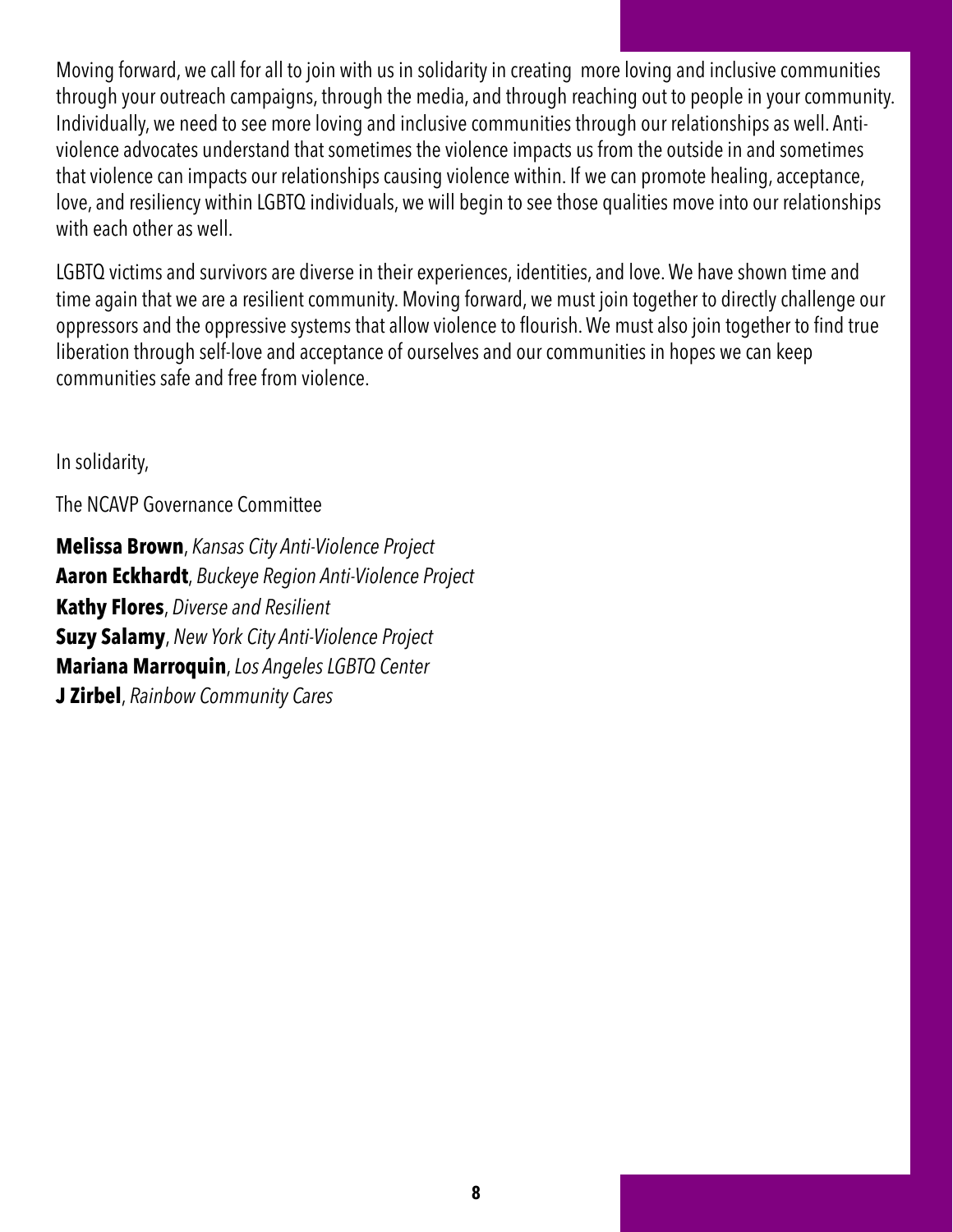## <span id="page-8-0"></span>**EXECUTIVE SUMMARY**

The National Coalition of Anti-Violence Programs (NCAVP) Lesbian, Gay, Bisexual, Transgender, Queer, and HIV-Affected Intimate Partner Violence (IPV) in 2016 report analyzes the experiences of 2,032 survivors of intimate partner violence that were reported to 14 NCAVP member programs in 2016. The findings in this report discuss how the intersections of gender, sexual orientation, racial identity, ethnic identity, documentation status, and other identities impact how LGBTQ communities experience IPV. Further, these findings discuss the consequences of that violence and seek to highlight LGBTQ survivors' unique challenges in accessing help and support around IPV.

NCAVP defines IPV as: "a pattern of behavior where one intimate partner coerces, dominates, or isolates another intimate partner to maintain power and control over the partner and the relationship." IPV may be perpetrated in many different ways, including: psychological/emotional abuse, economic abuse, physical abuse, verbal abuse, sexual abuse, cultural abuse, isolation, and intimidation. IPV within LGBTQ and HIVaffected communities is particularly debilitating to the psychosocial, financial, and physical wellbeing of survivors because of the various levels of discrimination and harassment that members of these communities face in other areas of their lives.

Furthermore, anti-LGBTQ discrimination and violence makes LGBTQ communities more likely to experience poverty, social and emotional problems, making LGBTQ people more vulnerable to IPV in the first place, while the erasure of LGBTQ communities in conversations around IPV increases shame and makes it that much more difficult for LGBTQ people to access resources and support. Therefore, resources and programs seeking to address IPV in LGBTQ communities must also address the ways the social, emotional, and financial impacts of systemic discrimination exacerbate and compound LGBTQ people's experiences of intimate partner violence, with special attention paid to the experiences of LGBTQ people who hold multiple marginalized identities.

It's vital that resources to address IPV in LGBTQ communities are allocated to community based services and responses that focus on supporting a survivor in their community, getting them access to financial and housing resources, and supporting and uplifting their social and emotional well-being.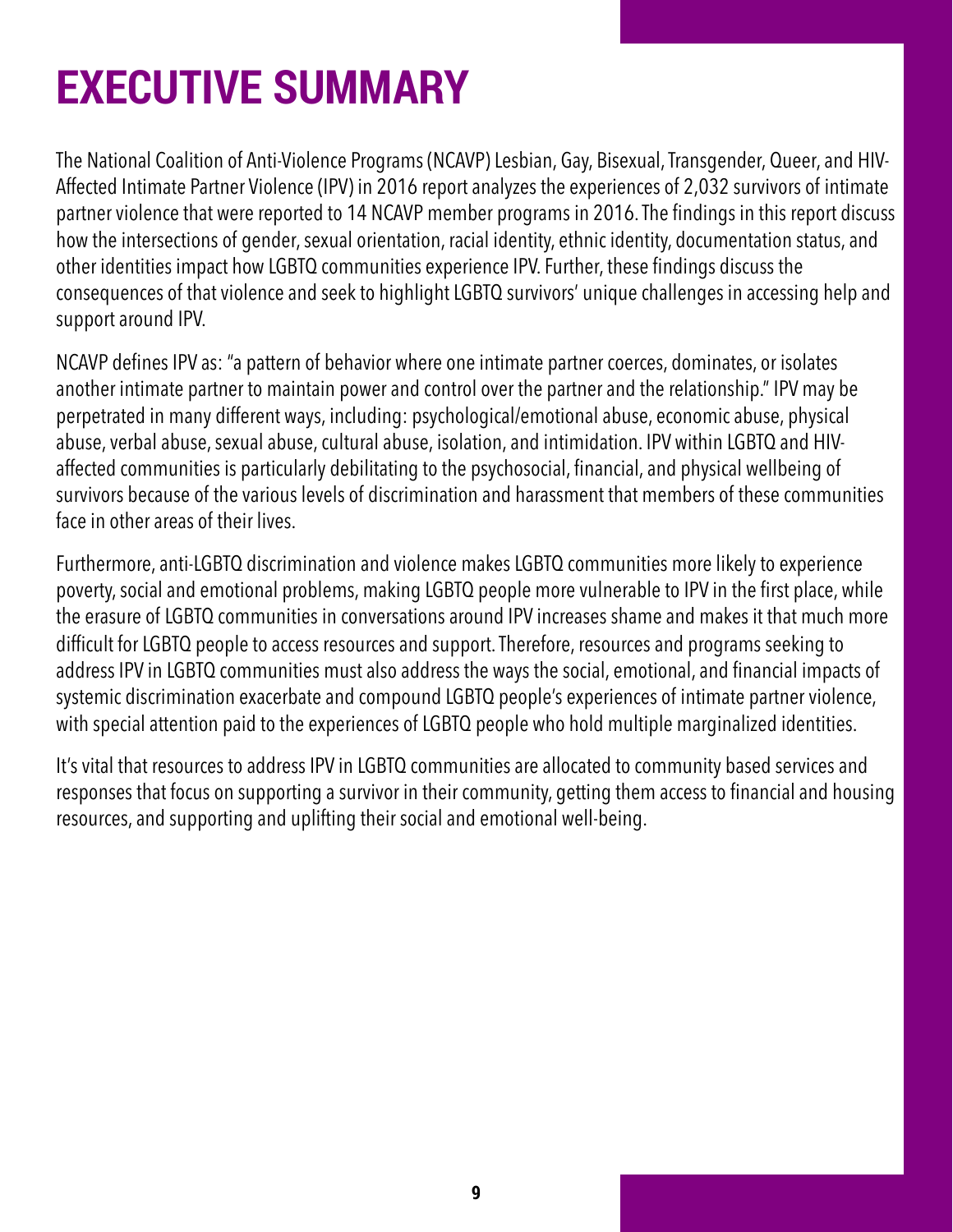## **Key Findings**

## **LGBTQ and HIV-Affected IPV Related Homicides**

NCAVP recorded 15 reports of IPV related homicides of LGBTQ people in 2016. This number by no means represents all the IPV homicides of LGBTQ communities, as the actual number is likely much higher. However, the information below provides some insight into how LGBTQ communities are impacted by fatal relationships violence.

- Of the 15 reports of homicides, 60% were people of color
- Two of the homicides (13%) were transgender women, and one person who was gender nonbinary, all of whom were people of color
- Nine (60%) of the victims were cisgender men and three (20%) of the victims were cisgender women.
- 11 (73%) of the victims were below the age of 40
- 10 of the victims were killed by a current partner or lover, 4 were killed by an ex-partner, and one person was killed by police during an IPV related incident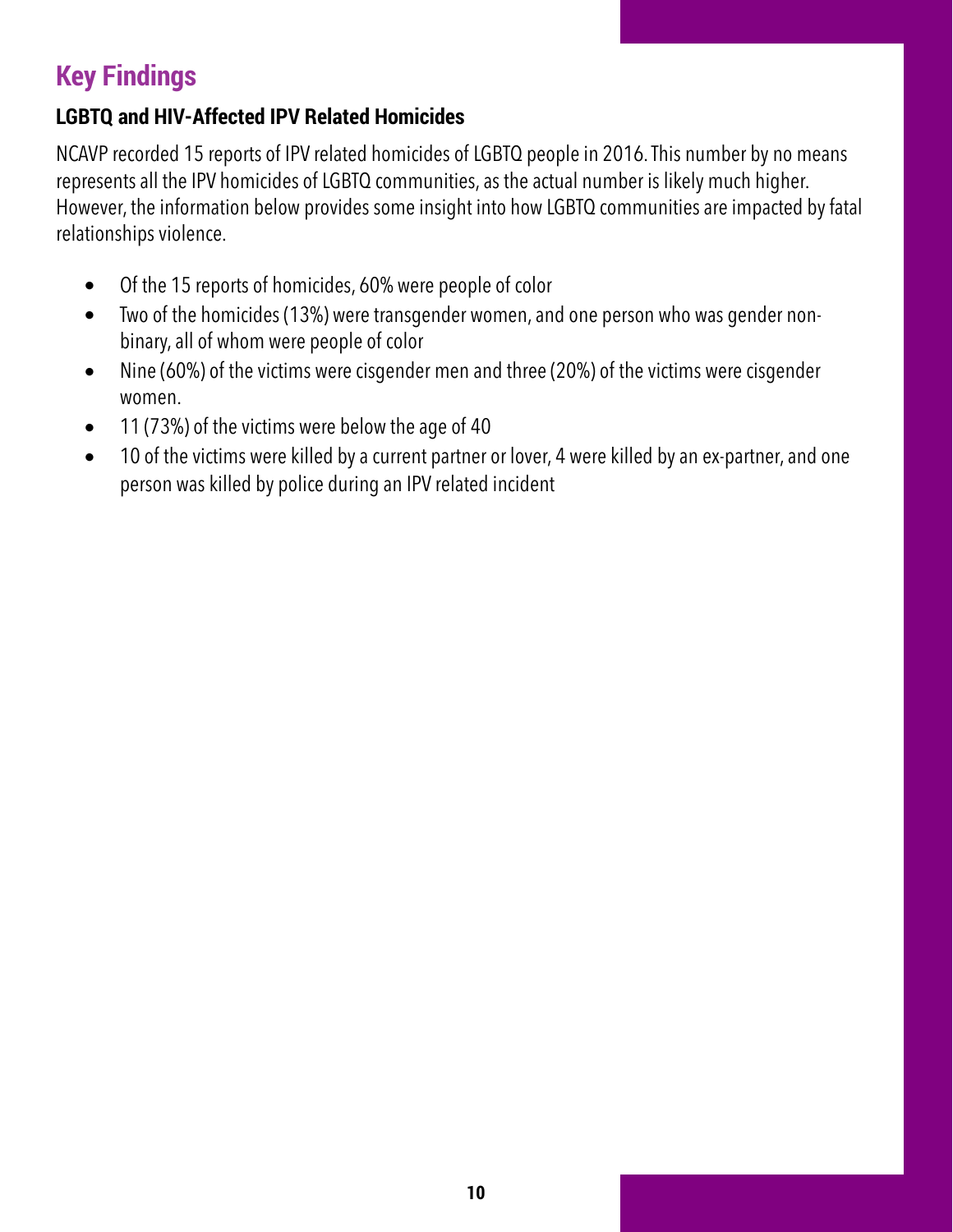## **Survivor demographics**

In 2016, NCAVP collected information on 2,032 reports of intimate partner violence from LGBTQ and HIV affected IPV survivors from 14 LGBTQ Anti-Violence organizations in 9 states.

- Of the total number of survivors, 43% identified as gay, 16% identified as lesbian, 21% identified as heterosexual, 10% identified as bisexual and 6% identified as queer.
- Of the total number of survivors, 66% were below of the age of 40.
- 43% of survivors were cisgender men, 38% were cisgender women, 11% were transgender women, 3% were transgender men, 1% were transgender or gender non-binary, and 3% identified as a different gender than the options listed.
- Survivors were able to select more than one racial and ethnic identity.
	- Of the total number of responses for race and ethnicity, the majority of the responses were identities of color (59%).
	- There was an increase in the percentage of survivors who identified as Latinx from 24% in 2015 to 30% in 2016.
- Additionally, 18% of survivors identified as Black/African American.
- In terms of immigration status, 9% of survivors were undocumented and 3% were permanent residents.



## **Graph 1: Racial /Ethnic Identity of Survivors**

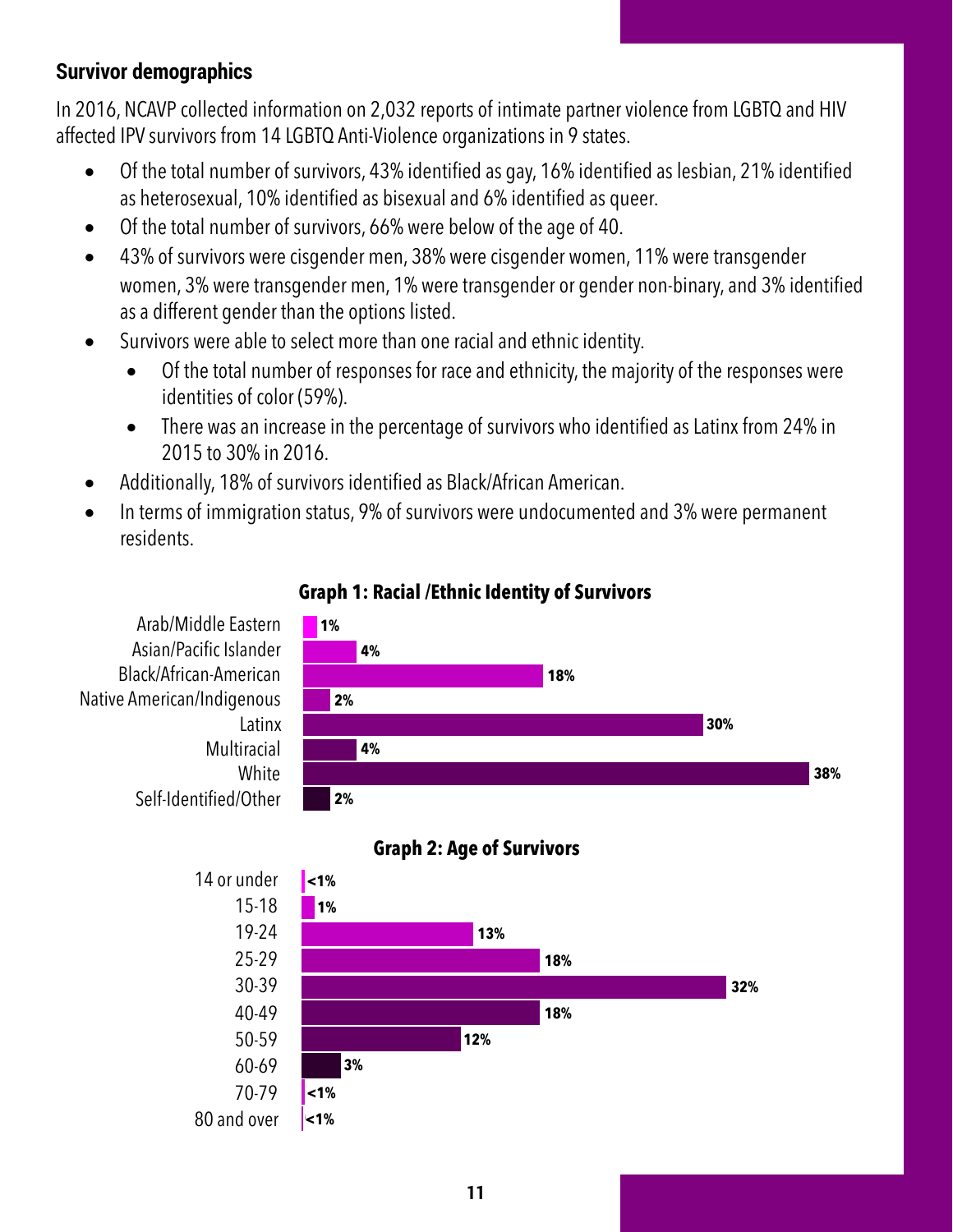## **LGBTQ Experiences with Intimate Partner Violence**

- The most common types of violence that survivors reported experiencing were physical violence (19%), verbal harassment (18%), threats and intimidation (11%), isolation (9%), and online harassment (6%).
- Survivors reporting experiencing sexual violence increased from 4% in 2015 to 7% in 2016.
- Transgender women were 2.5 times more likely to be stalked, 2.5 times more likely to experience financial violence, and 2 times more likely to experience online harassment, compared to survivors who were not transgender women.
- Both transgender and gender non-conforming survivors and Latinx survivors were 3 times more likely to experience violence by an ex-partner.

## **Access to IPV Services and Response by Law Enforcement**

## **Commonly Sought Services for IPV**

It's vital that LGBTQ communities have access to identity affirming services that work to keep survivors in community rather than further isolating them or cause further harm through discrimination.

In 2016, the majority of survivors sought advocacy services that focused on accessing legal services, housing, and mental health support, as well as resources around safety planning. This type of advocacy support helps survivors to determine their safety and increases survivors' agency.

The most commonly accessed services included: Legal Issues (25%), Housing (18%), Mental Health Services (14%), Public Benefits (7%), Police (7%), and Other Services (23%), which included Safety Planning and Emergency Funds.

## **Emergency Shelter Orders of Protection and LGBTQ & HIV Affected Communities**

- Out of the total number of survivors, 12% attempted to access emergency shelter.
- Only 33% of survivors reported seeking a protective order as a remedial service for IPV.

## **Law Enforcement Response to LGBTQ and HIV Affected Survivors**

Of the total number of survivors, 39% reported interacting with law enforcement as a result of the IPV they experienced. Of the survivors who reported information on their experience with law enforcement ( $n=416$ ):

- 7% of survivors said that the police were hostile.
- 12% of survivors said that the police were indifferent.

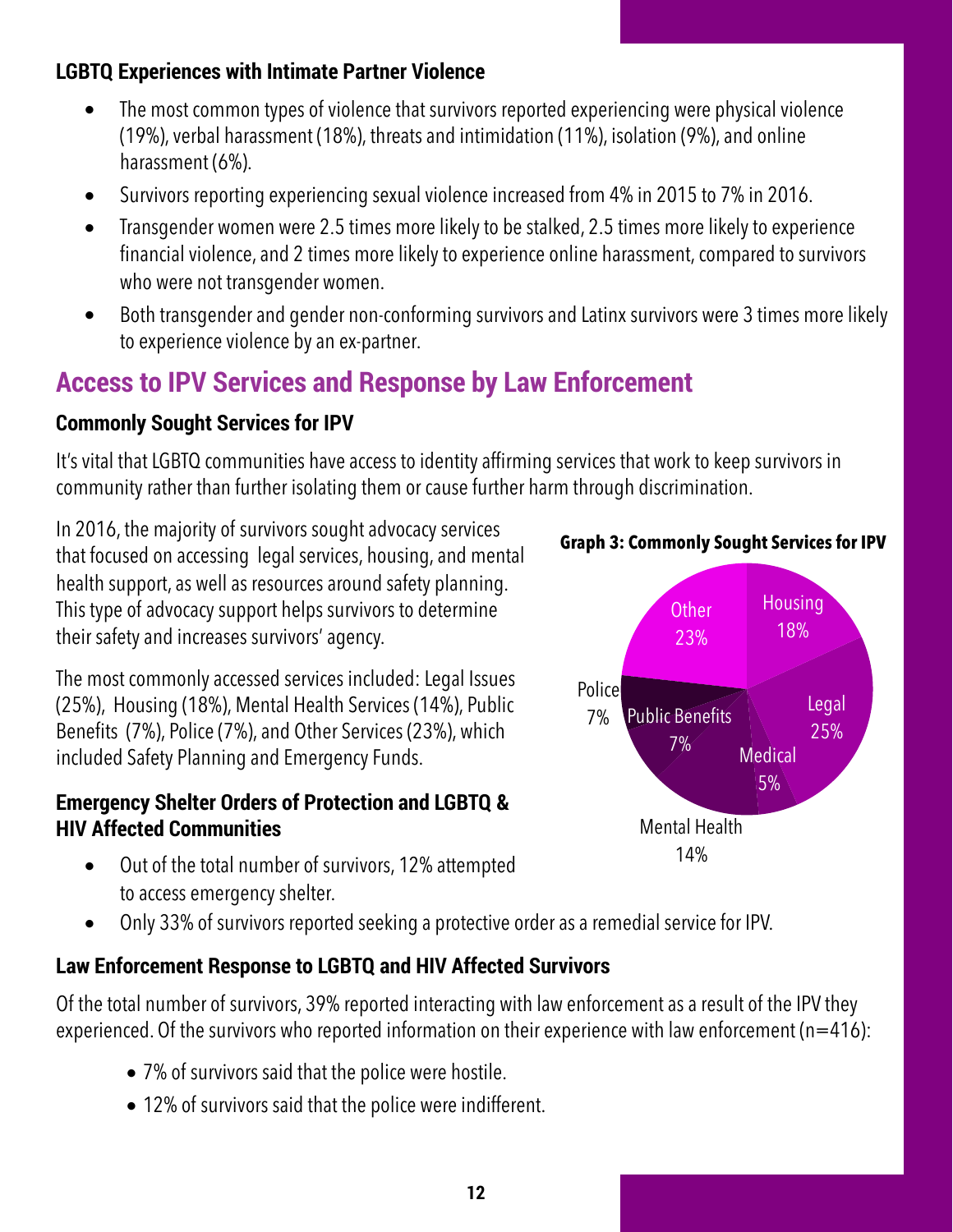## <span id="page-12-0"></span>**INTRODUCTION**

The NCAVP Lesbian, Gay, Bisexual, Transgender, Queer and HIV-Affected Intimate Partner Violence in 2016 report analyzes the experiences of 2,032 LGBTQ and HIV-affected survivors of intimate partner violence (IPV) who sought services from 14 NCAVP member organizations. The report contains detailed demographic data on survivors and victims of violence, information on abusive partners, and data on police response and other direct service responses to LGBTQ and HIV-affected survivors.

The report demonstrates that intimate partner violence (IPV) must be examined within the broader context of various forms of oppression that impact LGBTQ and HIV-affected communities, such as homophobia, biphobia, transphobia, racism, ableism, ageism, sexism, classism, anti-immigrant bias, and anti-HIV bias.

These forms of oppression create barriers which limit LGBTQ and HIV-affected survivors'--and all IPV survivors'--access to necessary resources such as safety planning, crisis intervention, supportive counseling, health care, law enforcement support, legal remedies, shelter, and housing. NCAVP hopes that this information will be used to inform policies and practices on IPV and other forms of violence in order to make them more inclusive and effective in addressing and ending IPV within all LGBTQ and HIVaffected communities.

IPV is a serious and too often fatal problem facing LGBTQ and HIV-affected communities. Language used to describe IPV varies across communities and disciplines (e.g., relationship violence, dating violence, or domestic violence).

NCAVP defines IPV as: "a pattern of behavior where one intimate partner coerces, dominates, or isolates another intimate partner to maintain power and control over the partner and the relationship." While NCAVP recognizes that LGBTQ and HIV-affected people can experience violence in a variety of relationships, IPV is primarily understood as violence perpetrated by current or past romantic partners.

Abusive partners use a myriad of tactics and strategies to exert and maintain control over their partners, including: psychological/emotional abuse, economic abuse and coercion, physical abuse, verbal abuse, sexual abuse, isolation, manipulation of social and structural inequities, and intimidation. IPV can occur in short or long-term relationships, in monogamous or polyamorous relationships, with current or past partners, and affects all communities.

<span id="page-12-4"></span><span id="page-12-3"></span>Historically, the field of IPV has focused on the abuse of male power and privilege in the context of heterosexual relationships between cisgender people, and literature on IPV has generally excluded LGBTQ survivors. However, recent research shows that LGBTQ people experience similar, if not higher, rates of IPV compared to their cisgender or heterosexual counterparts.<sup>1</sup>The20[1](#page-12-1)0 National Intimate Partner Violence and Sexual Violence Survey (NISVS) found that 44% of lesbian women, 61% of bisexual women, 26% of gay men, and 37% of bisexual men experience IPV at some point in their lives[.](#page-12-2) [2](#page-12-2)

<span id="page-12-1"></span><sup>&</sup>lt;sup>1</sup>Cannon, Claire, and Frederick Buttell. "Illusion of Inclusion: The Failure of the Gender Paradigm to Account for Intimate Partner Violence in LGBT Relationships." Partner Abuse 6.1 (2015): 65-77. Web. 23 Sept. 2015.

<span id="page-12-2"></span><sup>&</sup>lt;sup>2</sup>Walters, M.L., and M.J. Breiding. "The National Intimate Partner and Sexual Violence Survey (NISVS): [2](#page-12-4)010 Findings on Victimization by Sexual Orientation." National Center for Injury Prevention and Control. Centers for Disease Control and Prevention, 22 Sept. 2013. Web. 23 Sept. 2015.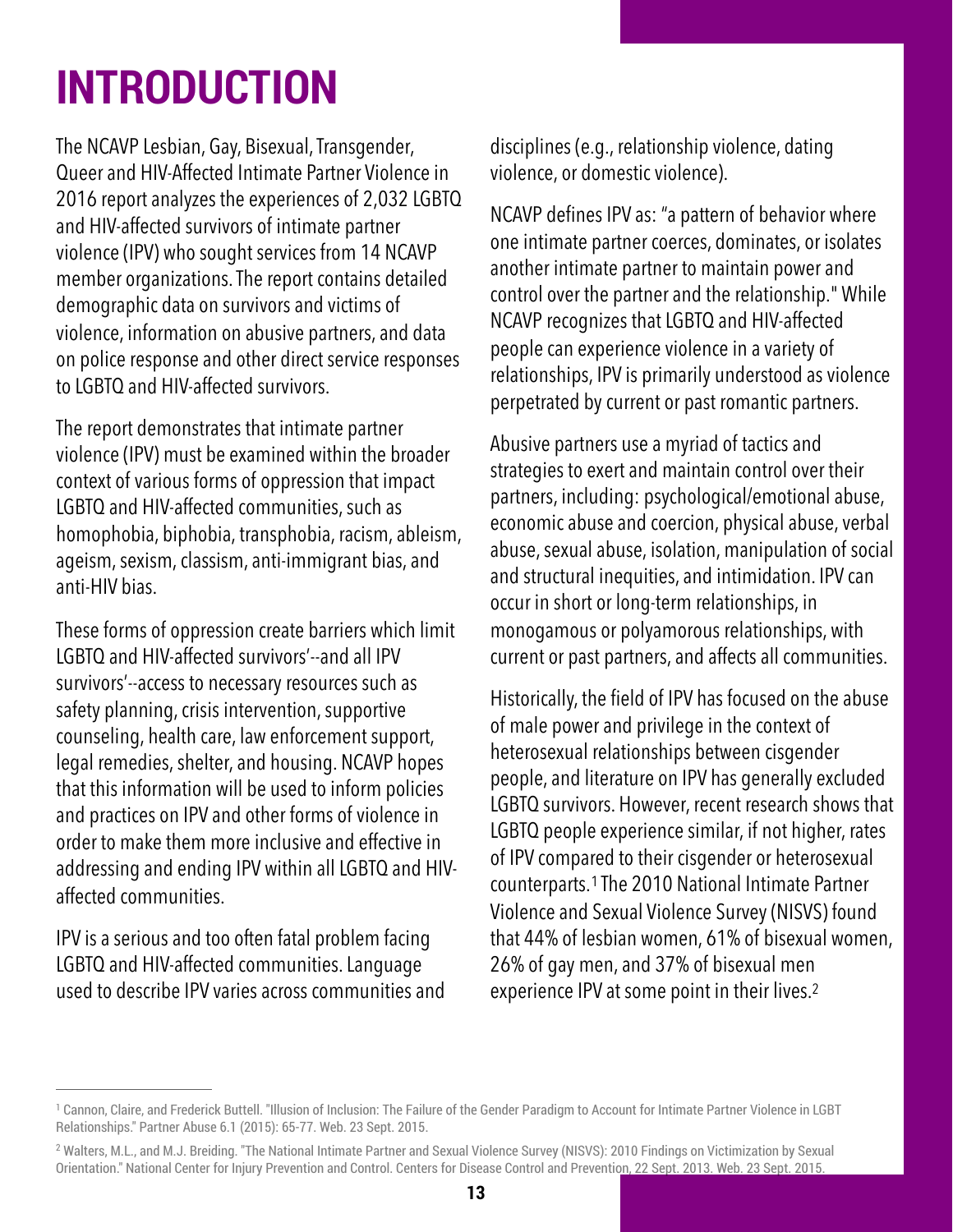<span id="page-13-8"></span>Dank, Lachman, Zweigm and Yahner found that LGBT youth are more likely to experience all forms of relationship violence, compared to heterosexual or cisgenderyouth. $3$ The 2015 U.S. Transgender Survey found that 54% of transgender people had experienced intimate partner violence at some point in their lives.[4](#page-13-1)

<span id="page-13-9"></span>New research is also beginning to look at the intersections of both marginalized sexual identities and gender identities. A recent survey of IPV and sexual violence on college campuses found that transgender students who are bisexual experience higher rates of IPV than transgender students who identify as heterosexual, suggesting that the duality of both sexual minority identities and gender identities increase the risk of experiencing IPV. [5](#page-13-2)

<span id="page-13-11"></span>Transphobia, biphobia, and homophobia, as well as the intersections of race, poverty, or, and ability status, exacerbate the experience of LGBTQ survivors of IPV.<sup>[6](#page-13-3)</sup> A 2013 report by the Williams Institute found that 7.6% of lesbian couples, compared to 5.7% of married different-sex couples, are in poverty.<sup>7</sup> Black/ African American same-sex couples have poverty rates more than twice the rate of different-sex couples.[8](#page-13-5)

<span id="page-13-13"></span>The National Transgender Discrimination Survey found that nearly a third of transgender people were living in poverty, twice the national rate.<sup>[9](#page-13-6)</sup>

Additionally, 58% of respondents reported harassment by police officers and 33% reported having negative experiences with health care providers in the past year related to being transgender. These structural inequities not only make LGBTQ and HIV affected communities more vulnerable to experiencing IPV, they create barriers to accessing resources and support services when members of these communities experience IPV.

IPV within LGBTQ communities has not been integrated into the mainstream narrative on IPV, and only limited culturally specific services exist. In a 2010 study by NCAVP and the National Center for Victims of Crime that surveyed 648 domestic violence agencies, sexual assault centers, prosecutors' offices, law enforcement agencies, and child victim services, 94% of respondents said they were not serving LGBTQ survivors of IPV and sexual violence.[10](#page-13-7)

<span id="page-13-15"></span><span id="page-13-14"></span><span id="page-13-12"></span><span id="page-13-10"></span>Additionally, survivors who identified as men were far less likely to be able to access services, particularly domestic violence shelters, due to the heteronormative belief of many shelter providers that IPV is exclusively cisgender men abusing cisgender women. Exclusionary service practices continue keep many transgender women from accessing the support they need. According to a 2016 research report by the Center for American Progress, only 30% of shelters surveyed were willing to house

<span id="page-13-5"></span><sup>[8](#page-13-13)</sup> Badgett, et al., op cit.

<span id="page-13-6"></span><sup>[9](#page-13-14)</sup> James, et al., op cit.

<span id="page-13-0"></span><sup>&</sup>lt;sup>3</sup>Danker, Meredith., Pamela Lachman, Janine M Zweif and Jennifer Yahner (2014). "Dating Violence Experiences of Lesbian, Gay, Bisexual, Transgender, and Queer Adults in Colorado: Comparing Rates of Cisgender and Transgender Victimization." Journal of Interpersonal Violence, 1-17.

<span id="page-13-1"></span><sup>&</sup>lt;sup>4</sup>James, S. E., Herman, J. L., Rankin, S., Keisling, M., Mottet, L., & Anafi, M. (2016). The Report of the 2015 U.S. Transgender Survey. Washington, DC: National Center for Transgender Equality.

<span id="page-13-2"></span><sup>&</sup>lt;sup>5</sup>Cantor, David, Bonnie Fisher, Susan Chibnall, Reanne Townsend (201[5](#page-13-10)). "Report on the AAU Campus Climate Survey on Sexual Assault and Sexual Misconduct." Westat, 105-112. Web. 22 Sept. 2016

<span id="page-13-3"></span><sup>&</sup>lt;sup>[6](#page-13-11)</sup> Walker, op cit.; Badenes-Ribera, et al., op cit.

<span id="page-13-4"></span> $^7$  $^7$ Badgett, M.V. Lee, Laura E. Durso, and Alyssa Schneebaum. "New Patterns of Poverty in the Lesbian, Gay, and Bisexual Community." The Williams Institute, 1 June 2013. Web. 22 Sept. 2015.

<span id="page-13-7"></span><sup>&</sup>lt;sup>10</sup>National Center for Victims of Crime and NCAVP, Why It Matters: Rethinking Victim Assistance for Lesbian, Gay, Bisexual, Transgender, and Queer Victims of Hate Violence & Intimate Partner Violence. http://www.avp.org/documents/WhyItMatters.pdf. Retrieved on 10/004/2014.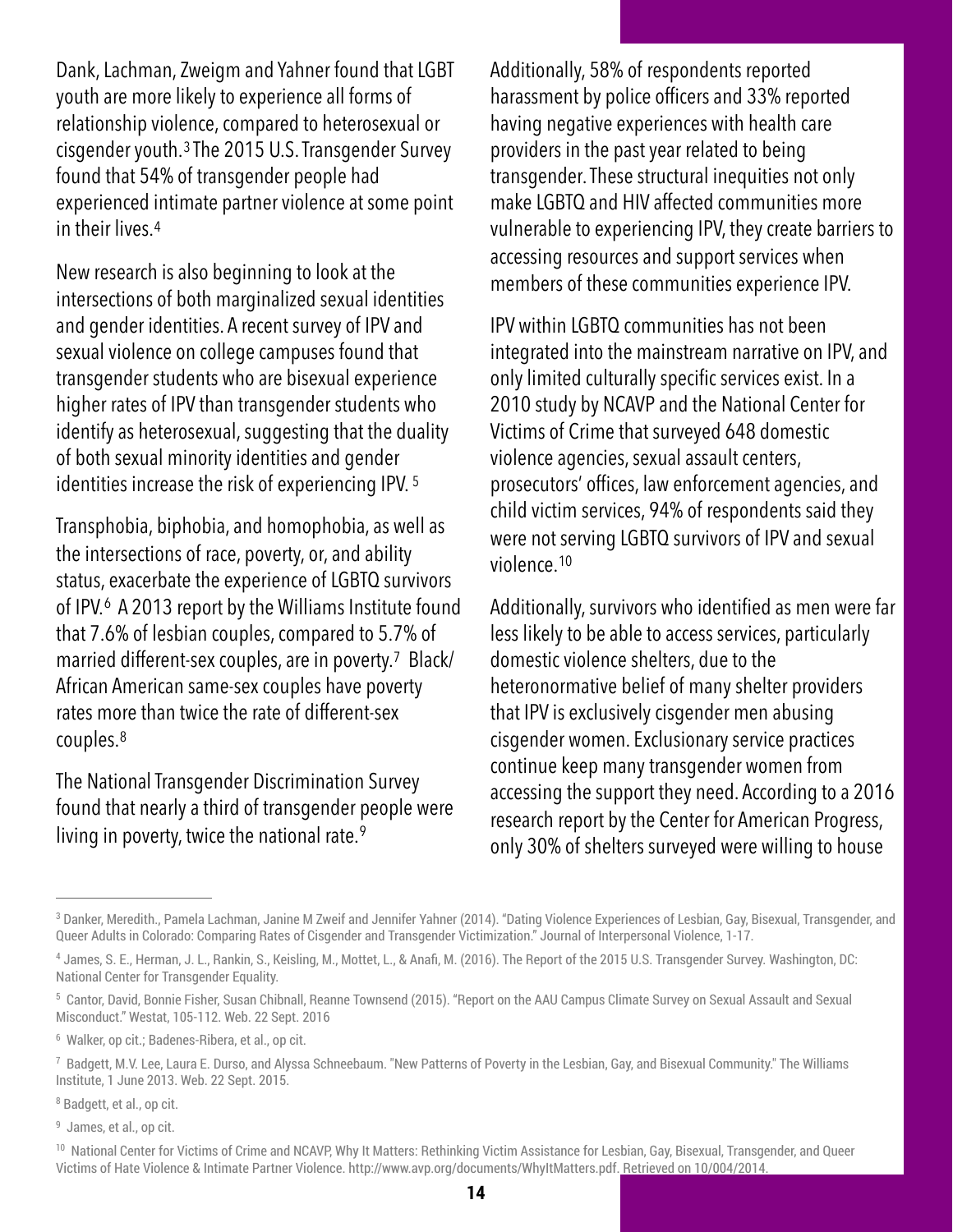<span id="page-14-1"></span>transgender women with other women and 21% said they would refuse shelter entirely.[11](#page-14-0)

The LGBTQ and HIV Affected Intimate Partner Violence in 2016 report seeks to draw connections between the ways that LGBTQ and HIV affected communities experience broader forms of discrimination to their experiences and unique vulnerabilities to IPV. NCAVP aims to specifically examine the experiences of those who are most marginalized within the broader LGBTQ community, such as LGBTQ people of color, LGBTQ people with disabilities, and LGBTQ people who are undocumented.

These communities experience unique challenges and barriers to resources, and have historically been isolated and made invisible in the national conversation on violence against LGBTQ people. NCAVP also hopes that this report will spark conversation both within and outside of LGBTQ communities about not only IPV in relationships, but also discussion of healthy relationships dynamics and ways communities can support survivors.

<span id="page-14-0"></span><sup>&</sup>lt;sup>11</sup>Rooney C, Durso L, & Gruberg S. (2016). Discrimination Against Transgender Women Seeking Access to Homeless Shelters". Center for American Progress. Web. Retrieved on 22 Sept. 2016.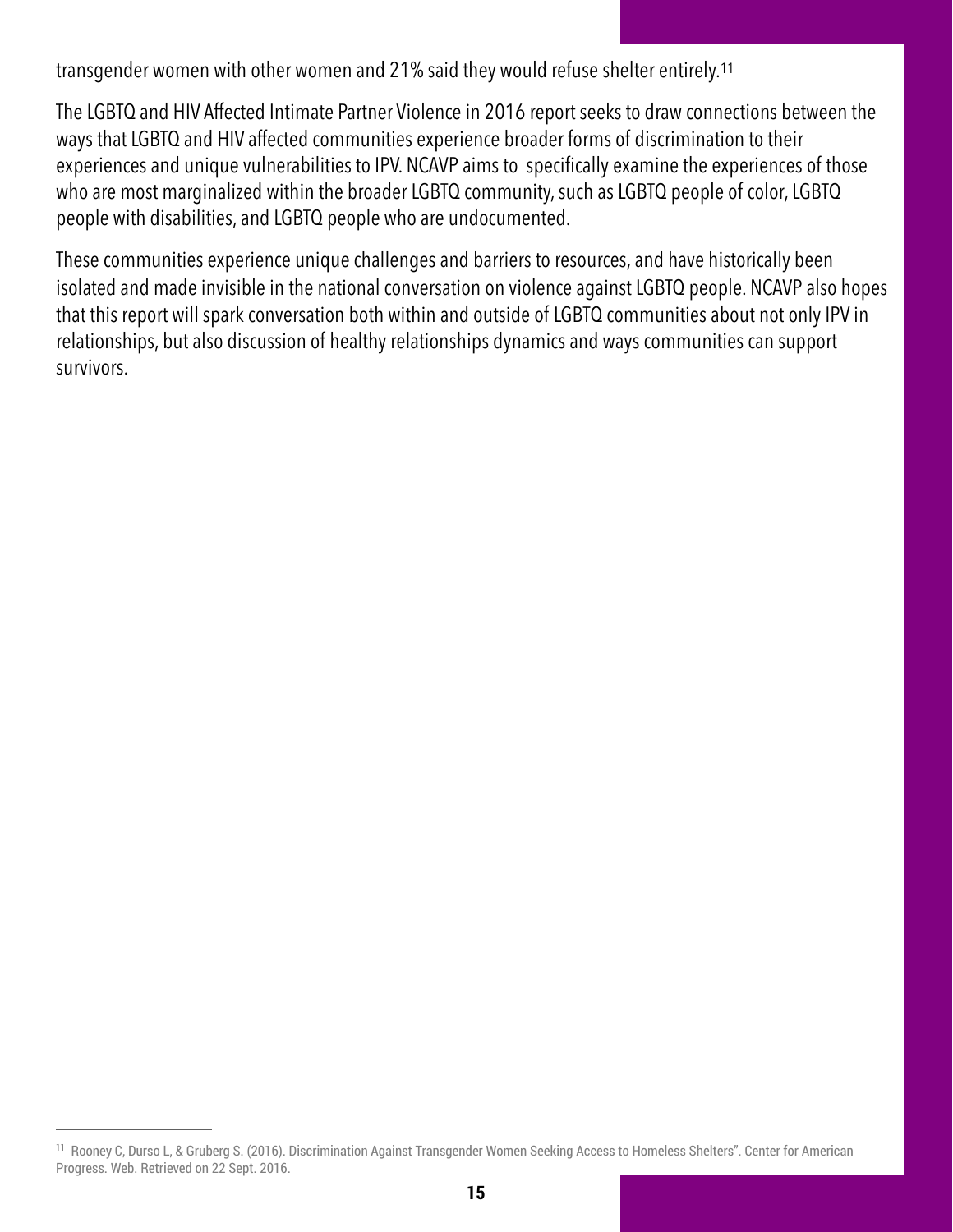## <span id="page-15-0"></span>**METHODOLOGY**

NCAVP collected both aggregate and incident level data from 14 local member organizations for this report. Organizations collected this information either directly from survivors or public sources. Survivors contacted LGBTQ and HIV-affected antiviolence programs by contacting a program or hotline, filling out surveys, connecting through community outreach or organizing, or making a report online.

Most NCAVP member programs used NCAVP's Uniform Incident Reporting Form to document the demographics of survivors and the details of the violence that occurred. Some organizations have adapted and incorporated the form into other data collection systems.

Incident level data allowed NCAVP to anonymously analyze multiple variables about one victim or survivor in connection to their specific race, gender identity, sexual orientation, or age subcategory. This allowed NCAVP to identify themes, such as whether or not types of violence varied across LGBTQ and HIVaffected survivors' identities (i.e. "Are transgender women more likely to experience physical violence?").

It also allowed NCAVP to examine the experiences of survivors with multiple intersecting identities, such as LGBTQ youth, trans women of color, and the types of violence and their experiences with first responders (i.e. "Are LGBTQ youth more likely to report to police?").

NCAVP collected aggregate data on 2,032 incidents of intimate partner violence against LGBTQ and HIVaffected people from 14 local NCAVP member organizations in 9 states. Of those 2,032 incidents, NCAVP collected incident level data on 1,225 incidents from 11 organizations in 9 states.

## **Data Compilation and Analysis**

The majority of the information in this report was analyzed in Microsoft® Excel by aggregating the totals of each category across member organizations. In some instances, survivors were allowed to select more than one answer to a question so as to best represent their identities and experiences. For example, NCAVP allowed individuals to select more than one category when identifying their gender.

For these categories, the n value, or total, represents the number of responses, rather than the number of respondents for each question, with unknowns or undisclosed responses removed unless stated otherwise. The categories in which survivors could choose more than one answer choice are noted with two asterisks \*\* in tables.

The incident level data was originally placed into Excel and then imported into SPSS. From there, odds ratios were created using the cross tabulation command. Only two variables were included in each equation, a dependent and independent variable. For example, cross tabulations were used to determine the relationship between age (independent variable) and the types of violence experienced (dependent variable).

Additional variables, or covariates, were not held constant, thus all observations assessed from odds ratios could be skewed or biased by additional factors. NCAVP selected statistics for publication based upon their relevance and with 95% confidence intervals, listed with the odds ratios. Additional data not included in the report may be available upon request by contacting NCAVP. In order to protect survivor confidentiality, not all information is available to the public.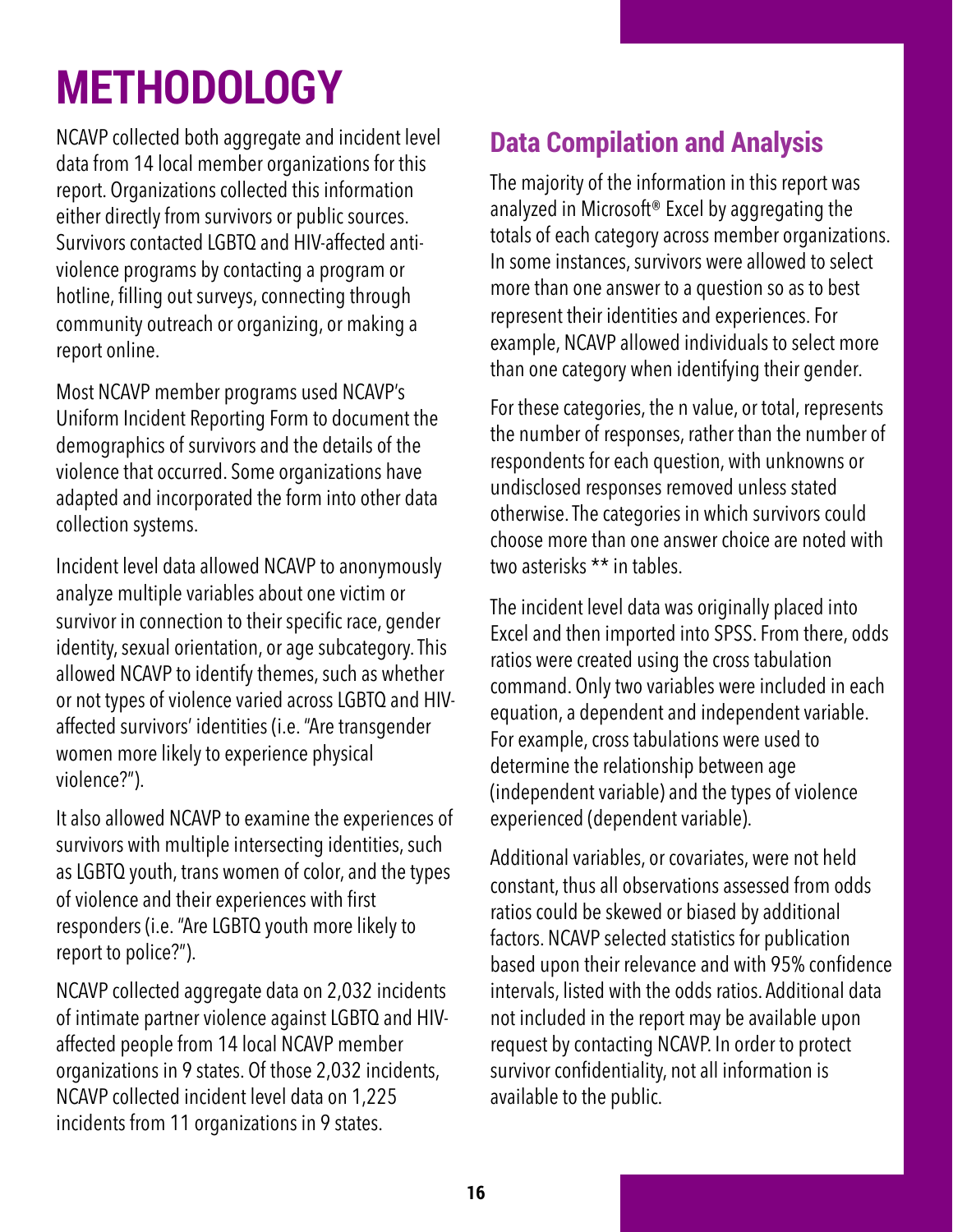## **Limitations of the Findings**

This report uses a convenience sample of LGBTQ and HIV-affected survivors of intimate partner violence who sought support from some NCAVP member programs as well as information collected from public records. Since NCAVP only analyzes data collected from individuals who self-reported and from other public sources, the information presented is not representative of the experiences of all LGBTQ and HIV-affected survivors of hate violence in the United States.

NCAVP's data may omit populations such as incarcerated people, people in rural communities, people who may not know about their local NCAVP member organization, people where the closest NCAVP member organization is too far away to reach, people who are not out as LGBTQ or as living with HIV, people who are not comfortable with reporting, and people who face other barriers to accessing services or reporting. Therefore, while the information contained in this report provides a detailed picture of the individual survivors who reported to NCAVP member programs, it cannot and should not be extrapolated to represent LGBTQ and HIV-affected communities in the United States.

NCAVP members' capacity for data collection varied based upon the program's resources, staffing, available technology, and other factors. These considerations resulted in some programs submitting partial information in some categories, which creates incomplete and dissimilar amounts of data for different variables within the 2016 data set. Moreover, because of the nature of crisis intervention and direct service work that is done as data is collected through NCAVP's incident form, missing values are common. Missing values do not affect the accuracy of the data and data analysis as long as individuals are omitting information at random. This can, however, affect the accuracy of the data if certain survivors are uncomfortable with disclosing

information on race, gender identity, or other characteristics because they belong to a specific subcategory of interest (i.e. if gender nonconforming individuals consistently left their gender identity blank) and therefore are not omitting information at random.

Bias can also be introduced if individuals who completed the incident forms had different definitions and protocols for the same categories. These variations can exist between staff at the same program or staff at different organizations. In addition, not all NCAVP member organizations can collect data in the same way. NCAVP member organizations receive instructions on data collection and technical assistance to help ensure that data is both accurate and reliable.

Some NCAVP members have more capacity (i.e., staff, volunteers, and time) to collect aggregate and person-level data, as well as conduct outreach to educate and inform LGBTQ and HIV-affected survivors of their services, thereby increasing reporting. Some organizations have less capacity and are unable to submit both aggregate and person-level data. This disparity reflects the historic lack of funding, resources and capacity-building for LGBTQ and HIVspecific organizations, particularly those outside of urban areas.

NCAVP is working to increase the capacity to report for all member programs throughout the United States and to increase funding and capacity-building support for these programs. NCAVP's efforts to improve and increase data collection among member programs and affiliates remain an ongoing process. Despite these limitations, this report contains some of the most detailed and comprehensive data on LGBTQ and HIV-affected hate violence nationally.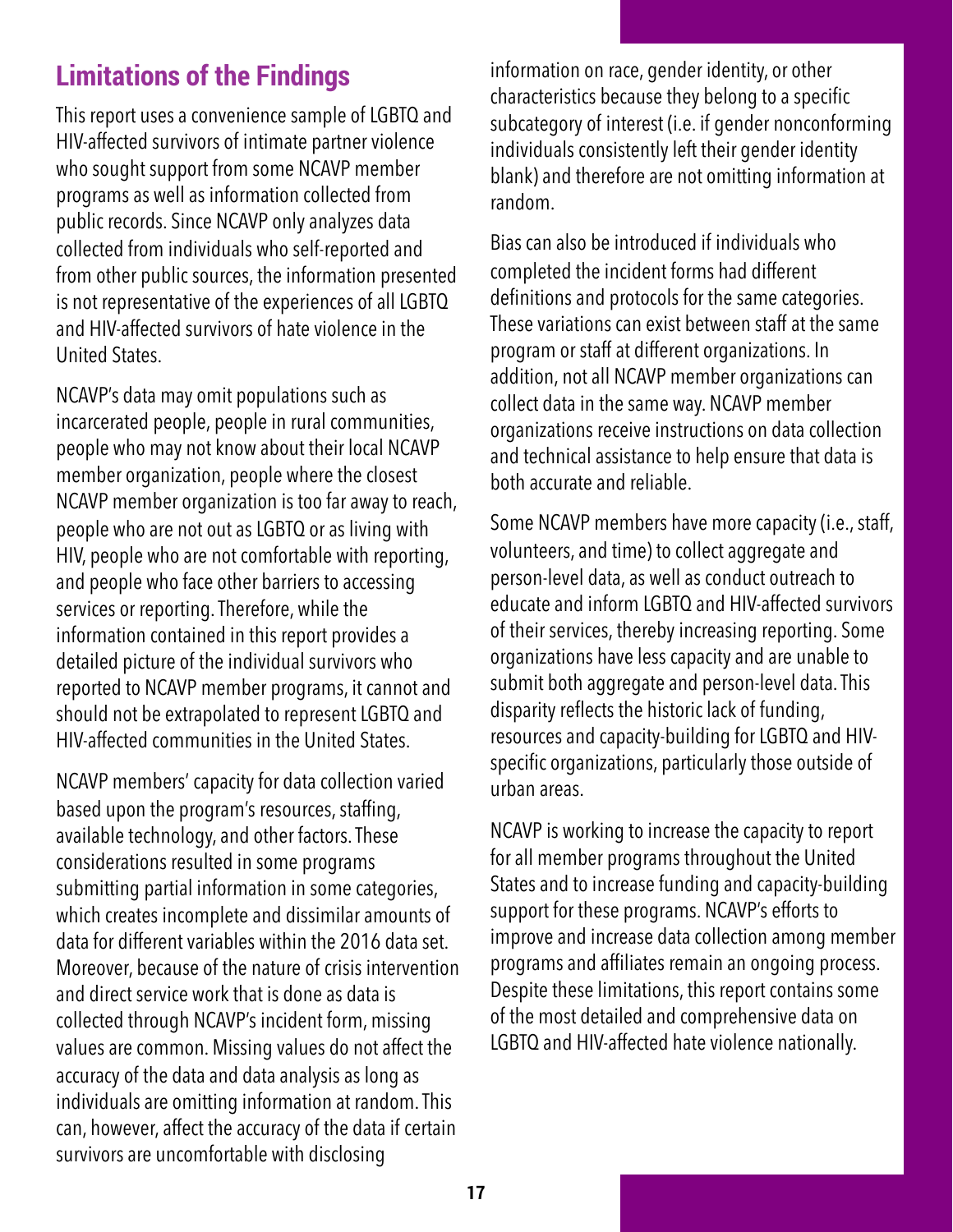#### **Table 1. Description of Survivors who Reported to NCAVP (n=2,032)**

|                        | # of people    | %       |
|------------------------|----------------|---------|
| Age (n=1,322)          |                |         |
| 18 and younger         | 20             | 1%      |
| 19-29 years old        | 418            | 32%     |
| 30-39 years old        | 429            | 32%     |
| 40-49 years old        | 243            | 18%     |
| 50-59 years old        | 161            | 12%     |
| 60-69 years old        | 43             | 3%      |
| 70 years old and older | 8              | $1\%$   |
| Gender (n=1,617)       |                |         |
| Transgender Woman      | 173            | 11%     |
| Transgender Man        | 54             | 3%      |
| Transgender Non-Binary | 14             | $1\%$   |
| Cisgender Man          | 692            | 43%     |
| Cisgender Woman        | 608            | 38%     |
| Genderqueer            | 8              | $< 1\%$ |
| Gender Non-Conforming  | $\overline{4}$ | $< 1\%$ |
| Gender Fluid           | 8              | $< 1\%$ |
| Self-identified/Other  | 56             | 3%      |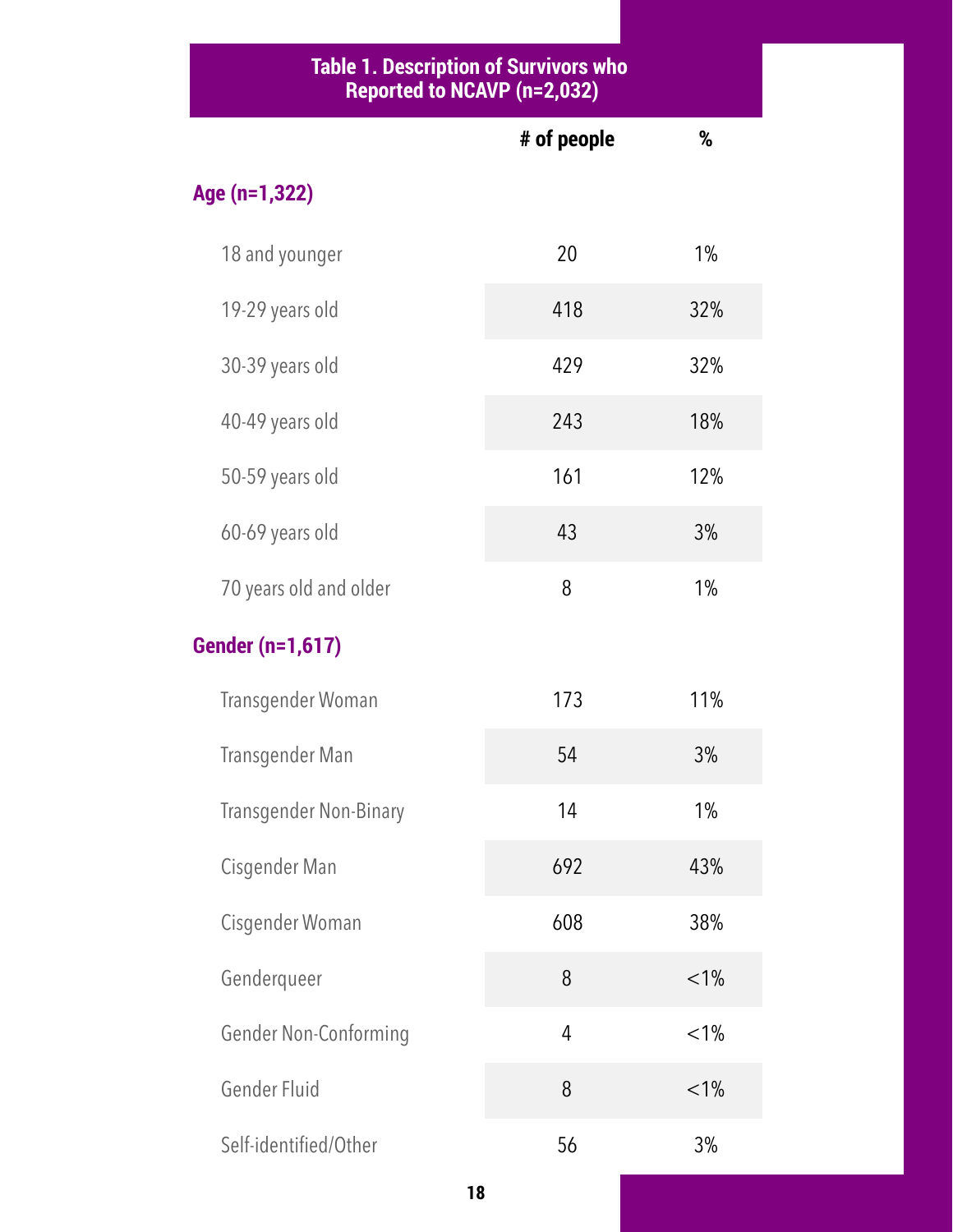#### **Table 1. Description of Survivors who Reported to NCAVP (n=2,032) (Cont'd)**

|                                     | # of people | %     |
|-------------------------------------|-------------|-------|
| <b>Sexual orientation (n=1,372)</b> |             |       |
| <b>Bisexual</b>                     | 137         | 10%   |
| Gay                                 | 584         | 43%   |
| Heterosexual                        | 283         | 21%   |
| Lesbian                             | 217         | 16%   |
| Queer                               | 76          | $6\%$ |
| Questioning/Unsure                  | 16          | $1\%$ |
| Self-Identified                     | 59          | 4%    |
| Race & Ethnicity** (n=1,418)        |             |       |
| Arab/Middle Eastern                 | 15          | 1%    |
| Asian/Pacific Islander              | 56          | 4%    |
| <b>Black/African American</b>       | 260         | 18%   |
| Native American/American Indian     | 24          | 2%    |
| Latinx                              | 430         | 30%   |
| Multiracial                         | 53          | 4%    |
| White                               | 548         | 39%   |
| Self-Identified/Other               | 32          | 2%    |

\*\* For this variable, survivors were able to choose more than one answer. The numbers and percentages reflect the total number of responses to this variable rather than respondents.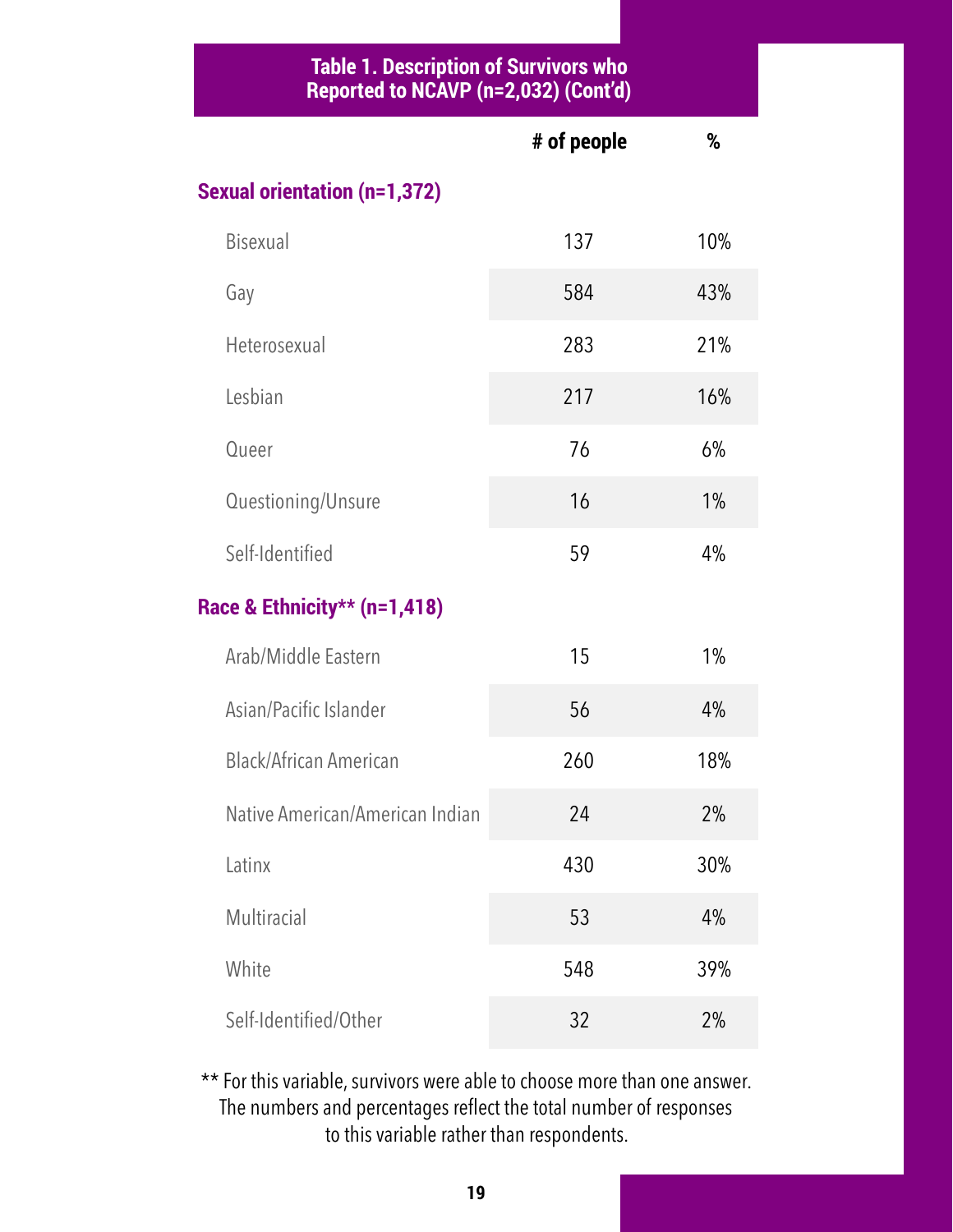## **Table 2. Information about Incidents of Intimate Partner Violence**

## **# of responses %**

### **Violence Type (n=3726)\*\*+**

| <b>Physical Violence</b>                    | 725 | 19% |  |
|---------------------------------------------|-----|-----|--|
| <b>Attempted Physical</b><br>Violence       | 73  | 2%  |  |
| Robbery                                     | 23  | 1%  |  |
| Sexual Violence                             | 249 | 7%  |  |
| <b>Bullying</b>                             | 155 | 4%  |  |
| Discrimination                              | 43  | 1%  |  |
| Harassment (online,<br>telephone, and mail) | 226 | 6%  |  |
| Isolation                                   | 322 | 9%  |  |
| Sexual Harassment                           | 26  | 1%  |  |
| Stalking                                    | 181 | 5%  |  |
| Threats/Intimidation                        | 409 | 11% |  |
| <b>Verbal Harassment</b>                    | 656 | 18% |  |
| Vandalism                                   | 36  | 1%  |  |
| <b>Financial Violence</b>                   | 119 | 3%  |  |
| Survivor Injured (n=897)                    |     |     |  |
| Yes                                         | 255 | 28% |  |
| N <sub>o</sub>                              | 642 | 72% |  |
| <b>Medical Attention Sought (n=701)</b>     |     |     |  |

Yes 142 20%

No 559 80%

### **Table 2. Information about Incidents of Intimate Partner Violence (Cont'd)**

## **# of responses %**

## **Underlying Bias (n=168)\*\* ++**

| Anti-Immigrant                     | 16 | 10% |
|------------------------------------|----|-----|
| Heterosexist/Anti-<br><b>LGBTQ</b> | 73 | 43% |
| Anti-Sex Worker                    | 4  | 2%  |
| Anti-Transgender                   | 43 | 26% |
| Anti-Disability                    | 4  | 2%  |
| <b>HIV/AIDs Related</b>            | 16 | 10% |
| Sexist                             | 3  | 2%  |
| Other                              | 7  | 4%  |
|                                    |    |     |

### **Survivor Interacted with Police (n=855)**

| Yes | 334 | 39% |
|-----|-----|-----|
| No  | 521 | 61% |

## **Survivor Reported Incident to Police (n=690)**

| Yes            | 282 | 41% |
|----------------|-----|-----|
| N <sub>o</sub> | 408 | 59% |

### **Police Response to Survivors (n=430)**

| Courteous   | 51 | 12% |
|-------------|----|-----|
| Indifferent | 50 | 12% |
| Hostile     | 30 | 7%  |

\*\* For this variable, survivors were able to choose more than one answer. The numbers and percentages reflect the total number of responses to this variable rather than respondents.

+ Violence types included a number of other types of violence that represented less than one percent of the total responses, including but not limited to murder, attempted murder, blackmail, medical violence, and eviction.

++ Anti-religious and racist bias were other types of bias but both equaled less than 1%.

**20**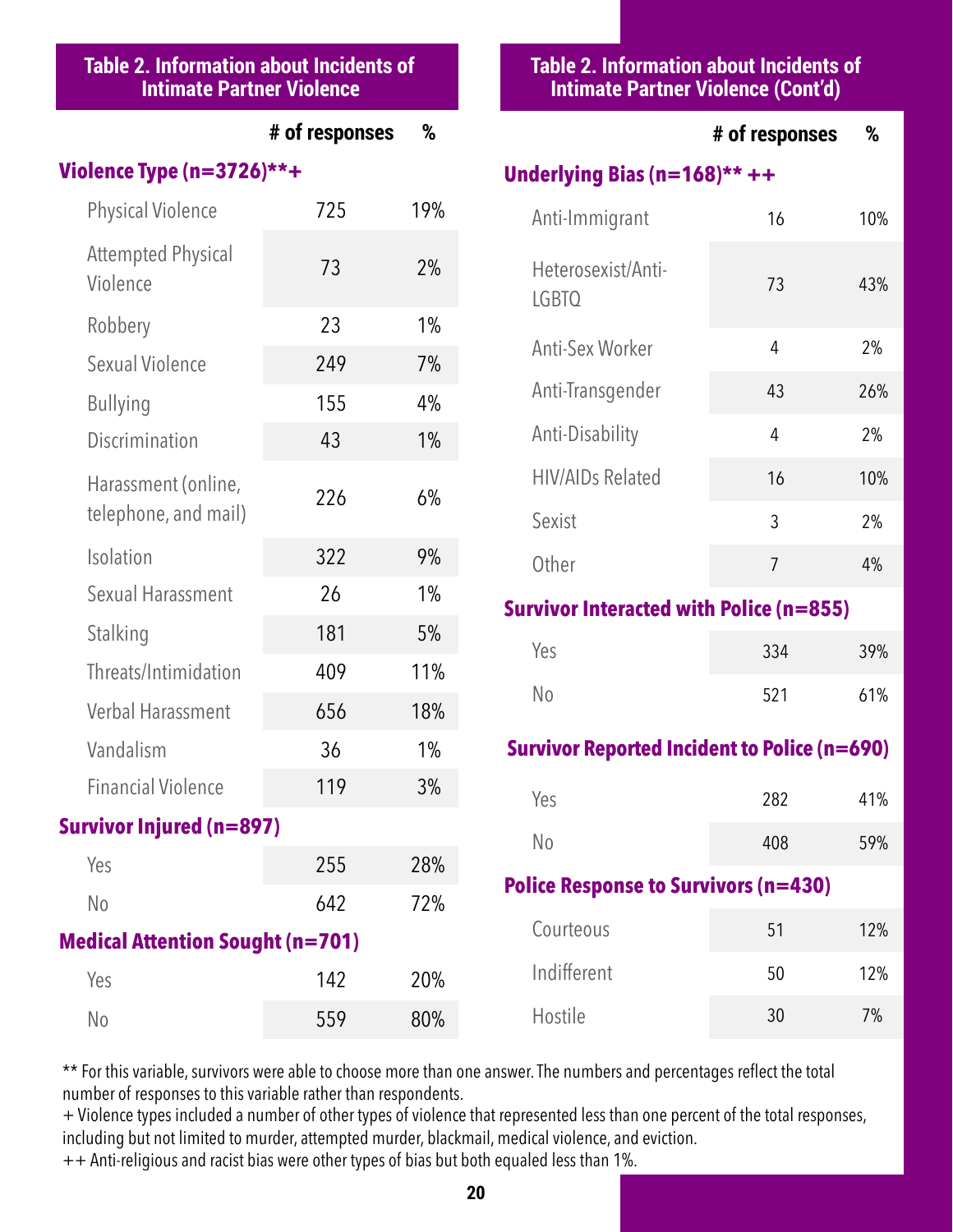### **Table 2. Information about Incidents of Intimate Partner Violence (Cont'd)**

|  | # of responses | % |
|--|----------------|---|
|--|----------------|---|

## **Abusive Partner Relationship (n=703)**

| Acquaintance/Friend          | 16  | 2%  |
|------------------------------|-----|-----|
| Employer/Co-Worker           | 15  | 2%  |
| Ex-Lover/Partner             | 204 | 29% |
| Landlord/Tenant/<br>Neighbor | 33  | 5%  |
| Lover/Partner                | 342 | 48% |
| Relative/Family              | 41  | 6%  |
| Roommate                     | 9   | 1%  |
| Other                        | 49  | 7%  |

### **Referrals Provided\*\* (n=1751)**

| Counseling | 163 | 9%  |
|------------|-----|-----|
| Housing    | 256 | 15% |
| Legal      | 477 | 27% |
| Shelter    | 119 | 7%  |
| DV         | 122 | 7%  |
| Homeless   | 60  | 3%  |
| Medical    | 189 | 11% |
| Police     | 51  | 3%  |
| Other      | 314 | 18% |

## **Table 2. Information about Incidents of Intimate Partner Violence (Cont'd)**

## **# of responses %**

## **Advocacy Provided\*\* (n=989)**

| Housing                | 173 | 17% |
|------------------------|-----|-----|
| Legal                  | 245 | 25% |
| Medical                | 52  | 5%  |
| <b>Mental Health</b>   | 144 | 14% |
| <b>Public Benefits</b> | 73  | 7%  |
| Police                 | 73  | 7%  |
| Other                  | 229 | 23% |

## **Other Services Provided\*\* (n=1,663)**

| <b>Safety Planning</b>  | 984 | 59%   |
|-------------------------|-----|-------|
| <b>Court Monitoring</b> | 17  | $1\%$ |
| <b>Emergency Funds</b>  | 197 | 12%   |
| Other                   | 465 | 28%   |

## **Shelter Sought? (n=661)**

| Yes            | 79  | 12% |
|----------------|-----|-----|
| N <sub>0</sub> | 582 | 88% |

## **Protective Order Sought? (n=215)**

| Yes | 70  | 33% |
|-----|-----|-----|
| No  | 145 | 67% |

\*\* For this variable, survivors were able to choose more than one answer. The numbers and percentages reflect the total number of responses to this variable rather than respondents.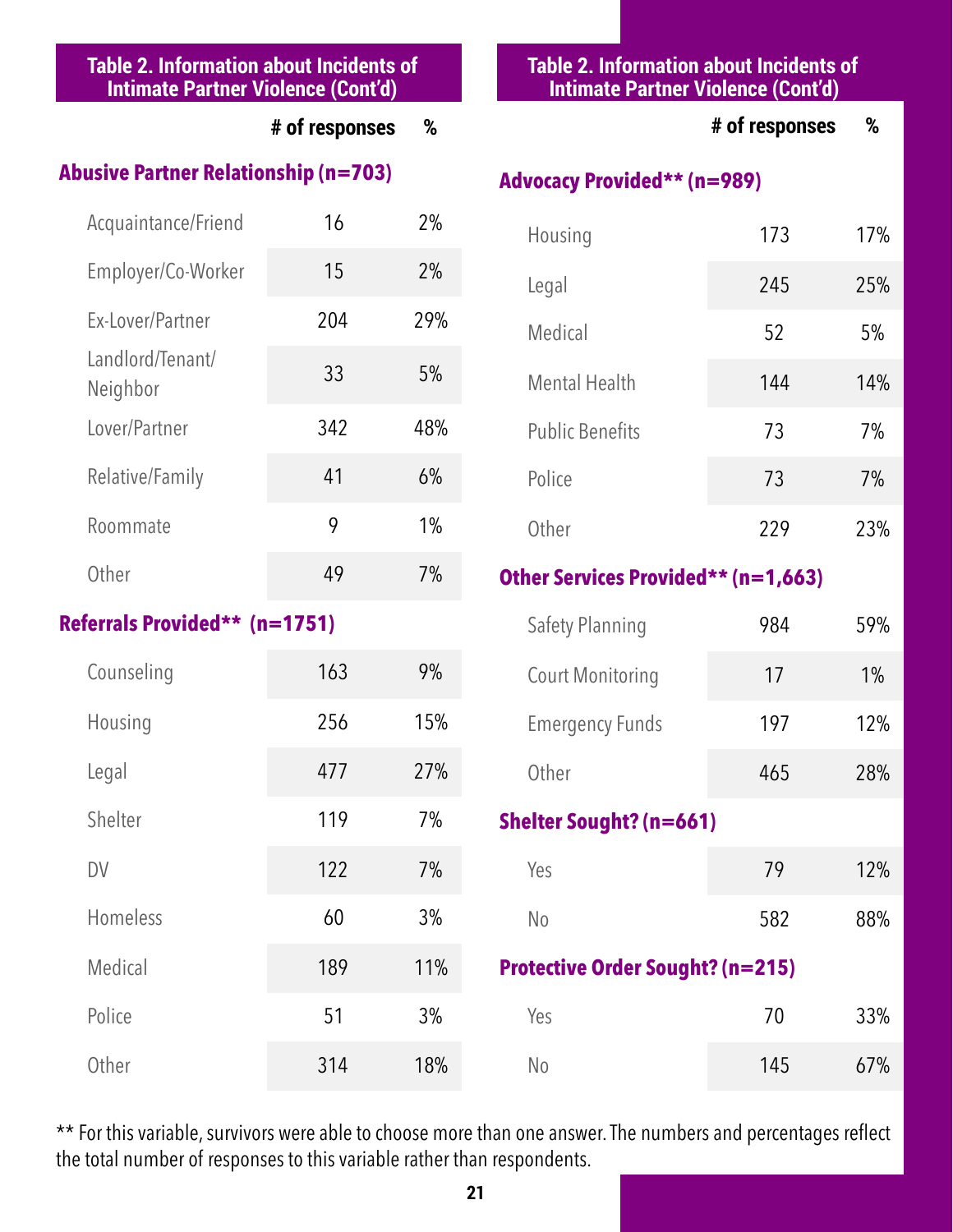## <span id="page-21-0"></span>**FINDINGS**

## **LGBTQ and HIV-Affected IPV Related Homicides in 2016**

There is still very little awareness and attention paid to the IPV related deaths of LGBTQ people. In 2016, NCAVP received reports of 15 IPV related homicides. It is important to note that this number does not accurately represent the total number of IPV related homicides of LGBTQ people as often the sexual orientation or true gender identity of victims is not shared in media or police reports.

For example, transgender victims are frequently misgendered and misnamed in media reports, while intimate partner relationships of same gender couples are often reduced to friendships or other relationships, (e.g. "roommates"), essentially making the LGBTQ identities of IPV homicide victims invisible. However, the information here provides some insight into how LGBTQ people experiencing IPV are impacted by homicide.

In 2016, people of color made up the majority of the reports of LGBTQ and HIV affected IPV homicides, highlighting the disproportionate risk associated with structural and systemic racism as it intersects with anti-LGBTQ bias. Nine (60%) of the victims were people of color, including six victims who were black, one who was Latinx, one who was Asian, and one who was Middle Eastern. The race and ethnicity of two of the victims is currently unconfirmed.

Of the total 15 homicides, nine victims were cisgender men, three were cisgender women, two were transgender women, and one person identified as transgender and non-binary. In terms of age, 11 of the victims were 25 years old and younger with the youngest victim at 17 years old. Four of the victims were between the ages of 33 and 39, and one of the victims was 46 years old. Ten of the victims were killed by a current partner or lover, 4 were killed by an ex-partner, and one person was killed by police during an IPV related incident.

Given that it is known that LGBTQ people experience similar if not higher rates of intimate partner violence compare to their cisgender or straight counterparts, it is likely that these numbers only represent a proportion of the actual number of IPV related homicides of LGBTQ people. Until LGBTQ identities are counted and affirmed, it will be difficult to know exactly how many LGBTQ people are impacted by homicides related to intimate partner violence.

For more information on the victims, please see the homicide narratives on Page 51.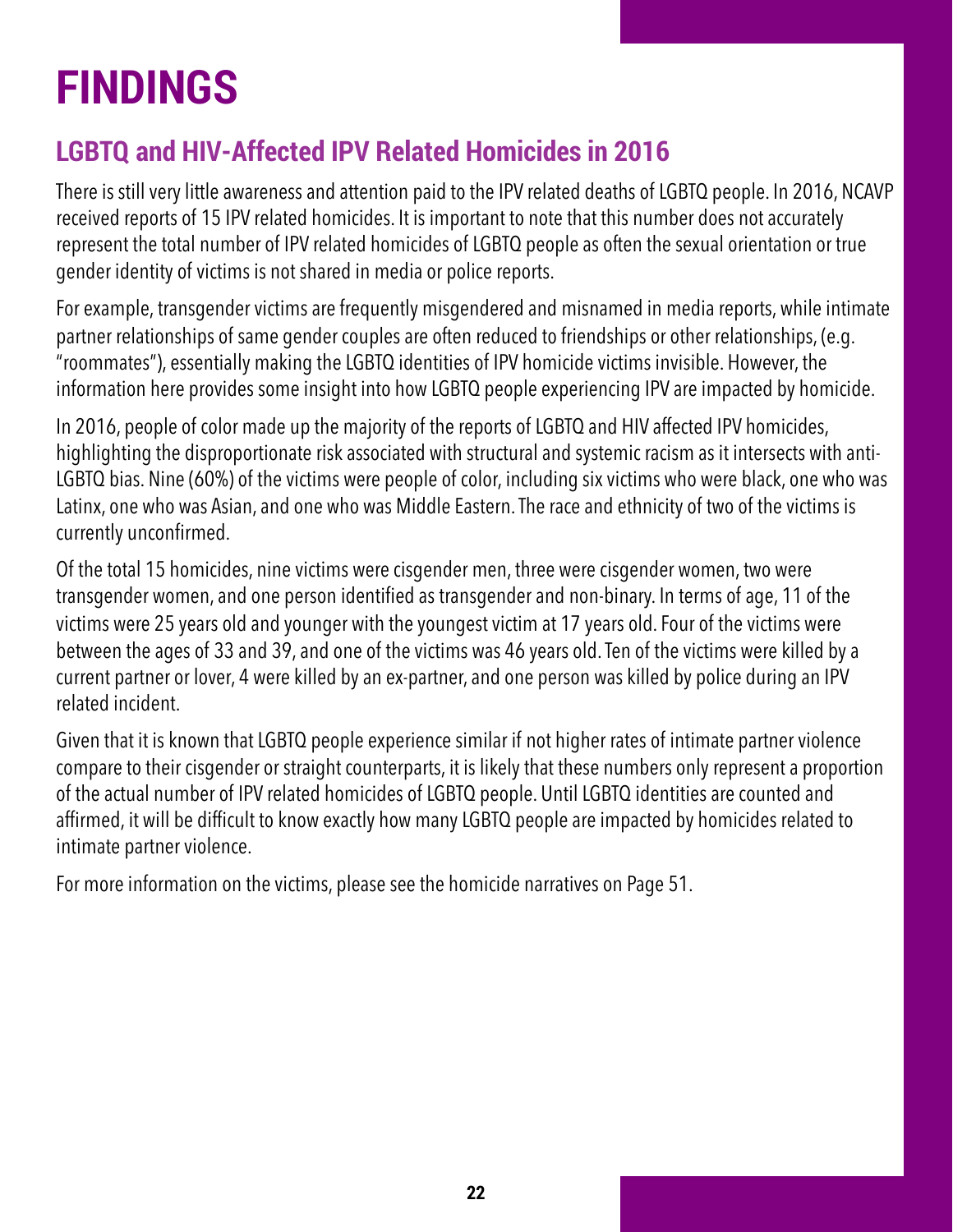## **Total Survivor Demographics**

In 2016, NCAVP received 2,032 reports of LGBTQ and HIV affected IPV. The majority of survivors identified as gay (43%) fo[l](#page-22-0)lowed by lesbian (16%), heterosexual<sup>[12](#page-22-0)</sup> (21%), bisexual (10%), and queer (6%).

For gender identity, 43% of survivors identified as cisgender men, 38% identified as cisgender women, 11% as transgender women, 3% as transgender men, 1% transgender non-binary, and 3% identified with a gender not listed.

## **Graph 4: IPV Survivor Gender Identity**



<span id="page-22-1"></span>Out of the total number of survivors who reported information on their age, the largest portion were between the ages of 30 to 39 (32%) and 20 to 29 (32%). There was an increase in the percentage of survivors who were between the ages of 40 to 59 from 26% in 2015 to 30% in 2016.

Survivors were able to choose more than one racial or ethnic identity. For example, a survivor could choose both Black/ African American and Latinx. Of the total number of responses for racial and ethnic identity, the majority of the responses were identities of color (59%) followed by White (39%).

There was a substantial increase of the percentage of survivors who identified at Latinx, from 24% in 2015 to 30% in 2016. Additionally, 18% of survivors identified as Black/ African American. A small percentage of survivors identified as Asian or Pacific Islander (4%), Multiracial (4%), Native

American (2%), and Arab/Middle Eastern (1%).

Of the survivors who shared information on immigration status (n=992), 81% were US citizens, 9% were undocumented, 3% were permanent residents, and 7% had some other type of immigration status. Some examples of other types of immigration status include temporary visas, refugee, and asylum seekers.

Of the survivors who reported information on disability status in 2016, 18% reported having a disability. The most commonly reported disabilities were mental health disabilities (50%) and physical disabilities (39%). Other reported disabilities included learning (5%), Deaf and hard of hearing (2%), and visual disabilities (3%).

In terms of HIV status, 21% of survivors reported being HIV positive.





<span id="page-22-0"></span> $12$ NCAVP member programs note that the percentage of heterosexual people may represent transgender and non-binary people who identify as heterosexual or cisgender who identify as heterosexual people who accessed services at a LGBTQ specific organization.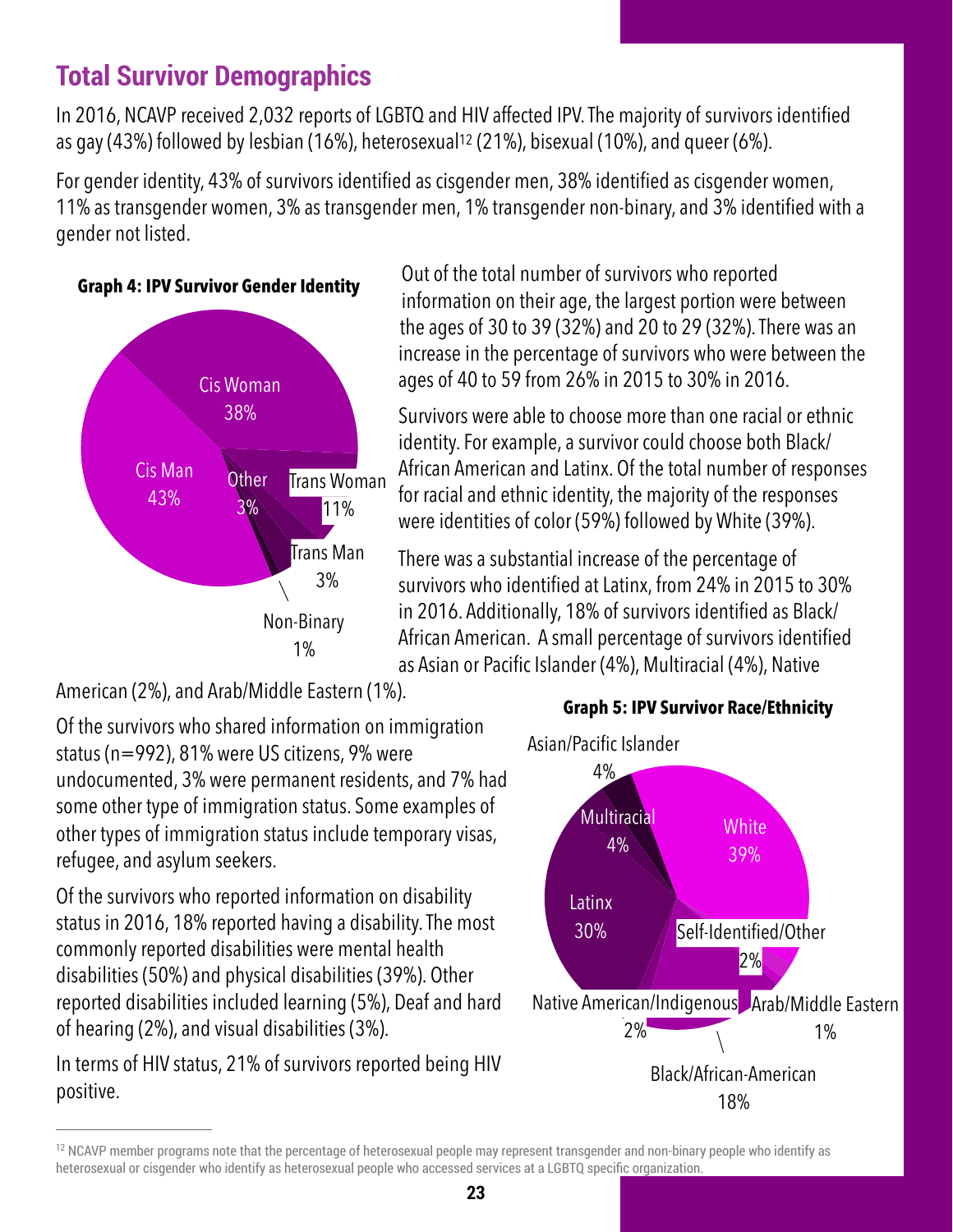## **Incident Details**

**Graph 6: Type of Violence Experienced**

## **Relationship to Abusive Partner**

The most common relationship between survivors and abusive partners were current partners or lovers (48%). The second most common relationship was ex-partners and ex-lovers at 29%. Similar to previous years, transgender and Latinx survivors were more likely to experience violence by an ex-partner compared to other survivors. Both transgender and Latinx survivors were three times more likely to report experiencing violence by an ex-partner.

These findings highlight how leaving an abusive relationship may not result in the end of the violence, and the consequences of the violence continue to impact survivors even after the relationship is over.

This may be particularly true for LGBTQ survivors of violence, given that LGBTQ communities are often small, and the risk of running into an ex-partner in community spaces is higher. Additionally, access to IPV resources is limited is often limited for LGBTQ communities.

## **Types and Severity of Violence Experienced**

The most common types of violence that survivors reported experiencing were physical violence (19%), verbal harassment (18%), and threats and intimidation (11%). Other types of violence reported include isolation (9%), online or telephone harassment (6%), stalking (5%), sexual violence (7%), and financial or economic violence (3%).

While all of these types of violence are commonly used by abusive partners, certain communities or identities were more likely to report experiencing specific tactics of abuse compared to other communities. Transgender women were two and a half times more likely to be stalked and experience financial violence as a tactic of IPV, compared to



survivors who were not transgender women. Additionally, transgender women were two times more likely to experience online harassment.

Survivors were asked if there were specific types of biases that were used against them by abusive partners. This includes when abusive partners use a survivors' marginalized identities or experiences against them or use systemic discrimination as a way to maintain power and control.

The most common biases used against survivors were anti-LGBTQ or heterosexist (43%) followed by antitransgender (26%). There was an increase in antiimmigrant bias from 4% in 2015 to 10% in 2016. Additionally, there was an increase in HIV related bias from 5% in 2015 to 10% in 2016.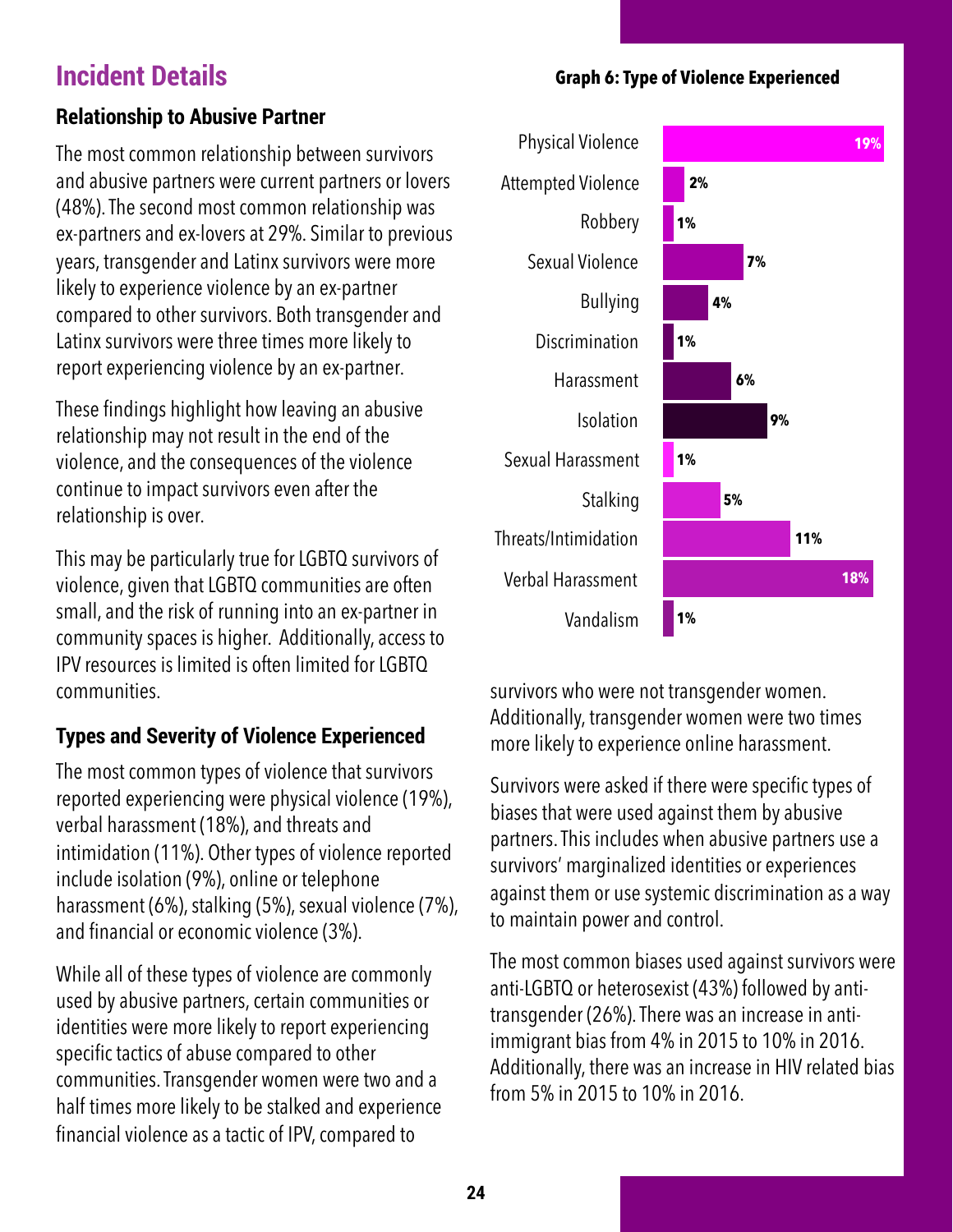Weapons were used in 12% of the reports of IPV. In 28% of the reports, survivors report being injured. Additionally, 20% of survivors reported seeking medical attention as a result of the violence they experienced.

## **Experiences Accessing Intimate Partner Violence Services**

NCAVP collects information on LGBTQ and HIV affected survivors' experiences with accessing particular IPV

services, such as domestic violence shelter, counseling, and legal services, that have not historically been inclusive of or accessible to LGBTQ communities.

The most common services that LGBTQ survivors sought were advocacy related, such as legal advocacy (25%), housing advocacy (17%), and mental health advocacy  $(14\%).$ 

Other services that survivors sought were safety planning (59%) and emergency funds 12%. In 2016, 12% of survivors attempted to access emergency shelter. Additionally, only 33% of survivors reported seeking a protective order as a remedial service for IPV.

## **Survivor Interactions with Law Enforcement**

In 2016, 39% of survivors reported interacting with law enforcement in some way as a result of the IPV they

experienced. These interactions could have been voluntary, such as filing a report with the police, or involuntary, such as a neighbor calling law enforcement.

Out of the total number of survivors who interacted with law enforcement in any way, 7% said that the police were hostile and 12% said that the police were indifferent in their interactions.



**Graph 7: Types of Services Desired**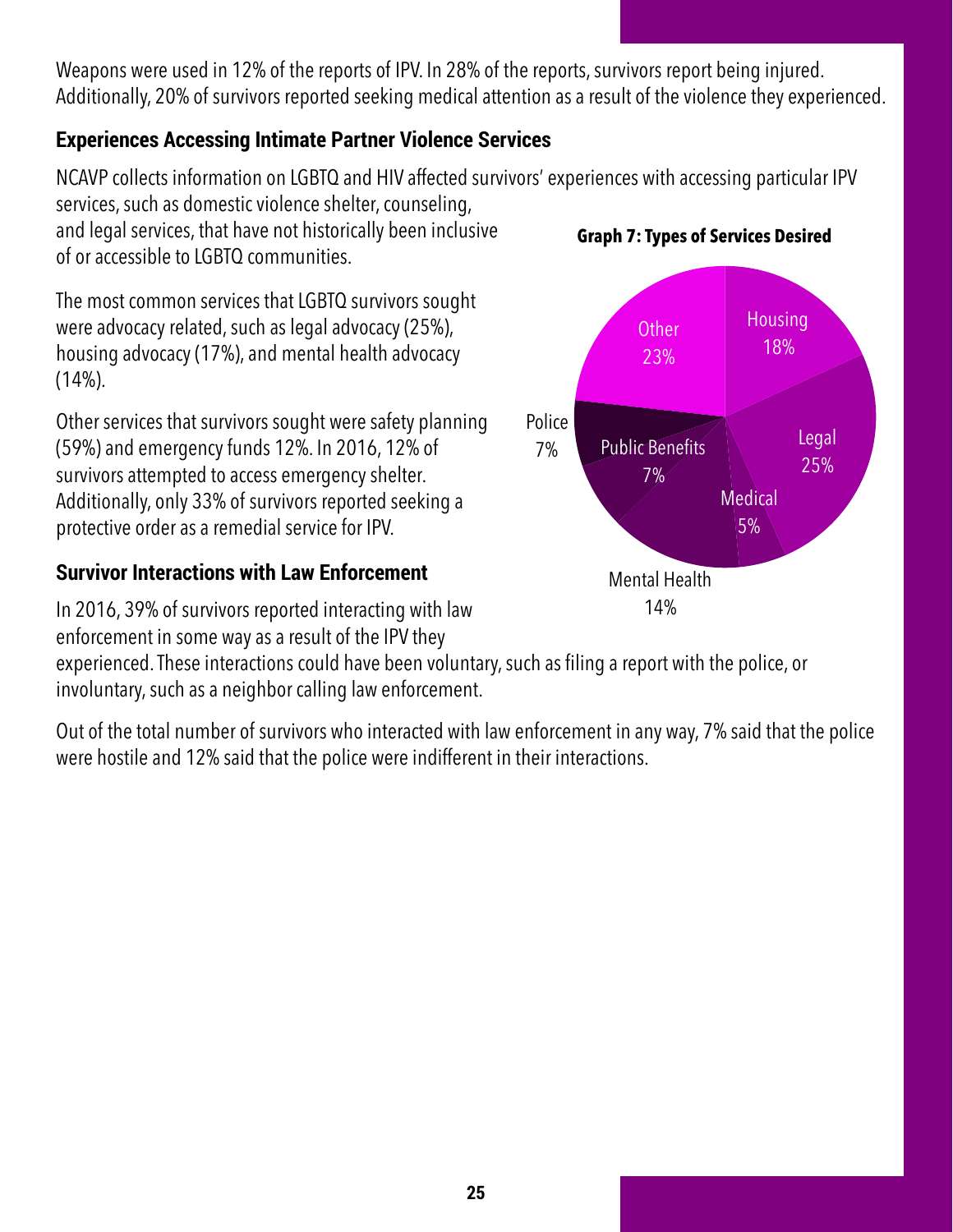## <span id="page-25-0"></span>**DISCUSSION**

## **Unique Experiences and Impacts of IPV**

Over the last 20 years, the domestic violence field has grown more and more aware of the unique experiences of LGBTQ survivors of intimate partner violence and the need to ensure that domestic violence services take into account the ways that anti-LGBTQ and other forms of bias and discrimination impact survivors' lives.

In 2016, LGBTQ survivors most commonly reported experiencing physical violence, isolation, harassment and intimidation, and financial abuse. While these are common tactics for maintaining power and control in abusive relationships, for LGBTQ people these tactics are often directly related and impacted by the marginalization of their identities. Many survivors reported that abusive partners used homophobic, biphobic, and transphobic biases against them in their relationship.

Additionally, in 2016, more survivors reported that abusive partners used anti-immigrant biases and anti-HIV related biases against survivors. Use of these biases against survivors is particularly impactful because it exploits vulnerabilities that LGBTQ survivors, particularly those who are undocumented or living with HIV, experience in all areas of their lives, in order for the abusive partner to maintain control in the relationship. This is particularly important in 2016, when leading up to the presidential election, hate speech and biased rhetoric against LGBTQ and HIV-affected people, immigrants, and people of color became more prevalent, prominent, and normalized. Increases in discrimination, and violence faced by LGBTQ and HIV-affected communities can have a chilling impact on IPV survivors' ability or willingness to reach out for help, and can exacerbate the impact of bias used by abusive partners as a power and control tactic.

LGBTQ people are particularly vulnerable to verbal harassment and financial abuse as power and control tactics in IPV as they experience higher rates of bias motivated violence in other areas of their lives, such as in their families, workplaces, and schools.

Because of this violence and discrimination, LGBTQ people are more likely than non-LGBTQ people to experience poverty, unemployment, and homelessness, thus making them more vulnerable to experiencing intimate partner violence. In 2016, transgender women were two and a half times more likely to experience financial abuse. This is particularly impactful as transgender people experience high rates of employment discrimination, making them more financially insecure and therefore more susceptible to financial violence from partners.

Similar to previous years, the majority of LGBTQ and HIV affected survivors reporting to NCAVP member programs were survivors of color, particularly Black/African American survivors and Latinx survivors. LGBTQ survivors of color experience unique barriers to accessing support around IPV as they often experience racism combined with anti-LGBTQ bias from service providers, other survivors of IPV in places like communal shelter, and in their communities. It's vital that IPV in LGBTQ communities is not treated as a monolith, but rather that the diversity of survivors' experience and needs is reflected in the conversation and resources for survivors of IPV.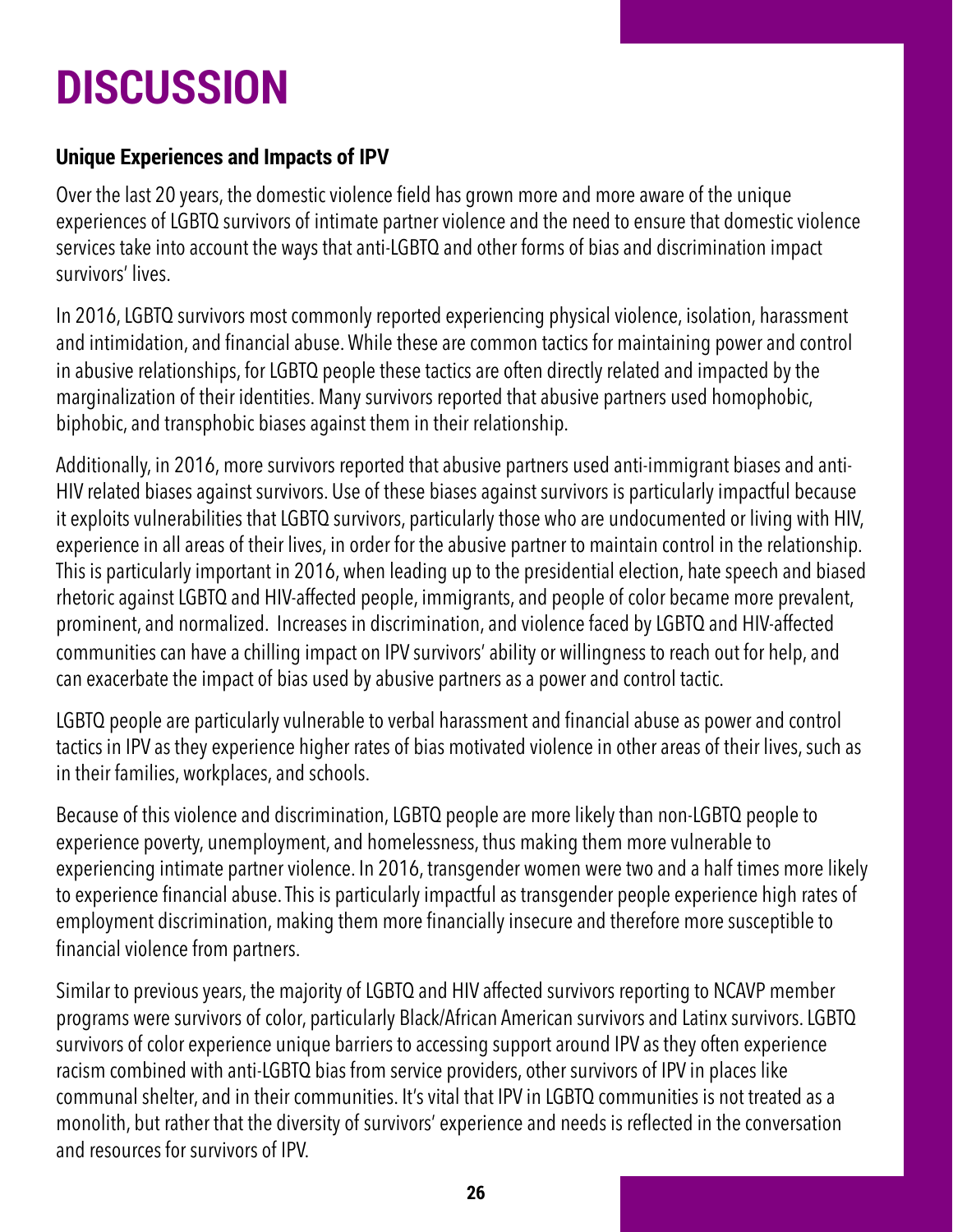## **Lifting up Community Based Responses to Intimate Partner Violence**

The findings in this report clearly demonstrate the importance of community based and survivor centered services for LGBTQ survivors of intimate partner violence. Mainstream domestic violence services and institutional remedies, such as protective orders, emergency shelter, emergency medical services, and law enforcement responses are often unsafe or inaccessible for LGBTQ communities, particularly LGBTQ people who are immigrants, people of color, and people with disabilities.

In 2016, the most common services sought by LGBTQ survivors were legal, housing and mental health advocacy, as well as safety planning and emergency funds. It is important to note that these resources that do not necessarily necessitate interaction with law enforcement while at the same time increase a survivor's access to resources and choices.

It's important to make all services more affirming of LGBTQ communities, and the domestic violence movement has made great strides in doing so, there is much work to do. As many LGBTQ and HIV-affected survivors face bias, discrimination, and violence at the hands of would-be helpers, resources and efforts should be dedicated to LGBTQ specific programs and services that emphasize advocacy as a core component to intimate partner violence response.

## **Lifting up Healthy Relationships**

It's vital that LGBTQ communities are included in the public conversation around IPV. The historic erasure of LGBTQ communities has made it difficult for LGBTQ people to recognize abusive or unhealthy dynamics in their relationships, and to talk about it or reach out for support when they do. There is a lot of shame attached to IPV in general, but this shame is particularly impactful for LGBTQ communities who often fear bringing more stigma and bias to their relationships.

Transgender and gender non-conforming survivors have even fewer images of what healthy relationships can look like because of the erasure of TGNC experiences and lives. Elevated rates of IPV among TGNC people highlight their vulnerability to power and control dynamics in relationships that can mirror the transphobia and related oppression they experience in their everyday lives. TGNC leaders in the anti-violence field share that the lack of resources and conversations around healthy relationships is an often under-noticed yet driving factor in high rates of intimate partner violence.<sup>13</sup>

<span id="page-26-1"></span>Resources must be dedicated to creating spaces for LGBTQ communities to have honest and open conversations on unhealthy relationship dynamics and how discrimination impacts these dynamics. Additionally, more resources should be geared towards spaces and resources that encourage LGBTQ people to identify and talk about what healthy intimate relationships means to them.

<span id="page-26-0"></span><sup>&</sup>lt;sup>13</sup>NCAVP Movement Building With Youth, People Of Color, Transgender And Gender Non-Conforming People, and People With Disabilities in the LGBTQ Anti-Violence Movement - Retrieved from: http://avp.org/resources/avp- resources/550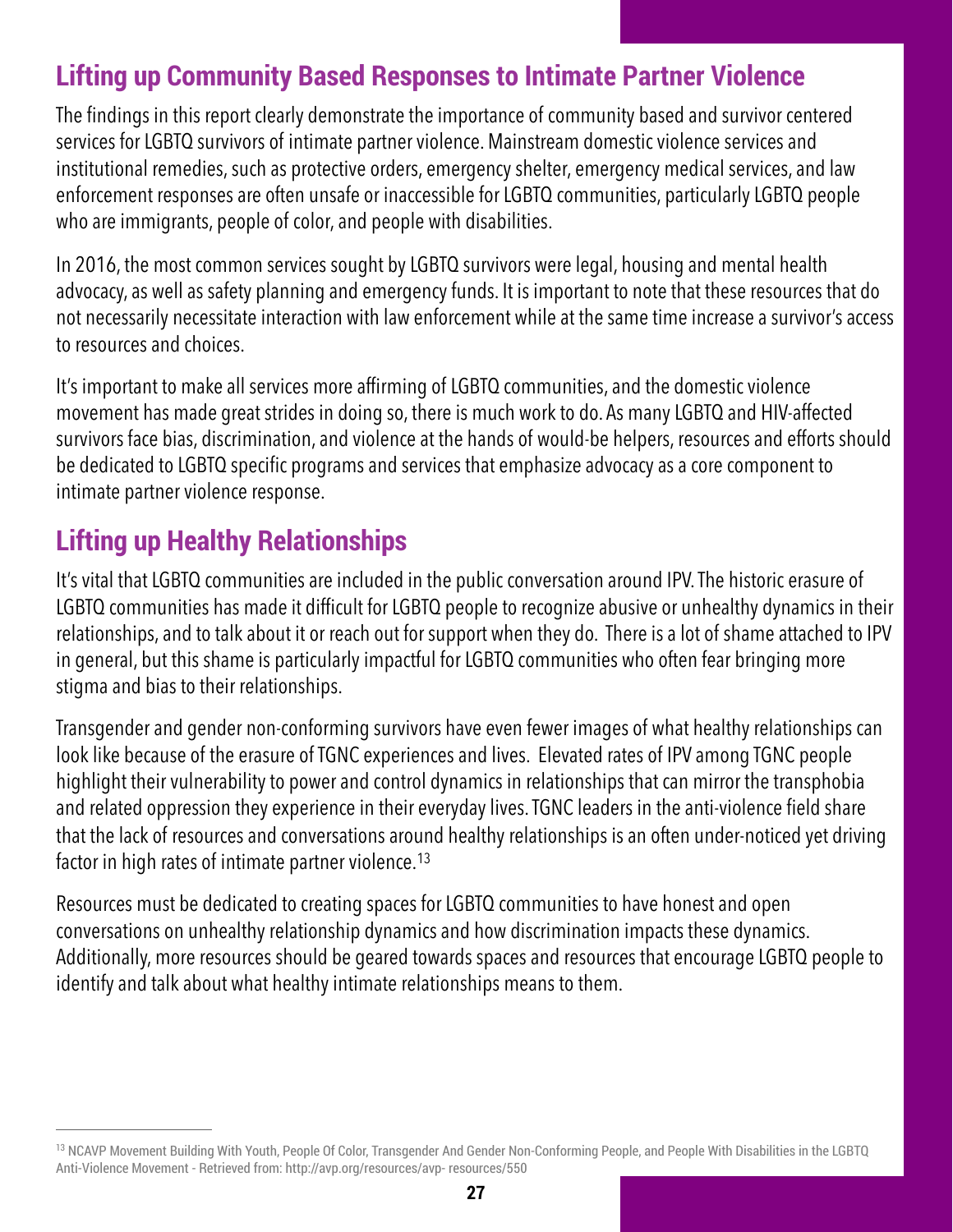## <span id="page-27-0"></span>**CONCLUSION**

The NCAVP LGBTQ and HIV Affected Intimate Partner Violence in 2016 report highlights some of the unique ways that LGBTQ and HIV affected people are impacted by IPV and experience barriers in accessing support and resources.

While many of the tactics of IPV reported here are common in all IPV relationships, they have unique impacts on LGBTQ and HIV-affected survivors, especially for those who hold additional marginalized identities, such as LGBTQ people of color, LGBTQ people with disabilities, and LGBTQ immigrants, who experience systemic inequities and other forms of bias motivated violence. It is imperative that these broader social and cultural impacts are a part of the conversation when discussing and addressing IPV against LGBTQ and HIV affected communities.

The isolation common in IPV is exacerbated by the lack of public awareness and discourse about how this violence impacts people across the spectrum of gender identity and sexual orientation. This prevents LGBTQ and HIV-affected communities from taking action to address IPV, and furthermore makes it more difficult to challenge the re-victimization of LGBTQ and HIV-affected survivors by mainstream IPV service providers, law enforcement agencies, and judicial systems.

We cannot afford to ignore LGBTQ IPV, and the impact on these marginalized communities—rather, we must look to cultivate discussion around how to recognize unhealthy relationship dynamics, what healthy relationships can look like in LGBTQ communities, and how we can work to address LGBTQ IPV within and as a vibrant, diverse community.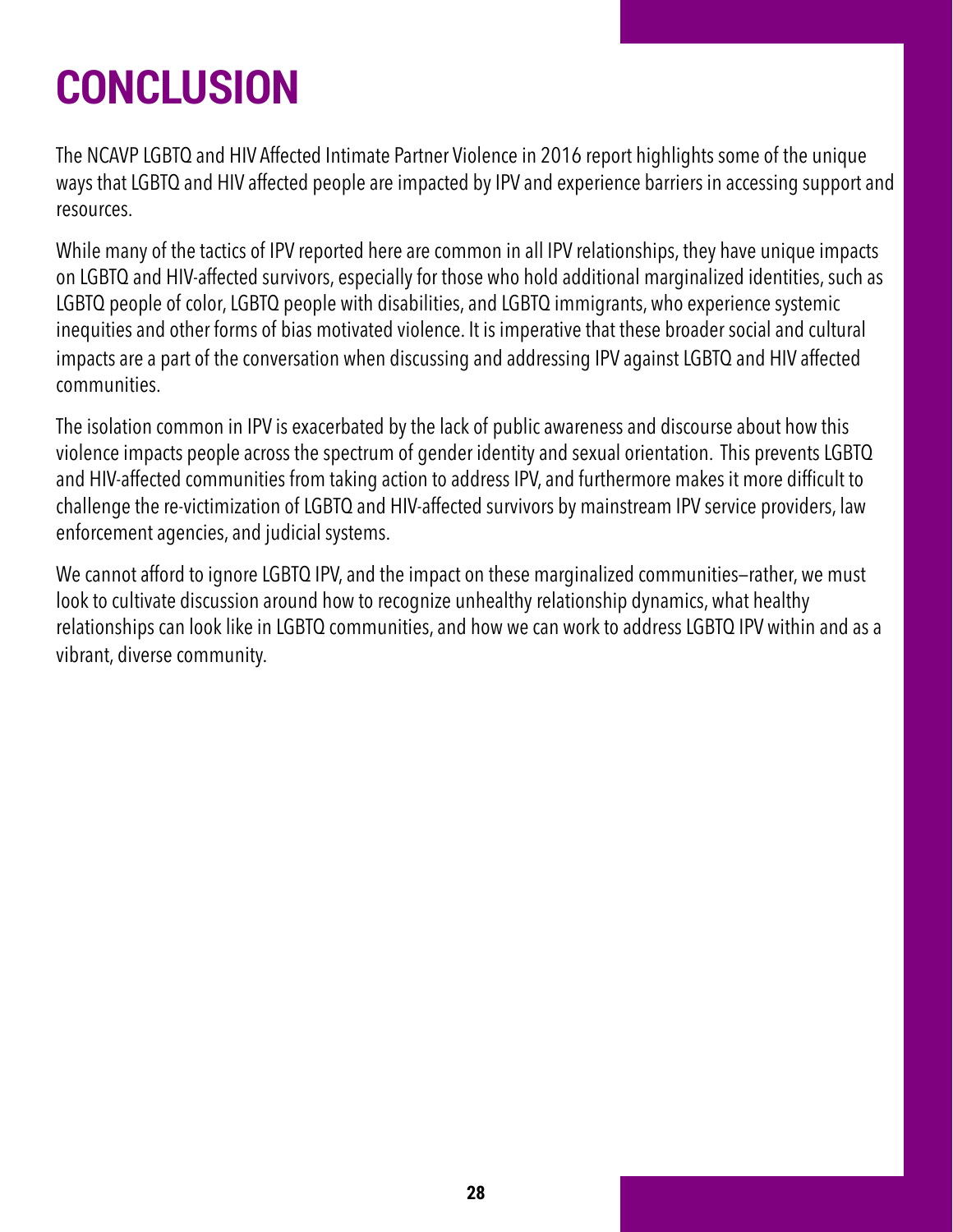## <span id="page-28-0"></span>**LOCAL SUMMARIES**

## **BRAVO (Buckeye Region Anti Violence Organization)**

*Columbus, Ohio* 

The Buckeye Region Anti Violence Organization (BRAVO) works to eliminate violence perpetrated on the basis of sexual orientation and/or gender identification, domestic violence, and sexual assault through prevention, education, advocacy, violence documentation, and survivor services, both within and on behalf of the Lesbian, Gay, Bisexual, and Transgender communities.

BRAVO serves the LGBTQI+ community throughout the state of Ohio through direct support and advocacy as well as education, outreach, and programming. It is through these efforts that we serve, alongside our anti-violence and LGBTQI+ community partner organizations. We provide direct survivor services through face-to-face advocacy, financial assistance, HelpLine crisis interventions, linkage to resources and referrals, as well as opportunities for police assistance, courtroom/legal advocacy, medical advocacy, and support groups. Education and outreach extends throughout the state of Ohio which includes SafeZone training services, diversity and inclusion training, and other topics relating to violence prevention. Through these different modalities, we are able to not only support survivors but also work diligently to prevent violence and increase awareness and visibility.

## **BRAVO in 2016**

When comparing the full data report from 2015 to 2016, It is important to note that BRAVO experienced administrative changes and staff reductions during this reporting period. Roles within the agency were restructured, creating some points in time where there were fewer staff members working directly with

clients and, naturally, created a reduction in capacity. Despite these reductions, BRAVO was able to maintain and serve increased capacity of LGBTQI survivors of Intimate Partner Violence (IPV) throughout the state.

In 2016, BRAVO documented 46 cases of intimate partner violence, a 21% increase from 2015 (38 cases). Of the 19 survivors that shared their age, two were between 15-18 years of age, four survivors between the ages of 19-24, 13 between 25-59, and one survivor was between 70-79 years of age.

BRAVO saw an increase in self-identified gender identity and those not reporting gender identity, 10 survivors identifying as cisgender men, one as cisgender women, three transgender women, and 17 self-identified. Of those survivors sharing their sexual orientation, one identified as bisexual, nine as gay, four as heterosexual, and two as lesbian.





Of those survivors reporting their race and ethnicity, four survivors identified as Black/African-American, one as Native American, one as Latinx, five as white.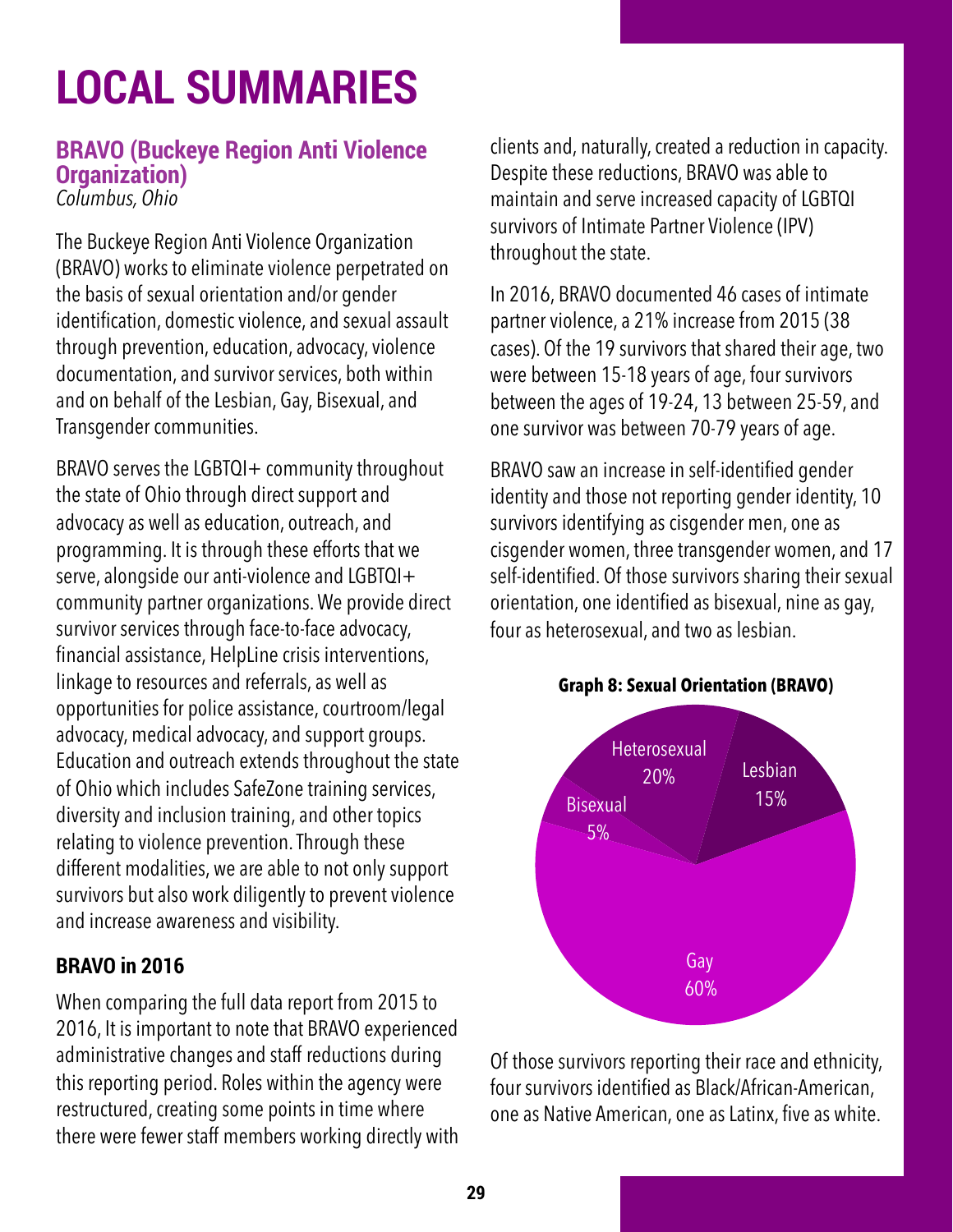The overall trends observed over these two years demonstrates one prominent theme - an increase in physical violence, individually reported, as well as within aggregate data. In 2015, there were eight reports of injuries, five of which requiring medical attention. This represented 21% of all reports, and 62% of those required medical attention. In 2016, 11 reports of physical injuries were documented, seven of those required medical attention.

Those 11 reports reflected 23% of all reports for the year, up from 21% the previous year. Additionally, the need for medical attention also slightly increased to 64% in 2016. This multi-year trend of increasing reports resulted in more physical injuries and an even higher percentage of injuries requiring assistance.

There were numerous tactics that abusive partners used to exert power and control in the context of a relationship. There were 13 cases involved physical violence, of which 11 survivors reported injuries sustained from the violence. 21 survivors experienced verbal harassment in-person, seven survivors experienced stalking, 10 survivors reported harassment from their abusive partner (through means of email, social media, telephone), 18 survivors reported use of threats and intimidation, and two reported being blackmailed.

In one case, abusive partners used attempted sexual violence as a means of controlling their partner. BRAVO reported a substantial increase of the use of hate and bias violence in the context of intimate partner violence, twenty-eight survivors reported anti-LGB and fifteen survivors reported anti-trans violence in the context of their relationships.

In 2016, 21 survivors reported the violence they experienced to police, and in six instances (28%) police took the complaint and filed a report. Police made arrests of the abusive partner in zero (0) of those instances. Of those survivors that interacted

#### **Graph 9: Bias Exerted against IPV Survivors**



with law enforcement and shared information about those experiences (two survivors), one reported courteous interactions with law enforcement, and one survivor reported indifferent interactions. Also, six survivors reported that they sought a civil protection order, and two civil protection orders were granted.

BRAVO continues to provide cultural competency training and outreach to law enforcement agencies across Ohio in order to improve responses by law enforcement to LGBTQI survivors of intimate partner violence.

Additionally, 19 survivors sought other forms of civil legal assistance. Throughout 2016, BRAVO continued a multi-year collaboration with the Ohio Domestic Violence Network to provide BRAVO LGBTQI Legal Office Hours.

This program connected LGBTQI survivors of intimate partner violence, sexual violence, and stalking to an attorney for a free legal consult to discuss and explore civil legal options (such as protection orders, negotiating with landlords, stay away letters, etc.). Through the continuation of this program, survivors of intimate partner violence, were able to explore more options available to them.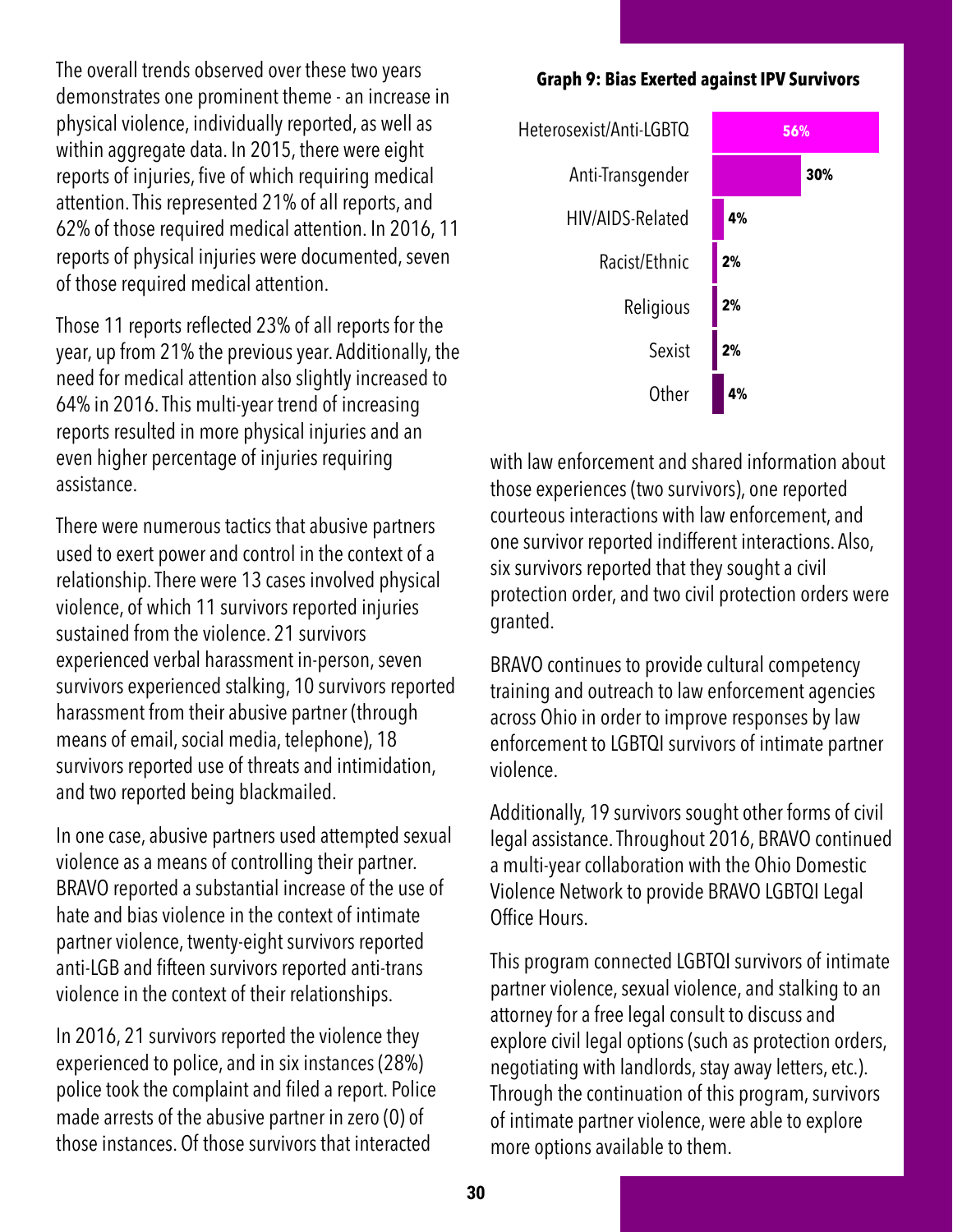### **Center on Halsted Anti-Violence Project** *Chicago, Illinois*

Center on Halsted advanced community and secures the health and well-being of the Lesbian, Gay, Bisexual, Transgender, and Queer people of Chicagoland.

Our roots began in 1973 as Gay Horizons, a volunteer-run telephone helpline and meeting place for gays and lesbians. The Anti-Violence Project began providing services in 1985, shortly after Horizons was established as a non-profit organization. The organization was renamed Center on Halsted in 2003.

Celebrating 10 years in this location, Center on Halsted has expanded to include senior programming, LGBTQ-friendly affordable senior housing, cluster-site housing for LGBTQ young people experiencing homelessness, a culinary arts job development program, to name other community center initiatives. A founding member of the National Coalition of Anti-Violence Programs, the Anti-Violence Project (AVP) is currently housed within behavioral health services.

This allows our service provision to include more extensive and thorough trauma focused psychotherapy treatment for survivors of violence. In addition to individual, group, and relationship therapies, AVP also provides brief case management, safety planning, and brief counseling over the phone and through walk-ins with our 40-hour a week warmline/phone line. We are currently Illinois' only specific phone line to address all forms of LGBTQ-targeted violence.

Our main source of collecting information on reportable incidents of violence for 2016 was through our phone line and occasional walk-ins. Although we received more calls/reports of violence than listed here, we left out incidents where type of violence was unreported. We also utilized a reported three-minimum demographic category threshold so as to not dilute the data with types of violence yet with little else known.

Our warm-line went "live" in December 2015 after a period of dormancy. Thus, we do not have comparable data from previous years for this report. Instead, we will summarize our 2016 data, with the intention to look at comparable data in the years hereafter.

## **Center on Halsted in 2016**

We interfaced with 45 persons calling to report incidences of domestic and intimate partner violence in 2016. DV/IPV accounted for 78% of our types of reported incidents of violence.

The majority (57%) of incidents entailed cisgender male-identified persons. Transgender, genderfluid, gender non-conforming, non-binary accounted for over 10% of survivors who reported their gender identity. The majority (55%) of those who reported their age were between 30-49 years old. People of color accounted for 63% of known ethnicity (29% African American, 26% Latinx, 3% Arab/Middle Eastern, and 5% Asian).

The majority of survivors who identified their sexual orientation identified as gay (56% reported, or 49% of total), while the next frequent sexual orientation declared was lesbian (21% reported, or 18% of total). Nearly a third (31%) of the reported 45 domestic violence survivors identified as HIV positive.

## **Violence Presentations: Bias, Violence Types, & Offenders.**

The majority of those who reported violence experienced physical injury, while the majority who reported physical injury did not seek out medical attention. Of those who reported they sought out medical attention, the majority experienced injuries severe enough to warrant hospitalization.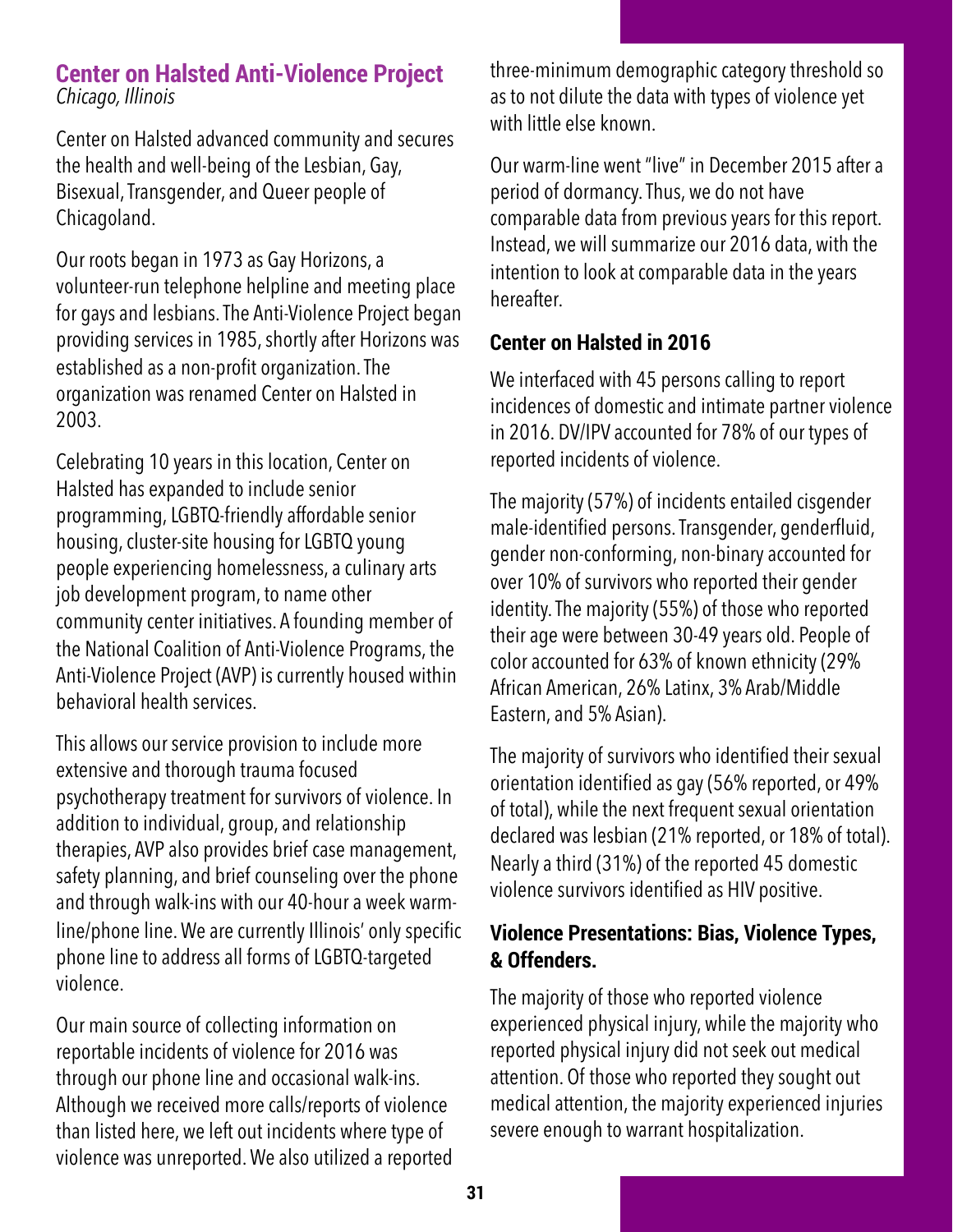Physical injury, verbal harassment, and sexual violence were the most frequently endorsed by survivors. Domestic violence is far broader than intimate partners; surprisingly, intimate partners comprised only 65% of offender categories.



## **Intersectionalities | Trans\***

Of those who identified as Trans\*, 85% were 39 years and younger. Four out of five persons who identified as Trans\* were people of color. Eighty (80%) percent of Trans\* survivors did not identify as queer; they identified as heterosexual. This is important as these persons often experience gaps in service or misunderstandings for not identifying as LGB; they are presumed gay/queer.

Forty (40%) percent of Trans\* survivors experienced additional police violence when reporting their domestic/intimate partner violence. This included slurs, use of excessive force, arresting of the victim, etc.

This means that while Trans\* identified persons comprised of 5 out of 45 of reported survivors, they were disproportionally impacted by police misconduct, with 2 out of 5 police misconduct incidents involving Trans\* survivors.

## **Intersectionalities | People of Color (POC)**

Eighty-eight (88%) percent of lesbians identified as African American. People of color generally preferred non-gay labels when identifying themselves: no persons of color who reported their sexual orientation identified as "gay," while the majority identified as queer, bi, or straight. People of color tended to be younger: 1/3 (33%) were under 29 years old, while 33% were between the ages of 30-39, as compared to white survivors who were (71%) mainly over the age of 40. A greater majority of persons of color survivors (95% known) experienced physical and/or sexual violence compared to 85% of white identified survivors.

## **AVP Programmatic Goals to Decrease Violence**

We are aware of the increased marginalization of Trans\* and POC communities as it relates to domestic violence. We have attempted to increase our programming in targeting those most impacted by domestic and intimate partner violence. Furthermore, none of our male identified survivors who attempted to secure orders of protection were successful in 2016; we have thus increased our efforts of better coordinated responses with law enforcement and the court system to secure more equitable protections of male-identified survivors of DV.

In 2016, we began a specific therapy group for survivors of LGBTQ domestic violence. We attempted to increase our marketing about DV through social media, a feature article in Chicago's Windy City Times on domestic violence, as well as outreach during pride (June) events. Additionally, when editing our intake forms and database in 2016, we purposely added specific gender identity markers to account for the extensive Trans\* identified survivors. We look forward to comparing 2016's incidents to 2017 in assessing for success in targeted DV programming.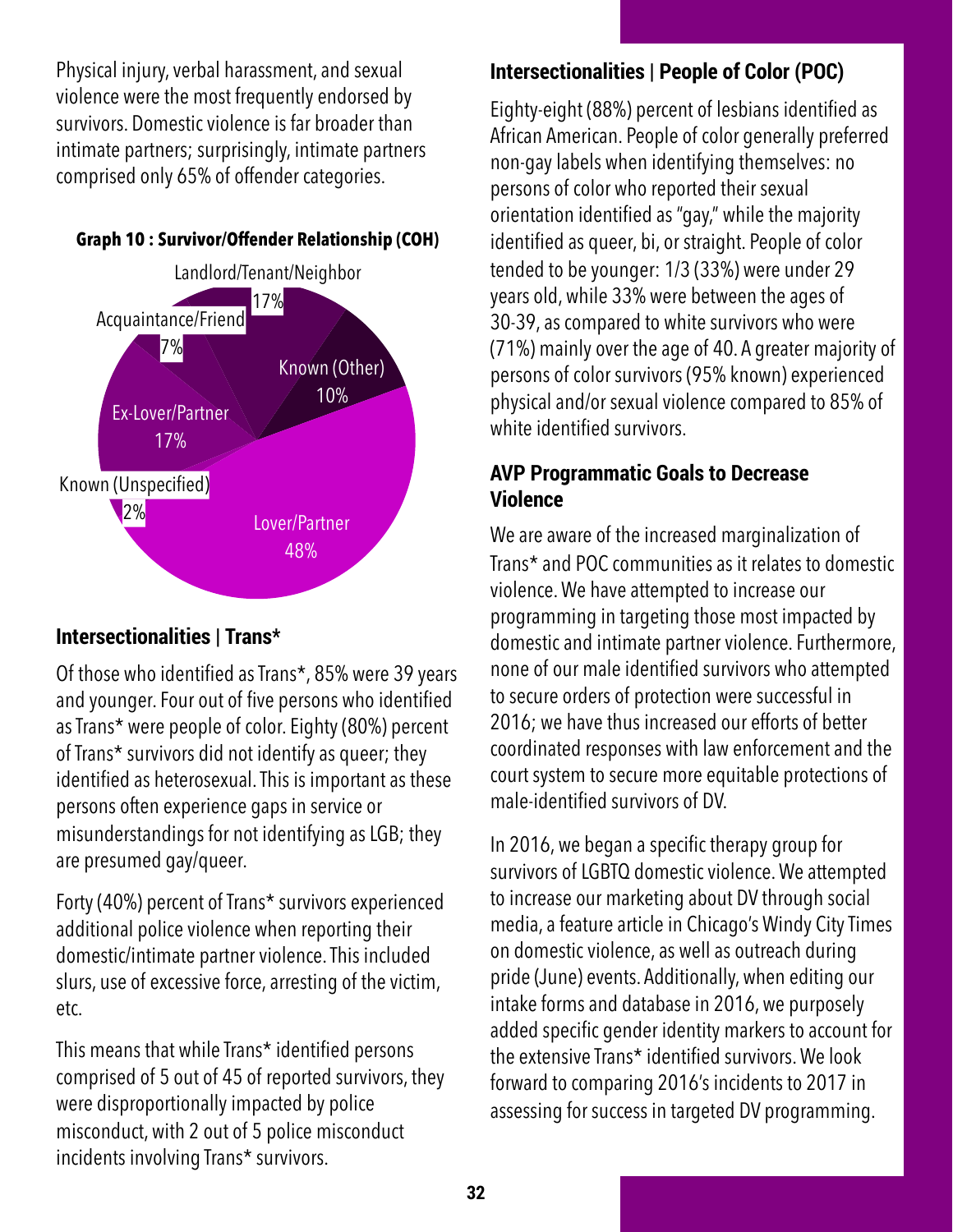#### **The Violence Recovery Program at Fenway Health** *Boston, MA*

The Violence Recovery Program (VRP) at Fenway Health was founded in 1986 and provides direct services and referrals to survivors of intimate partner violence, sexual assault, hate violence and police misconduct and specializes in working with lesbian, gay, bisexual, and transgender and queer (LGBTQ) communities.

The VRP mission is to provide services to survivors who have experienced interpersonal violence as well as information and support to friends, family, and partners of survivors. The VRP also aims to raise awareness of how LGBTQ hate violence and intimate partner violence affects the greater community through compiling statistics about incidences of violence and to provide trainings and consultations statewide to ensure that LGBTQ survivors of violence are treated with sensitivity and respect.

The VRP is a program within the larger, multidisciplinary community health center at Fenway Health where LGBTQ people and neighborhood residents receive comprehensive behavioral health and medical care, regardless of ability to pay. The



#### **Graph 11: Race/Ethnicity (VRA)**



VRP currently serves over 215 LGBTQ clients per year who are survivors of recent violence in the forms of intimate partner violence, sexual assault, hate violence and police misconduct.

Direct services include individual counseling, groups, advocacy and case management. Counselors and advocates provide trauma-informed treatment to help clients to stabilize acute symptoms of posttraumatic stress and to empower clients through education about the impact of violence and the healing process. Violence Recovery Program staff assist survivors to access services and resources, including shelter and housing, public assistance and social services and provide survivors with education and assistance in navigating the criminal justice and legal systems.

The staff of the VRP assists survivors to file reports and restraining orders; connects survivors to LGBTQsensitive medical and legal services; and advocates on behalf of survivors with police departments, District Attorneys' offices and the Attorney General's Civil Rights and Victim Compensation divisions. Clients of the VRP also participate in psychoeducational, support and activity-based groups.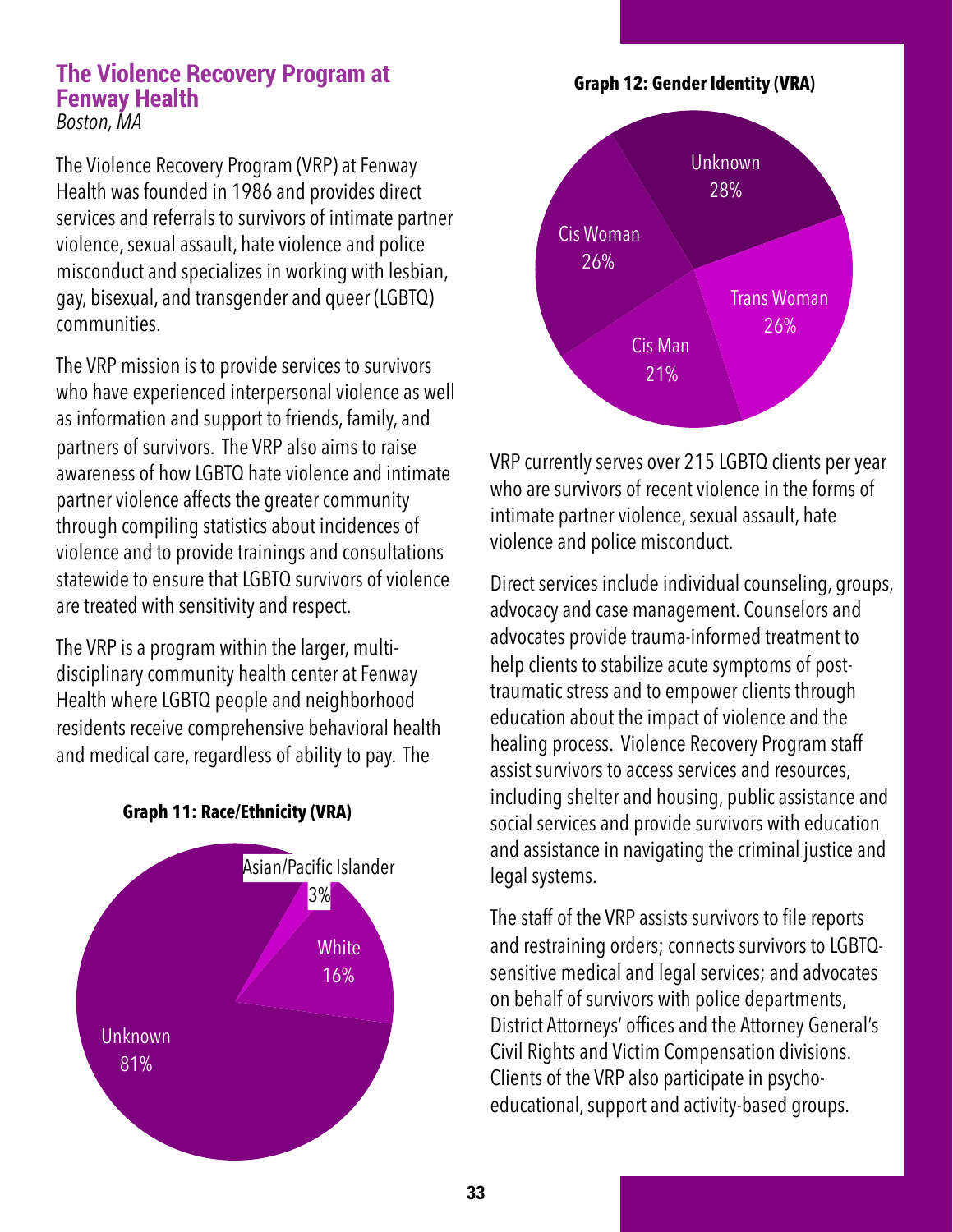In addition to delivering services directly to survivors, VRP staff provides training and education to social service and healthcare providers, legal and law enforcement personnel, students and community groups.

## **Fenway in 2016**

In 2016, the Violence Recovery Program (VRP) documented 45 new cases of Intimate Partner Violence (IPV), which is roughly half of what was documented in 2015. This dramatic decrease in the number of reports is in part attributable to more of a focus on outreach in two new locations after the VRP expansion into Western Massachusetts and Cape Cod in 2016.

Additionally, multiple staff went on leave this year, temporarily reducing the capacity of the program in terms of direct services. Given this significant change in the program, the reduction in numbers cannot be linked to indications of changes in rates of LGBTQ IPV in the region overall. Due to the overall program changes, no conclusions can be made to account for the decrease in program numbers.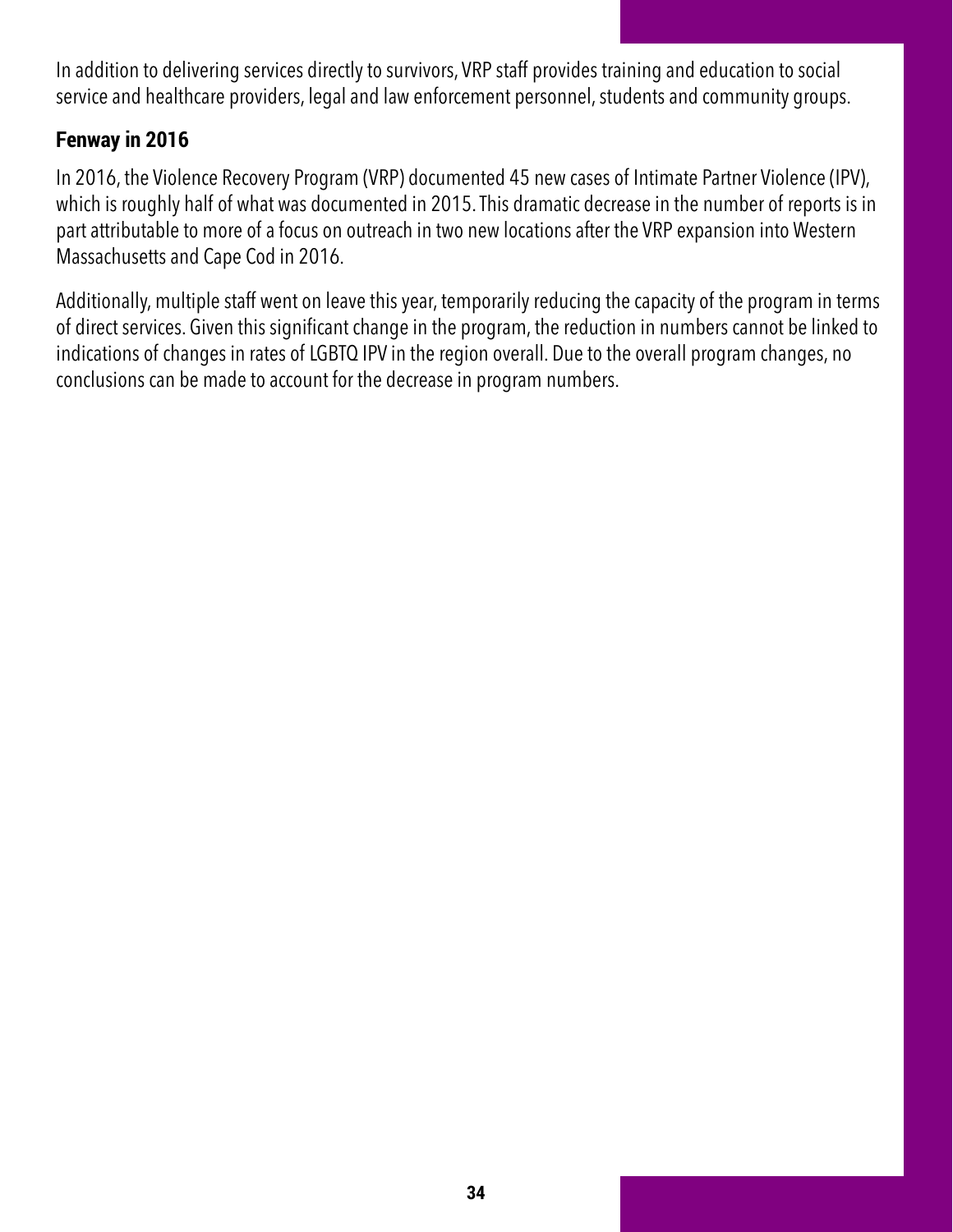### **In Our Own Voices (IOOV)**  *Albany, New York*

Since 1998, In Our Own Voices (IOOV) has been committed to combating oppression and marginalization within and against the lesbian, gay, bisexual, and transgender (LGBT) people of color (POC) communities in the Capital Region, specializing in the provision of services to individuals with intersecting marginalized identities.

Further, IOOV has been steadfast in its efforts to eliminate violence, and the devastating effects of violence on the LGBT POC communities through culturally specific programming designed to address the root causes of violence. IOOV offers culturally relevant direct services including crisis intervention, support groups, emergency assistance, crime victim programming, court advocacy, information and referrals. IOOV also provides training and technical assistance to agencies nationwide surrounding topics focused on issues that disproportionately affect LGBT POC communities.

## **In Our Own Voices in 2016**

Overall, IOOV can report a 59.46% increase in survivors served for the year 2016. The increase of clients served could be attributed to an increase in direct service staff who have been able to work collaboratively to serve survivors within the Capital Region.

Conjointly, the increase in survivors reporting interpersonal physical violence (IPV) rose from 9 in 2015 to 32 in 2016. The increase in survivors seeking IOOV services to combat the complex issues arising from IPV could be due to an actual increase in physical violence, as opposed to an increase in reporting.

Additionally, IOOV saw an increase in African American survivors during 2016, numbers up from 18 in 2015 to 22 in 2016, and an increase in

survivors with disabilities, numbers up from 9 to 17, speaking to IOOV's ability to reach, and provide services to oppressed communities. Expanded numbers in obtained orders of protection can also be seen in 2016, as orders of protection went up from 5 to 11.

**Graph 13: Disability Status (IOOV)**



IOOV is able to report an increase in referral services from 60 in 2015 to 98 in 2017, with specific increases in referral services under categories of counseling, housing, legal, shelter, DV, and homeless.

Advocacy services also increased during 2016, specifically those under housing, legal, public benefits, and police. Court accompaniment increased from 2 in 2015 to 8 in 2016. Safety planning was another area in which services were amplified from 10 in 2015 to 18 in 2016.

As stated above, these increases are likely due to the increased capacity of IOOV to meet survivors needs and to conduct outreach to marginalized communities due to the attainment of new direct service staff.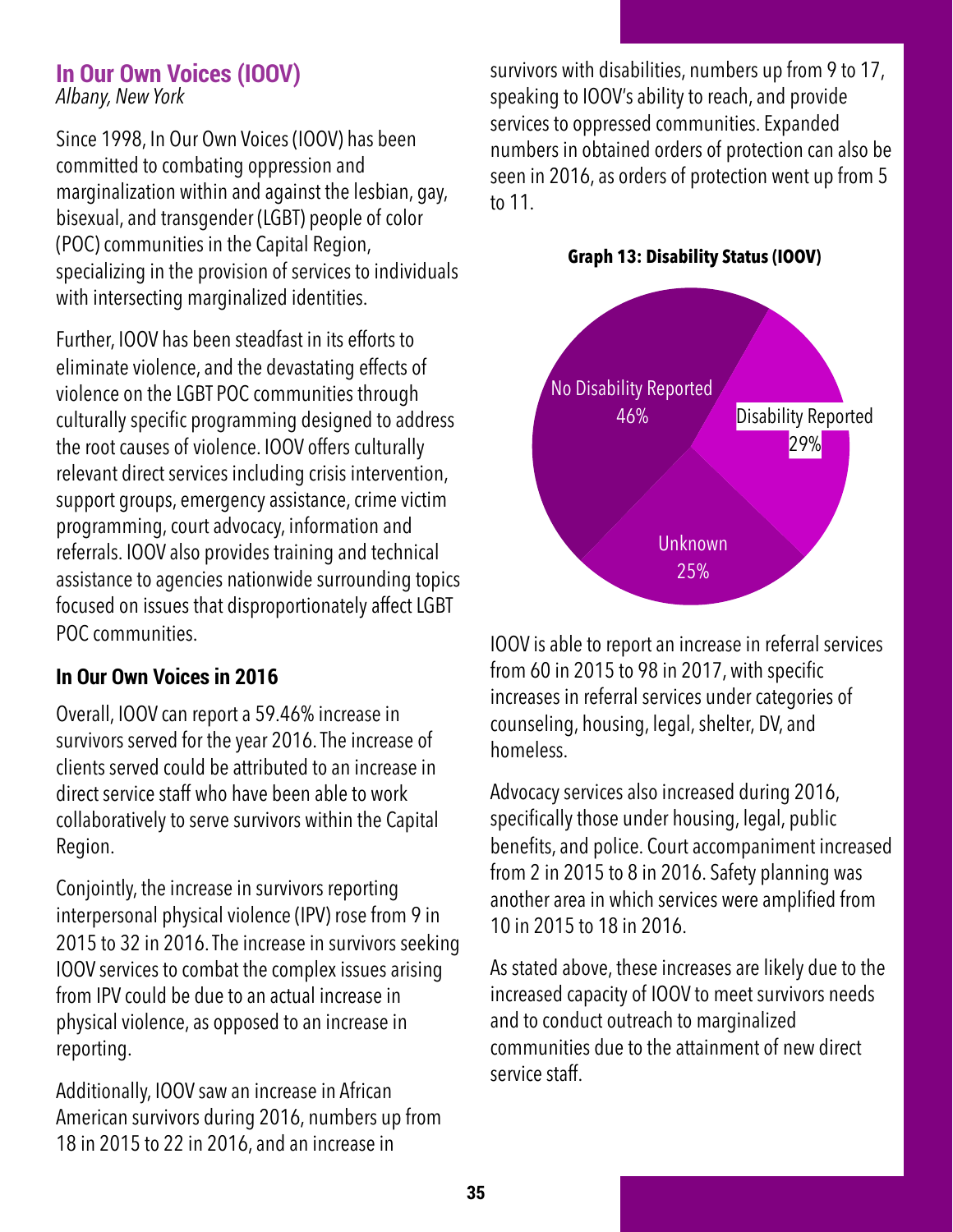#### **Kansas City Anti-Violence Project (KCAVP)**  *Missouri & Kansas*

The Kansas City Anti-Violence Project (KCAVP) provides dedicated services to lesbian, gay, bisexual, transgender and queer (LGBTQ) youth and adults, throughout Missouri and Kansas, who have experienced trauma, violence, harassment or neglect. Through direct advocacy, professional training and community education, we work to prevent and respond to domestic violence, sexual violence and hate violence.

Since 2003, KCAVP provides emergency assistance, support, and services to LGBTQ survivors of violence, including domestic violence, in metropolitan Kansas City and support and counseling across Kansas and Missouri.

KCAVP fills gaps in service for LGBTQ survivors and acts as a gateway to services that LGBTQ people may not have access to or are unable to access due to systemic homophobia and transphobia. KCAVP advocates for survivors and educates service providers and the community about the differences LGBTQ people face when they are victimized in their





community or they are victimized because they are part of (or perceived to be part of) the LGBTQ community. KCAVP also acts as a social change agent in the community to increase knowledge about LGBTQ domestic violence, sexual assault, and hate crimes.



## **Graph 15: Race/Ethnicity (KCAVP)**

## **KCAVP in 2016**

In 2016 KCAVP saw a decrease in the overall number of new individuals who accessed services. This is due to the increase in the focus on retaining previous individuals who have accessed services. KCAVP increased the number of follow-up calls provided and changed the way in which follow-up calls were conducted.

Ultimately, this led to an increase in the number of individuals who continued their services throughout the year, rather than stopping after the initial stress of their crisis was over. In addition to the change in services, we believe the addition of a food pantry and hygiene closet also assisted in the retention of individuals who sought our services.

2016 also brought an increase in the diversity of the individuals we serve. While the total number of new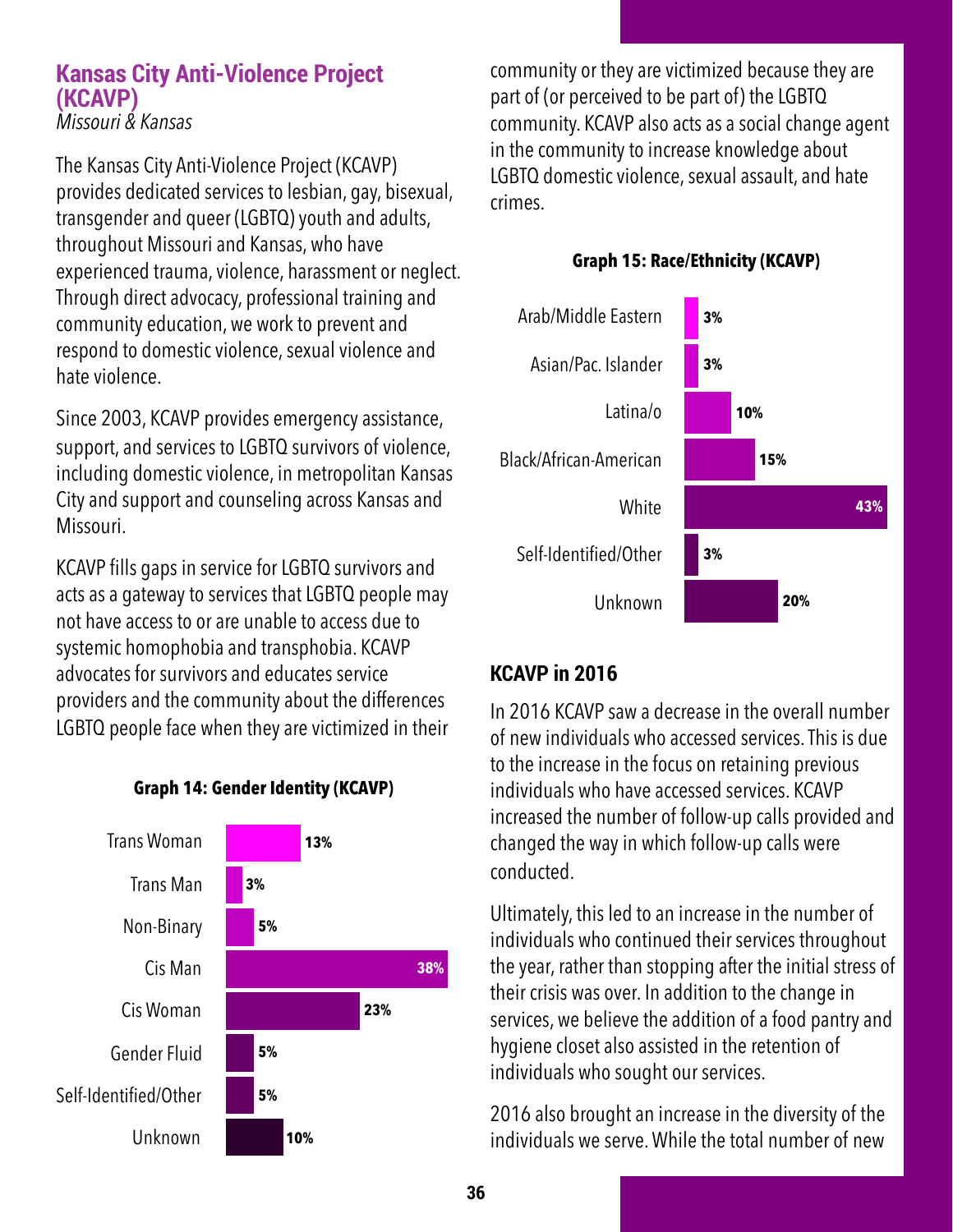individuals decreased the variation in race, ethnicity and gender identity increased. KCAVP had the opportunity to support individuals from communities we had not yet reached until 2016.

This was a major accomplishment of our Outreach Department as well as our Education and Youth Departments. Each of these departments worked to increase the number of folks they educated and informed about KCAVP which ultimately lead to diverse populations coming to KCAVP for services.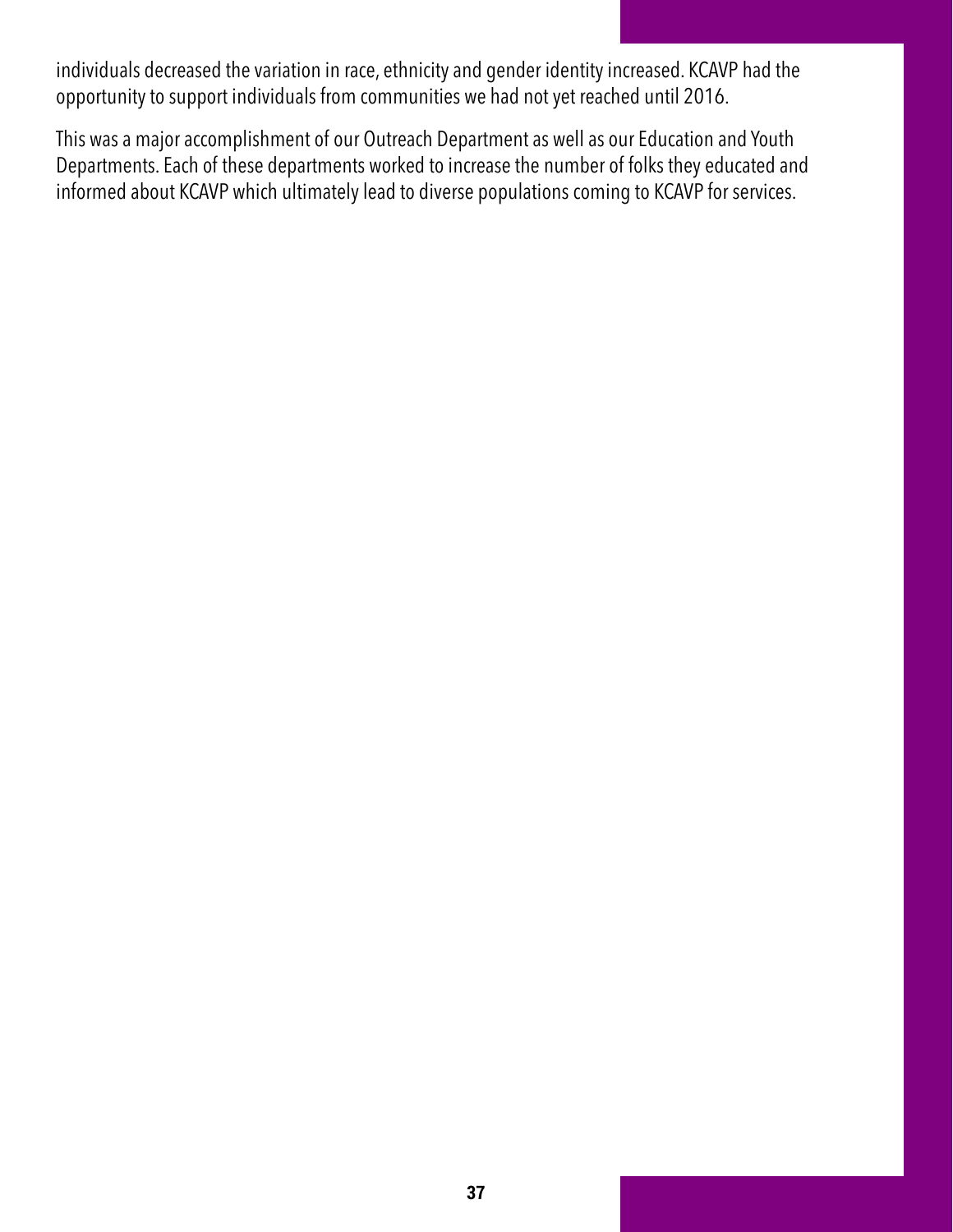#### **Los Angeles LGBT Center**  *Los Angeles, California*

Since 1987, the Los Angeles LGBT Center has remained dedicated to reducing, preventing, and ultimately eliminating intimate partner abuse in LGBTQ communities in Southern California. The LA LGBT Center's intimate partner violence intervention and prevention services are comprised of those offered by its STOP Violence Program (STOP = Support, Treatment/Intervention, Outreach/ Education, and Prevention) and its Domestic Violence Legal Advocacy Project (DVLAP). Together, both STOP Violence and DVLAP provide a broad array of services including survivors' groups, a court-approved batterers' intervention program, crisis intervention, brief and on-going counseling and mental health services, prevention groups and workshops, specialized assessment, referral to LGBTQ sensitive shelters, advocacy, assistance with restraining orders, court representation, immigration and U-visa preparation, and training and consultation.

## **Los Angeles LGBT Center in 2016**

Reported cases of LGBTQ intimate partner violence in the greater (5-county) Los Angeles area reflected an increase from a total of 441 cases in 2015 to 497 cases in 2016. These cases were assessed by STOP Violence (366 unduplicated individuals assessed to be survivors\* of intimate partner violence) and DVLAP (131 unduplicated individuals assessed to be survivors of intimate partner violence). The total of 497 cases reflects individuals who specifically sought assistance from and/or were assessed for IPV by the LA LGBT Center. Outlined below are significant trends in the data collected from survivors by DVLAP and STOP Violence in 2016.

## **Gender Identity**

Of the 441 reported cases served in 2016, 116 survivors identified as cisgender women and 286 identified as cisgender men. The number of

**Graph 16: Gender Identity (LA LGBT Center)**



transgender survivors increased by 6% from 2015 to 2016, with 57 survivors identifying as transgender women and 21 survivors identifying as transgender men. The remainder of the total number of survivors served (17) was comprised of individuals with selfidentified (including gender queer, gender fluid, or gender non-conforming) or undisclosed gender identities.

### **Sexual Orientation**

The majority of survivors served in 2016 were individuals who identified as gay (245). Though the



#### **Graph 17: Sexual Orientation (LA LGBT Center)**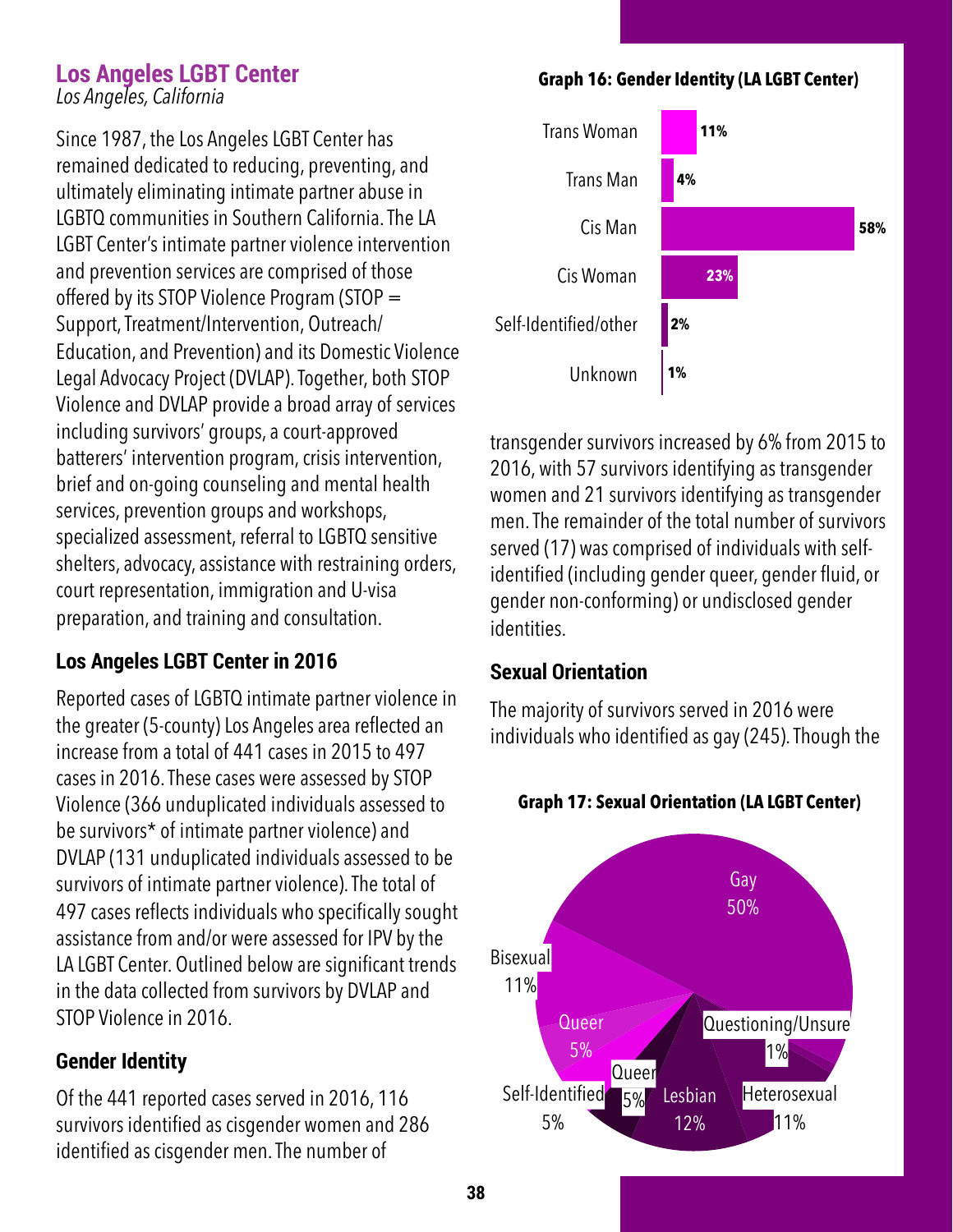number of lesbian identified survivors (57) decreased by 4% from the previous year, the number bisexual identified survivors (53) increased by 4%, the number of queer identified survivors (25) increased by 2%, and the number of self-identified survivors (24) increased by 3%. Only 4 survivors identified as questioning, and 52 identified as heterosexual.

## **Age Range**

Of the reported cases served in 2016, the majority of survivors were between the ages of 19 to 59, with the largest group (155 individuals) comprised of those in the 30 to 39 age group, which saw a 4% increase from 2015, followed by those in the 40 to 49 age group (103 individuals), which saw a 6% increase from 2015. The number of survivors served in the 19 to 24 age group (76), the 25 to 29 age group (73), the 50 to 59 age group (61), and the 60 to 69 age group (14) remained fairly consistent in comparison to the previous year.

## **Race/Ethnicity**

The race/ethnicity breakdown of survivors in reported cases did not differ significantly from 2015 to 2016. The majority of survivors identified as White/ Caucasian (275 – an increase of 8% from 2015), followed by those who identified as Latino/a (173 – an increase of 3% from 2015), and Black/African American (56 – an increase of 1% from 2015). Survivors who identified as multiracial (11) increased by 1%, and those who identified as Asian/Pacific Islander (16) decreased by 2%.

## **Interaction with Police**

While 117 survivors reported an IPV incident to the police in 2016 (a significant 18% increase from 2015), only 40 of those complaints were actually taken by the police (an astounding 26% decrease in comparison to 2015). Of the reports that were made, the abusive partner was arrested in 16 cases, the

survivor was arrested in at least 2 cases, and no arrest was made in at least 11 cases.

## **Access to Resources**

In 2016 DVLAP saw a substantial increase in access to resources and an increase in identified reports of family violence (3 reports in 2015 to 18 reports in 2016). DVLAP also saw a significant increase in reports of intimate partner violence, domestic violence, sexual violence, and/or stalking (77 reports in 2015 to 131 reports in 2016).

During 2016, DVLAP focused on helping to improve the responses of the court and legal systems through community collaborations and training. DVLAP was also able to partner with STOP Violence to expand its services for intimate partner and family violence. Expanded services included crisis intervention, safety planning, case management, housing advocacy, and other advocacy for LGBTQ survivors.

STOP Violence also saw an increase in access to resources in 2016, and noted an increase in reports from survivors in the 30 to 49 age group (153 reports in 2015 to 197 reports in 2016), an increase in reports from transgender survivors (29 reports in 2015 to 55 reports in 2016), and an increase in reports from bisexual survivors (21 reports in 2015 to 38 reports in 2016).

Furthermore, of the reports tracked by STOP Violence in 2016, 31 survivors identified as immigrants; 18 identified as having limited English proficiency or speaking a language other than English as their primary language; 11 identified as having disabled status; 84 reported that they were HIV positive; and only 4 sought shelter for intimate partner violence.

Additionally, 97 survivors reported witnessing domestic violence during childhood; 48 indicated that they had also been victims of sexual assault outside the context of intimate partner violence; 143 disclosed experiencing childhood physical abuse or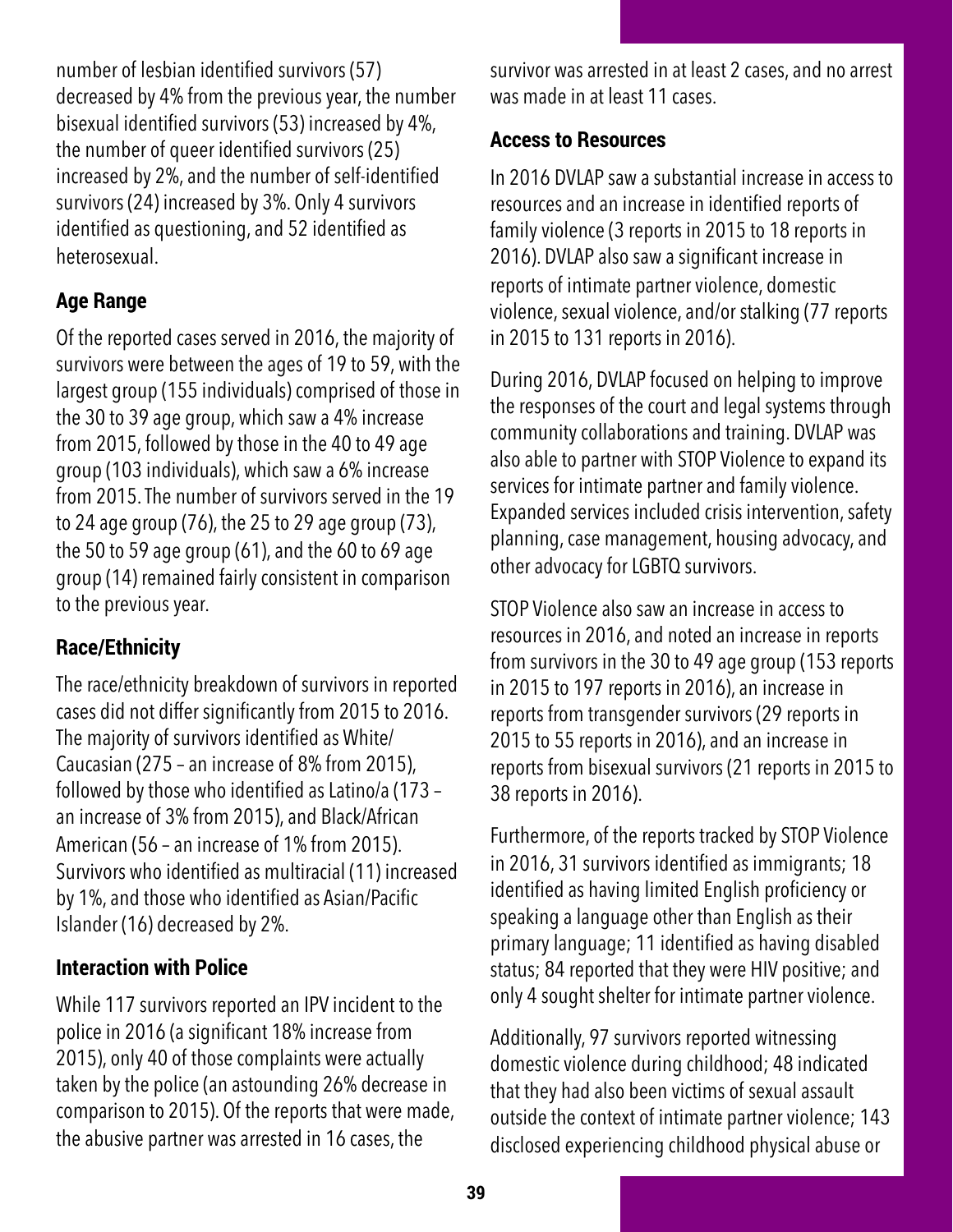neglect; 99 disclosed experiencing childhood sexual abuse; 63 reported that they had been victims of bullying; 11 reported being victims of hate crimes, and 198 disclosed the presence of internalized homo/bi/ transphobia. As many as 51 survivors reported having previously attempted or considered suicide, an increase of 4% from 2015.

DVLAP and STOP Violence continue to focus on addressing the myriad needs of LGBTQ survivors of violence by developing the capacity to track pertinent data not previously obtained, expanding services to provide high quality and comprehensive support, and improving partnerships and accessibility for LGBTQ survivors with mainstream service providers through training, education, and collaboration.

Note: STOP Violence offers services for both intimate partner violence survivors as well as perpetrators. Only survivors are included in STOP Violence's total above.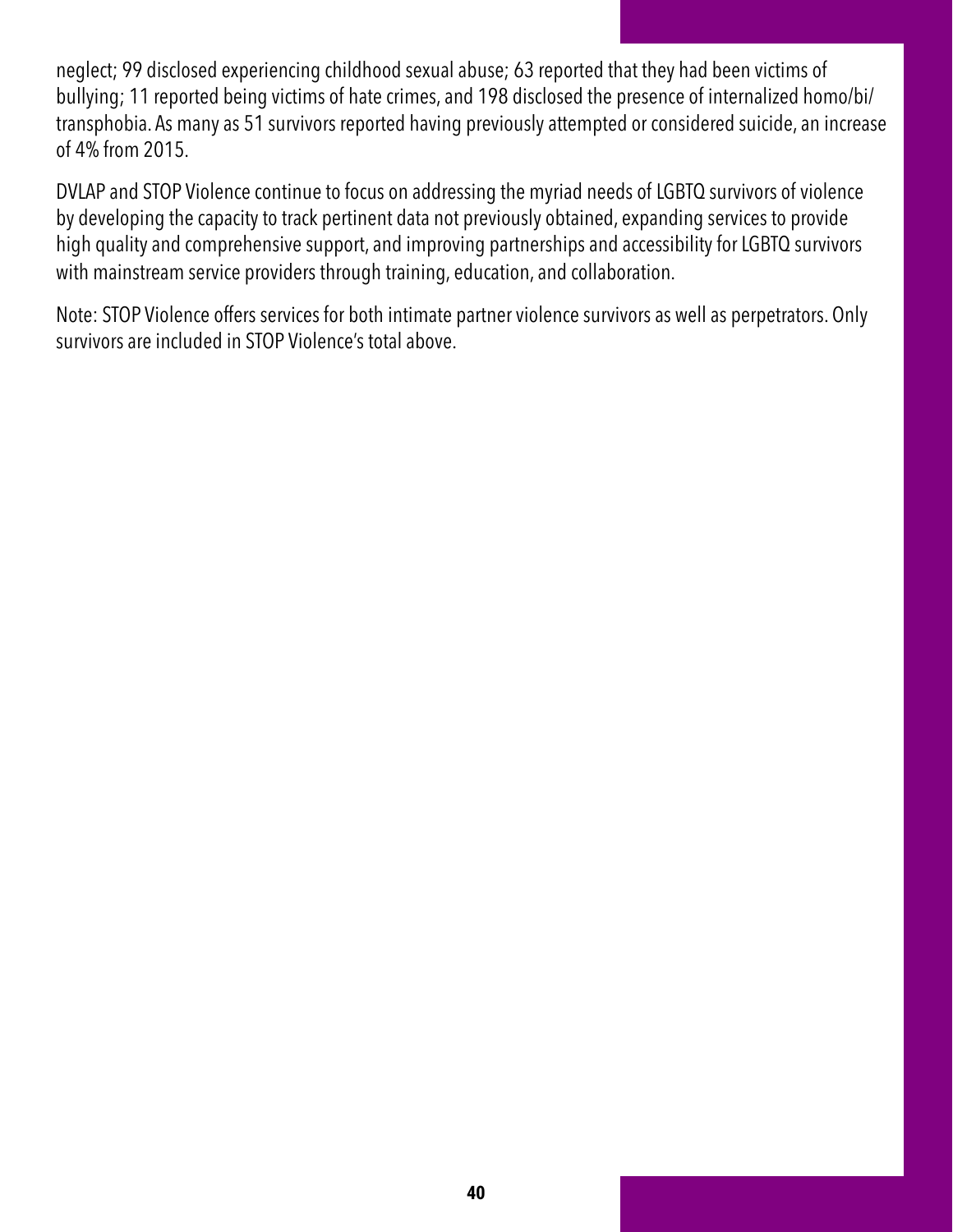## **The LGBTQ Center of Long Beach**  *Long Beach, CA*

The LGBTQ Center of Long Beach engages, empowers and advocates to achieve a more equitable society and fosters an ever-improving quality of life for the LGBTQ community. Over 40 years, The Center has grown to become the largest non-profit organization providing direct services to the greater Long Beach LGBTQ communities.

Programming includes HIV/STI testing and treatment, mental health counseling, youth services, senior services, case management and service navigation, legal clinic, career counseling, case management, transgender health services, more than 20 support groups, and support for those impacted by intimate partner violence through the Domestic Violence Services (DVS) Program.

The Center's DVS Program includes client assessments, safety planning, case management, individual counseling, group counseling, crisis intervention, legal services, linkage to shelter programs, and training to local agencies on best practices for working with LGBTQ clients.

## **Long Beach LGBTQ Center in 2016**

In 2016, the first year services were offered, the DVS Program assessed 117 individuals for domestic violence. Of those 42% were between the ages of 30-39. This age group represents the majority demographic within the community served by The Center and is not surprising.

The majority of clients seek DVS Program services through self-referral and internal agency referral, primarily through screening within The Center's existing mental health counseling program. As a result, the majority of clients are in long standing relationships and seek support for the unhealthy behaviors they experienced within their relationships.





While Intimate Partner Violence (IPV) affects 1 in 5 cisgender identified males, many stereotypes and barriers prevent cis-male survivors from seeking services. Our DVS Program works regularly with other community programs to bridge the gap. As a result 23% of DVS Program clients identify as cisgender men, with requests for support steadily increasing. We attribute high numbers of cisgender male clients and increasing requests for support additionally to the lack of additional visible resources for men within the larger Long Beach IPV service provider community.

39% of clients identify as being part of the Latinx community, mirroring the overall demographics of Long Beach and neighboring cities. Our Latinx LGBTQ clients face many barriers, such as risk of revictimization, fear of social services and language barriers which amplifies the need for outreach to this and other vulnerable populations.

21% of clients identify as Black/ African American, in contrast to the 15% of Long Beach's population. Because there are no LGBTQ specific agencies in neighboring impacted cites, The LGBTQ Center of Long Beach often serves as hub for clients who would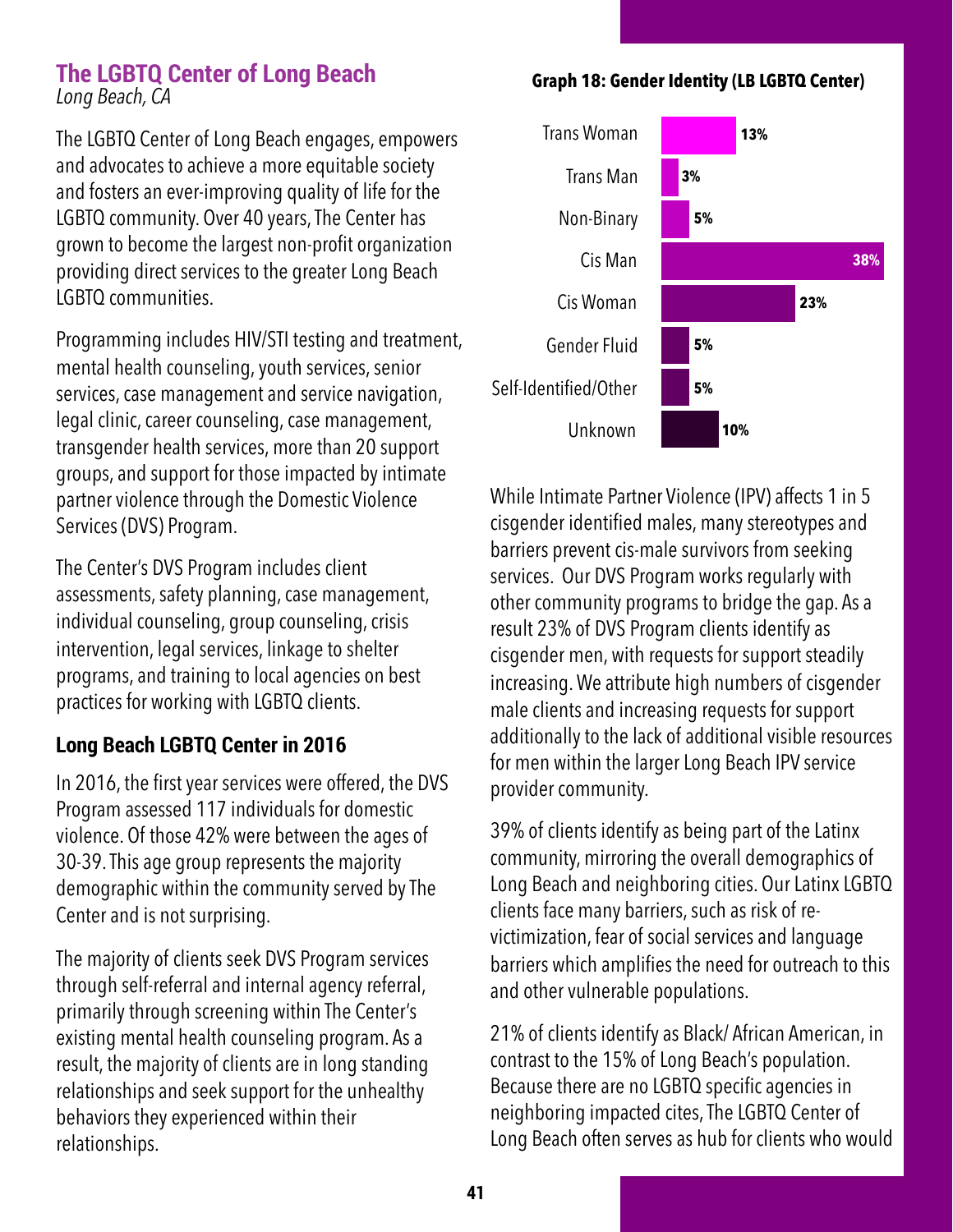not be seeking services in their cities because it would not be safe to be out.

Transgender and gender non-conforming communities are also overrepresented within our client base. 11% of all clients identify as trans and/or gender non-conforming (GNC).

As research indicates, trans and gender non-confirming clients are at higher risk of entering abusive relationship, being abused by their families and experience homelessness. We attribute the elevated number of trans and GNC clients as an extension of larger issues of violence and oppression experienced throughout the country.

Similarly, we are seeing higher numbers of clients identifying as HIV positive, with 8% of our clients self-

identifying as HIV positive. This brings to light the intersection of domestic violence and HIV. Many HIV individuals are at higher risk of domestic violence because increased risk of violence when disclosing status. HIV positive survivors may depend on their abusive partner for care and administration of medication. HIV may be transmitted through forced sex or forced unprotected sex. Many survivors may not feel safe to discuss safe sex practices or to obey the abusive partner at the cost of their own wellbeing.

From the 117 domestic violence assessments in 2016 the lowest responders where transitioning age youth, with 9% of young adults between ages 19-24 seeking services, as well as older adults with 2% of clients being ages 60 and above. Our older clients may not access our services as a result of social isolation, fear that they would not be taken



**Graph 19: HIV Status (LB LGBT Center)**

seriously and lack of knowledge of services. For our senior community, increasing outreach is central to our ongoing efforts to create awareness and increase their health and wellness.

Overall, as we continue to build our domestic violence services we will increase visibility to vulnerable communities, create more opportunities for exposure of our services within our agency and expand on our capacity to train other agencies.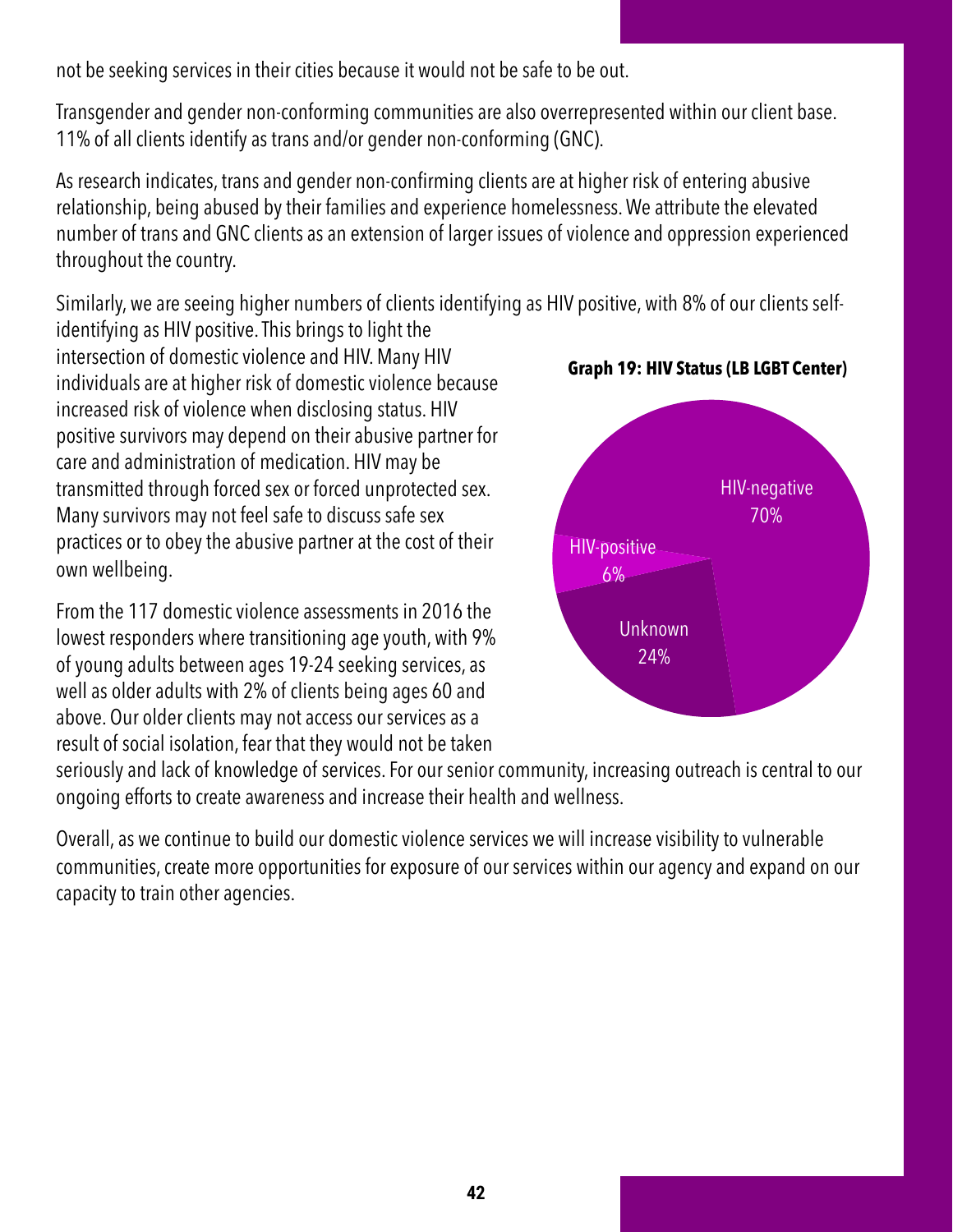#### **New York City Anti-Violence Project (AVP)**  *New York, NY*

The New York City Anti-Violence Project (AVP) envisions a world in which all lesbian, gay, bisexual, transgender, queer (LGBTQ), and HIV-affected people are safe, respected, and live free from violence. AVP meets diverse LGBTQ and HIV-affected communities where they live, work, and spend time, providing free and confidential assistance to thousands of survivors each year, through direct social and legal services, and community organizing and education, across all five boroughs of NYC.

AVP has incorporated economic empowerment programming into all of our work, with a particular focus on the ways in which economic abuse intersects with poverty and economic instability, especially for those already disproportionately impacted by poverty, including TGNC people and LGBTQ people of color.

This is particularly important to our intimate partner violence (IPV) work, given that for any IPV survivor, economic abuse and dependence on the abusive partner creates significant, often insurmountable barriers to leaving an abusive relationship. For LGBTQ survivors disproportionately impacted by poverty, unemployment, and employment discrimination, economic dependence on abusive partners is devastating.

AVP founded and coordinates the New York State LGBTQ IPV Network, which continues to provide training and technical assistance across the state to expand the "mainstream" understanding of IPV outside of the heteronormative context, in which abusive partners and survivors identify across the spectrum of gender identity and sexual orientation, has created services that reach all survivors and has enhanced the cultural competency of mainstream service providers to create inclusive and accessible

services for survivors of all gender identities and sexual orientations.

## **New York City Anti-Violence Project in 2016**

In 2016, AVP supported a total of 547 new LGBTQ survivors of IPV, a 15% increase from the 476 we served last year (476), with one homicide related to IPV, consistent with 2015.

## **Race/Ethnicity of Survivors**

Consistent with previous years, most IPV survivors (79%) reporting to AVP in 2016 who shared their race/ethnicity with us, identified as people of color. Consistent with previous years, the most-reported race/ethnic categories were Latinx (35%) and Black/ African American (27%). There was a slight decrease of survivors identifying as white (21%, down from 27% in 2015), and a slight increase in those identifying as Arab/Middle Eastern (from <0% in 2015 to 2% in 2016).



## **Graph 20: Race/Ethnicity (AVP)**

## **Sexual Orientation**

Consistent with previous years, in 2016, of those who shared their sexual orientation with AVP, the most reported sexual orientation was gay (40%), followed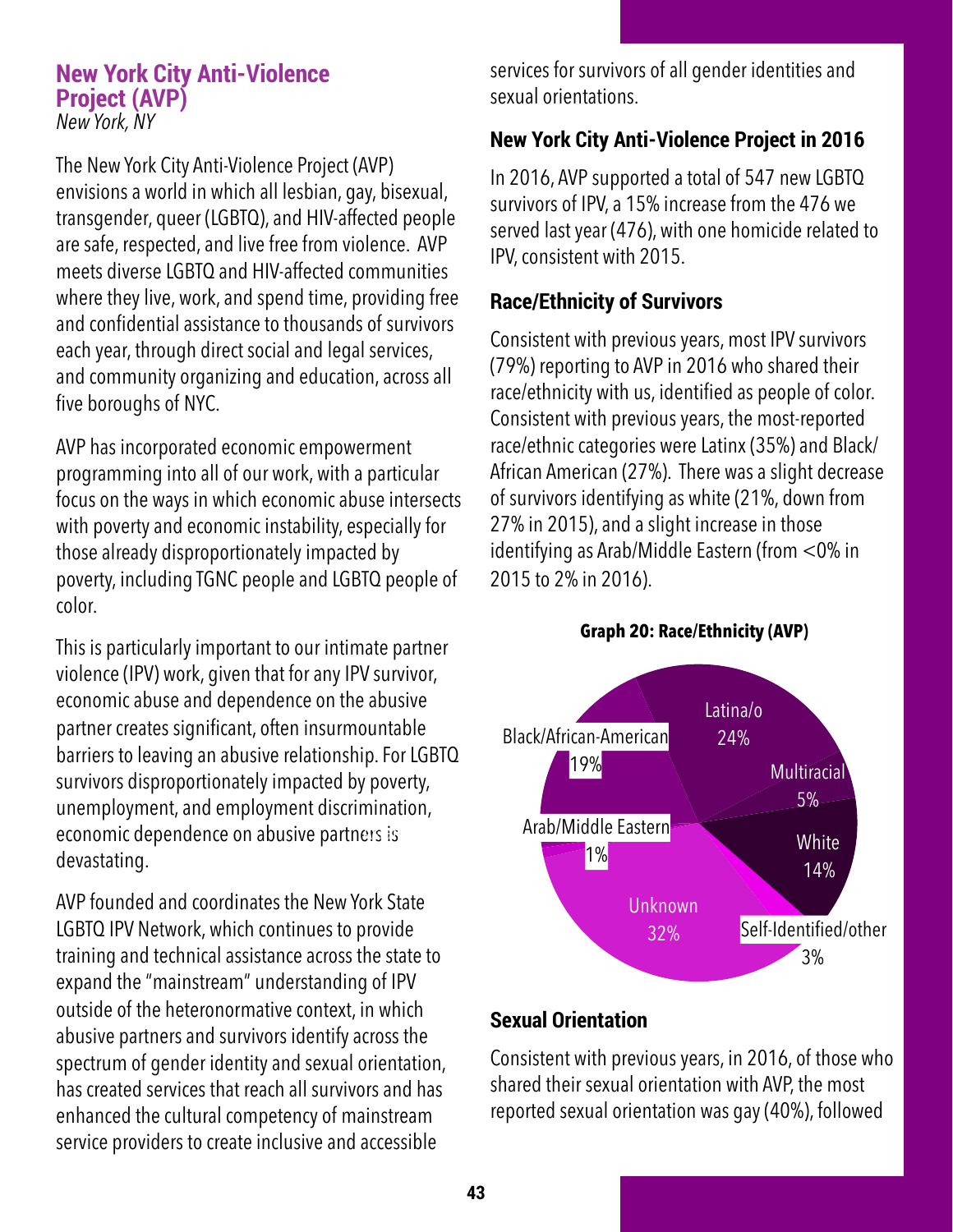by heterosexual (32%, up from 24%), lesbian (17%, down from 20%), and bisexual (8% up from 7%).

## **Gender Identity of Survivors**

Of those who shared gender identity with AVP, consistent with previous years, in 2016, nearly half identified as Women (47%), 39% as Men (down from 42%), and 12% as transgender and gender nonconforming (TGNC) (up slightly from 10%).



**Graph 21: Gender Identity (AVP)**

## **LGBTQ and HIV-affected Immigrants**

Since launching our legal services program in late 2013, AVP has doubled the percentage of survivors reporting who identify as non-citizens (from 12% in 2013 to 24% in 2016) and we have seen an increase in those identifying as undocumented (from 9% in 2013 to 12% in 2016), reflecting the needs of LGBTQ immigrants, which we anticipate will only continue to rise as anti-LGBTQ rhetoric and policy initiatives rise.

## **HIV Status**

Similar to previous years, about half of IPV survivors reporting to AVP shared their HIV status with us, with 24% of those sharing they were HIV positive and 76% sharing they were HIV negative. AVP's IPV services focus on the intersection of HIV and IPV, and on linking survivors to care.

## **Disability**

Fewer survivors reporting in 2016 identified as living with a disability, 15%, down from 21% in 2015. Given the heightened risk of IPV for people living with disabilities, AVP must continue to increase outreach to LGBTQ people living with disabilities.

## **Police & Prosecutor Response**

In 2016, of those who shared information on police engagement with AVP, 59% reported that they engaged with the police (up from 50% last year); of those, 13% reported that police attitude was "indifferent" or "hostile."

Given that just over half of survivors did not engage with police, and that too many survivors experience insensitive or hostile treatment from police, it is important that we continue to search for communitybased solutions outside the criminal legal systems. This seems ever more pressing now in a time when vulnerable LGBTQ communities—TGNC people, LGBTQ people of color, and LGBTQ immigrants--experience police violence at disproportionate rates.

To support this work, AVP's community organizing work focuses on building safety within communities, and we work in several coalitions to support outside the system responses to IPV. AVP remains active in Communities United for Police Reform, we are a member of the Intimate Partner Violence Restorative Justice Circle, we Co-Chair the Coalition on Working with Abusive Partners, and we have taken leadership position in a city-wide effort to create NYC's Blueprint for Working with Abusive Partners, which releases recommendations in late 2017.

Leading up to the presidential election in 2016, and continuing into 2017, anti-LGBTQ rhetoric and policies saturate the socio-political landscape, and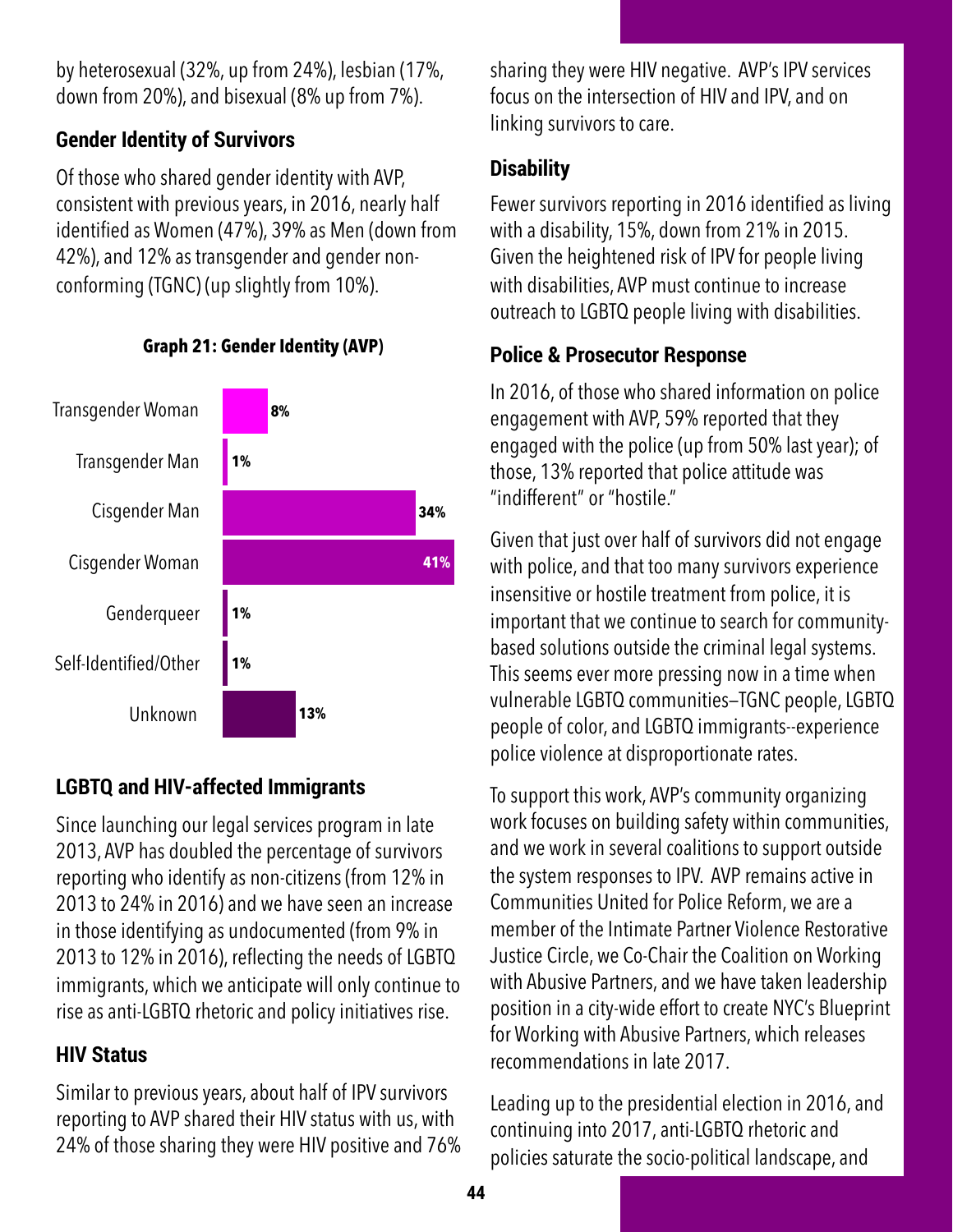hate violence against LGBTQ and HIV-affected people is on the rise. So far in 2017, AVP's national program, NCAVP, has recorded the highest number of single incident hate violence homicides in the 21 years we have been tracking this data. NCAVP created its first ever mid-year report, A Crisis of Hate, which highlights the pervasive and increasing violence against LGBTQ and HIV-affected people. The impact of this violence creates fear and increases isolation for LGBTQ and HIV-affected survivors of IPV, and may trap them in abusive relationships.

 Immigrant IPV survivors tell us they are afraid to seek orders of protection for fear of being detained by ICE in family court, and potentially deported to home countries where they may face violence and death. Other marginalized survivors—TGNC people, LGBTQ survivors of color, LGBTQ youth—tell us they fear reporting to the police or mainstream service providers and facing bias, discrimination, and violence instead of help. Our work must continue to be centered in an anti-oppressive approach that recognizes these dynamics, and works collaboratively with survivors to identify pathways to safety, support, and services they feel best serves them.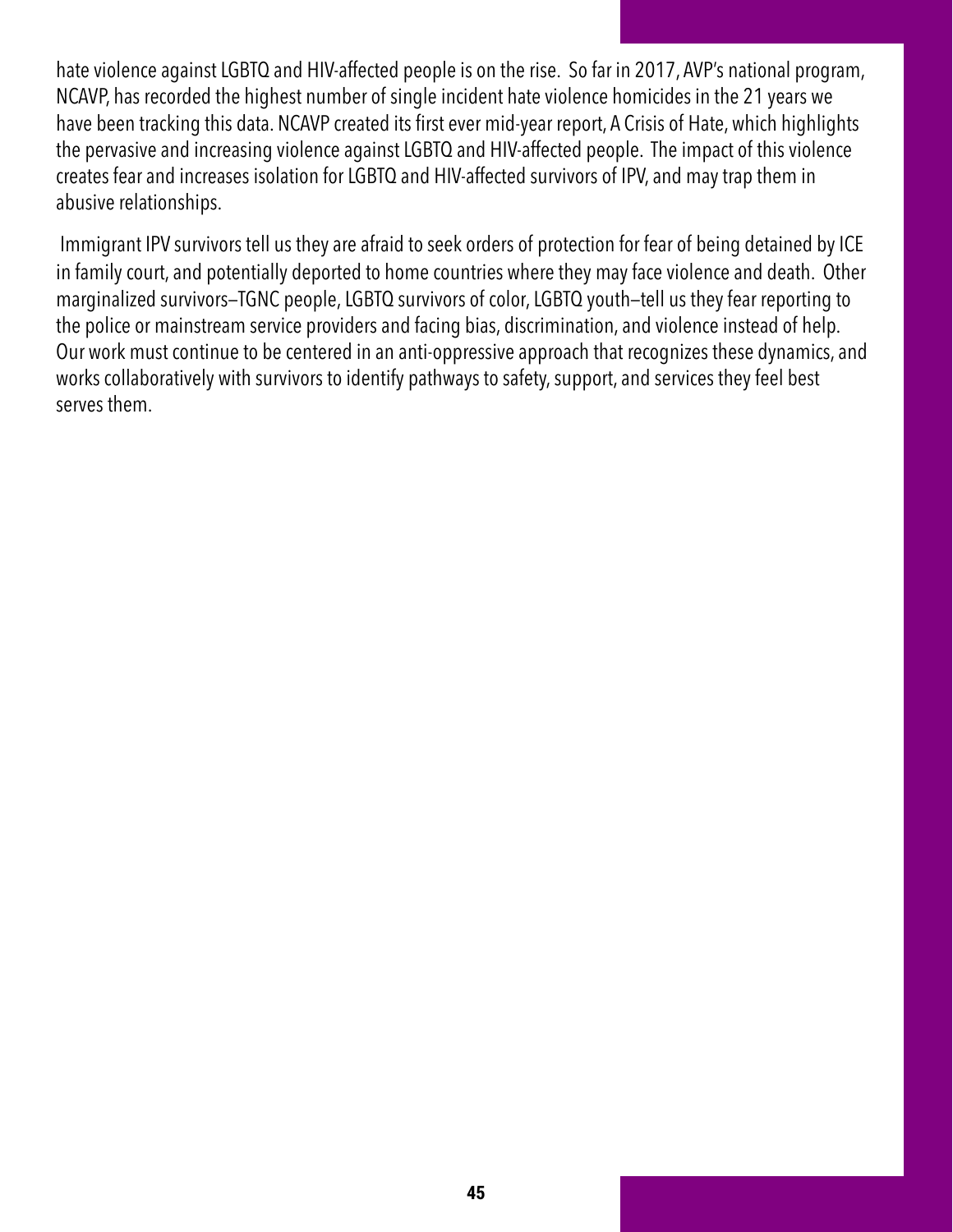## **Southern Arizona AIDS Foundation Anti-Violence Project**

*Tucson, Arizona* 

Southern Arizona AIDS Foundation Mission Statement (SAAF): To cultivate a healthy stigma-free society trough transformative action.

Anti-Violence Project (AVP) Mission Statement: To prevent, respond to, and end all forms of violence against and within the lesbian, gay, bisexual, transgender, queer, and questioning (LGBTQ+) communities in Pima County.

Born as the Domestic Violence Project in 1993, SAAF's Anti-Violence Project has been serving Pima County's gender and sexual minority (GSM) community for 24 years. In 2003 the project found its home with Wingspan, becoming the Anti-Violence Project and remained there until it was acquired by SAAF in 2014. SAAF AVP works to prevent, respond to, and end all forms of violence against and within the LGBTQ+ and ally communities of Pima County. We advocate for legal, social, and institutional changes and provide resources for the safety and support of survivors, their friends, family, and community members. We strive to accomplish this goal through the provision of client-centered, strength-based, trauma- informed, and culturally competent and responsible services to LGBTQ+ survivors.

Comprehensive case management is available and centers on goal planning, connection to care whether medical and/or behavioral health, maintaining and increasing safety, and most importantly, well-being and healing. Survivors of domestic violence, sexual violence, stalking, hate violence and discrimination, police misconduct, and institutional violence are connected to care through a 24 hour bilingual crisis line, walk-in services, community outreach, and referrals from community partners. AVP offers crisis intervention and safety planning which can include voluntary intensive case management, referrals to

community resources, emergency shelter, transitional housing using a Housing First approach, supportive employment services, and court accompaniment and/or referrals to legal services. Ongoing efforts to increase community involvement and action AVP also offers capacity building trainings and a 40 hour volunteer curriculum and training.

## **Southern Arizona Aids Foundation Anti-Violence Project in 2016**

2016 - 2017 saw a 57.89% increase in survivor cases for the Anti-Violence Project. Continued outreach efforts combined with the current anti-LBGTQ political climate in the country are contributing factors to the rise in utilization of SAAF-AVP services.

SAAF has serviced about 10% more community members than its previous year. An increase of about 23% in revenue coming primarily from community donations and foundations has provided us with the ability to provide more services and capitalize on the increases. The number of services provided to Middle Eastern and white community members saw a decrease this year. Services to African American community members stayed the same. However, this year saw an increase in utilization of services by Native American and Latinx community members. Native Americans made up 13.89% of survivors where there were no reported Native survivors in 2015. Latinx survivors made up 27.78% of client interactions which was an increase from 2015 of 10.71%.

Survivors are predominantly white or Latinx, gay or lesbian, cisgender, United States citizens, and HIVnegative. The numbers of disabled clients was nearly equally split with the numbers of non-disabled clients and all reporting disability reported mental disability. 5.56% of incidents included antiimmigrant violence. 38.89% of incidents included heterosexist/ant-LBGTQ bias. Twenty seven percent of incidents included anti-transgender bias. Eleven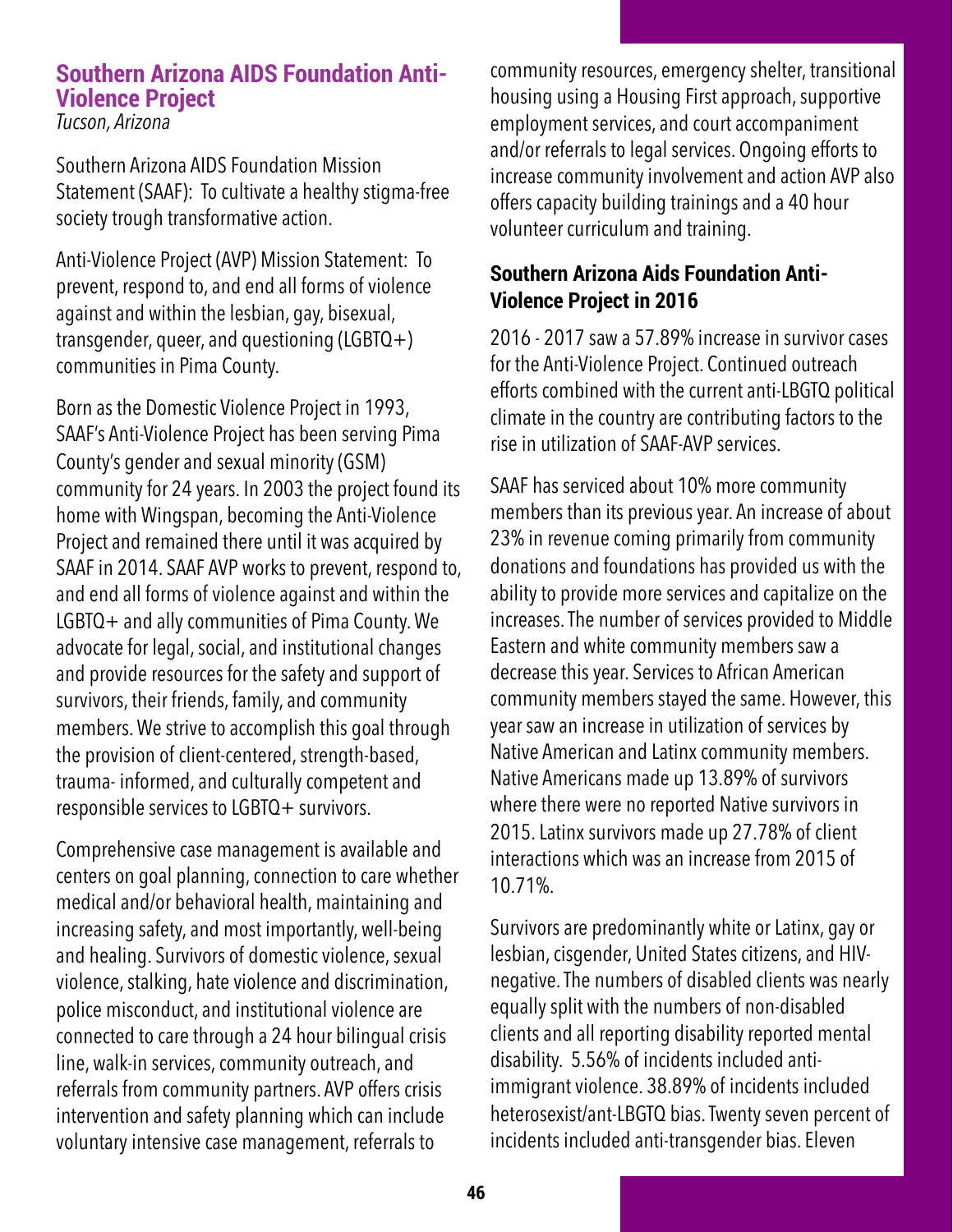percent of incidents included anti-disability bias and another eleven percent of incidents included HIV/ AIDS related bias. Incidents involving anti-immigrant, anti-disability, and HIV/AIDs related bias were new categories of reported bias from the previous year.

Fifty three percent of the survivors reported the lack of use of weapons during the incident, 35% were injured physically, and 32% reported no medical attention. 26% reported needing inpatient hospital care. 45 percent reported alcohol or drug involvement, 1.65% reported the forced use of alcohol or drugs, 1% reported attempted murder, 14% experiencing physical abuse and assault, 3% attempted physical violence, 1% robbery, 6.49% sexual violence, 1% attempted sexual violence, 1% self-injury, 2% blackmail, 5.5% bullying, 1% discrimination, 2% eviction, and 8% financial abuse. Incidents also included harassment (3%), isolation (5%), medical (2%), sexual harassment (3.25%), stalking (7%), threats (12%), use of children (2%), verbal harassment (10%), violence against pets (2%), arson (.32%), theft (1.62%), vandalism (2%), pick up (1%), other (1.30%) and unknown (.32%) There were no reports of suicide or police involved violence.

Survivors report that 97% of perpetrators were known to them. Survivors report the perpetrator being a lover/partner 54.72 % of the time, an ex-lover/partner 18% of the time, an acquaintances or friend 7.55% of the time, landlord/tenant/neighbor, 5% of the time. Survivors also reported other know relationships 11% of the time and unspecified relationship 2% of the time. Offender ages were broadly distributed with the most numbers from 30-39. The majority of offenders were identified as male, either white or Latino, 20% heterosexual, 20% gay, and 50% of unknown sexual orientation.

Forty-one percent of survivors had interaction with police and 40% reported indifferent response from them of which 73% took the complaint and another 16% were unsure. All survivors were provided services and advocacy from the agency. The agency follow ups were reported to having occurred at the agency 48% of the time and 13% through calls. Services included 59% safety planning and 42% unknown. The data illustrated that survivors are more open to reporting incidents, participating in safety planning, and obtaining support services from SAAF/AVP following the incidents that have occurred. The prior year's data shows a 57% increase in victims. The agency's goal is to continue outreach and education, to provide a wide range of services to best support and empower community members and to support a decrease in incidents.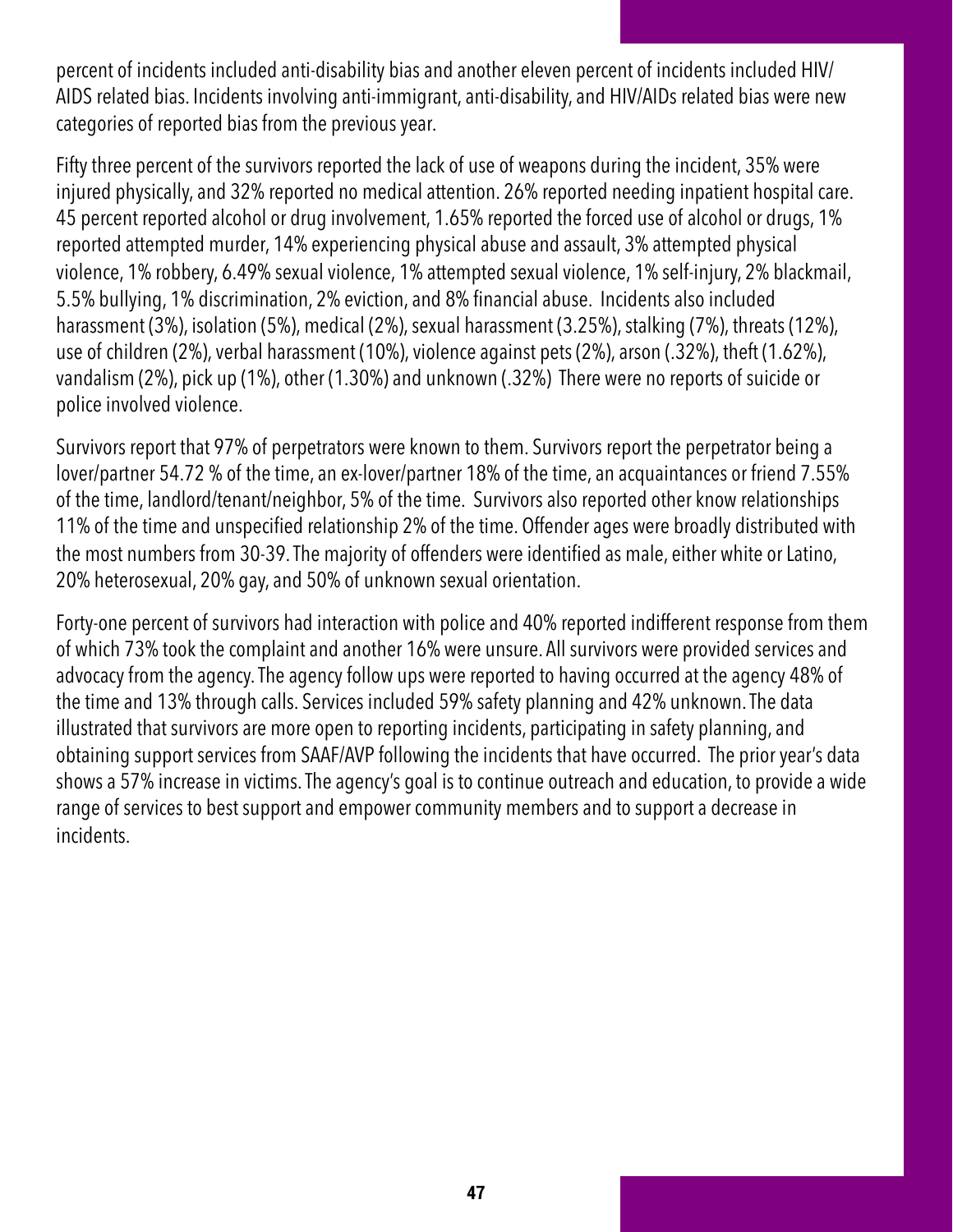## **Safespace Anti-Violence Program With the Pride Center of Vermont**

*Burlington, Vermont* 

The SafeSpace Program through the Pride Center of Vermont strives to end physical, emotional, and hate-



#### **Graph 22: Sought Protection Order? (SafeSpace)**

based violence in the lives of LGBTQH+ people. SafeSpace recognizes and responds to the specific needs of our LGBTQH+ community members and provides advocacy and services in ways that affirm the broad spectrum of sexual and gender identities.

SafeSpace recognizes the myriad ways in which homophobia, biphobia, and transphobia obstruct LGBTQH+ individuals from disclosing incidents of violence and abuse and from accessing services. In recognizing these barriers, the SafeSpace Program endeavors to be both intentional and proactive in responding to and meeting the distinct and communal needs of the LGBTQH+ survivors we serve.

The SafeSpace Program is one of several central programs housed within the Pride Center of Vermont. The Pride Center of Vermont is a non-profit organization that serves the Vermont LGBTQH+ community through wellness, social, and advocacybased outreach and programming.

The SafeSpace Program offers advocacy, accompaniment, and outreach on behalf of LGBTQH+ people at the intersections of sexual, domestic, intimate partner, and hate violence.

SafeSpace offers a warm-line for crisis intervention, emotional support, and direct services; organizes a LGBTQH support group for survivors of violence; and fosters an array of inter-organizational collaborations around intersections of identity.

In addition, the program offers a series of trainings for greater safety and cultural competency for people interacting with and serving members of our LGBTQH+ community.

## **Safe Space Anti-Violence Project in 2016**

A comparison of data on intimate partner violence from 2015 to 2016 illuminates several compelling factors and changes that impact the current reality and future vision of the SafeSpace Program. In particular, data about the extent to which the survivors we serve interact with the police and the number of protection orders sought and granted offer important context to our work. Reflecting on these data points allows us to understand the impact of our past initiatives and also provides guidance for our future work.

#### **Graph 23: Survivors Went to Police? (SafeSpace)**

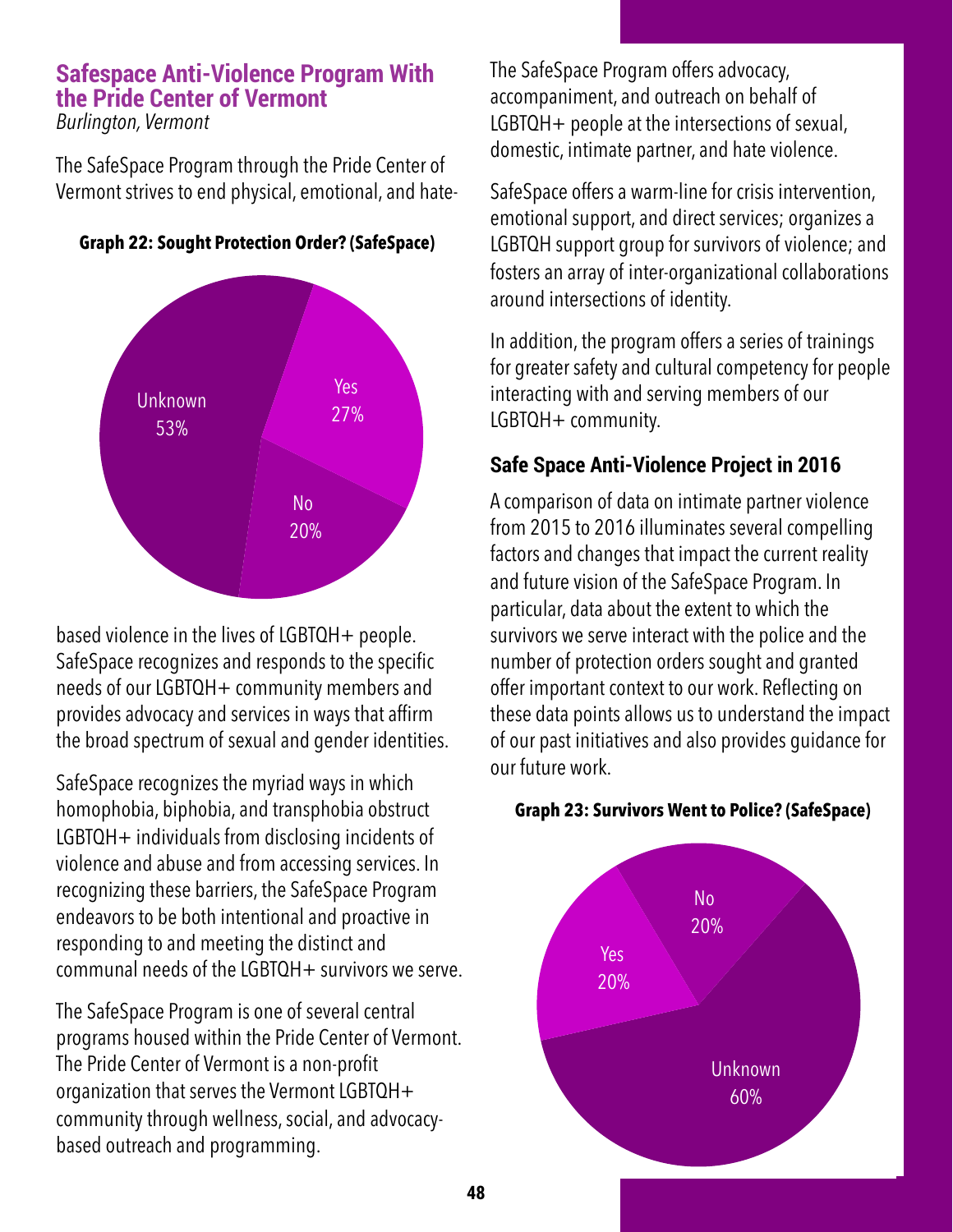From 2015 to 2016, the number of our clients impacted by intimate partner violence who went to the police increased from 16% to 27% (from 3 to 4). We strive to ensure that survivors are aware of as many options available to them as possible; this includes an awareness of avenues through the criminal and legal justice systems. Simultaneously,

we acknowledge and affirm the many valid reasons our community members may be distrustful or hesitant of involving law enforcement.

As such, we actively cultivate a relationship with law enforcement to educate and to mitigate current barriers to survivor justice. This year, we began a

series of trainings with the Vermont State Police Department to better respect people who are transgender and non-binary.

We were featured in our local paper for these trainings, which increased visibility of our partnership across the state. Consequently, the Director of Fair and Impartial Policing now offers to meet with survivors personally and/or to come to the Pride Center with one of our advocates when needed to ensure that LGBTQH+ survivors feel supported and safe as they navigate the criminal process.

Our partnership with law enforcement and our open acknowledgement of barriers survivors face manifests in our increased number of police involvement and also in the openness of our community to pursuing protective orders (increase from 0 to 4).

Of those orders, the majority of them were granted (3 of 4). We hope to increase this number. The number of people seeking out law enforcement can be high or low; for us what matters is that survivors know they have the option and feel they can pursue that option safely, if desired.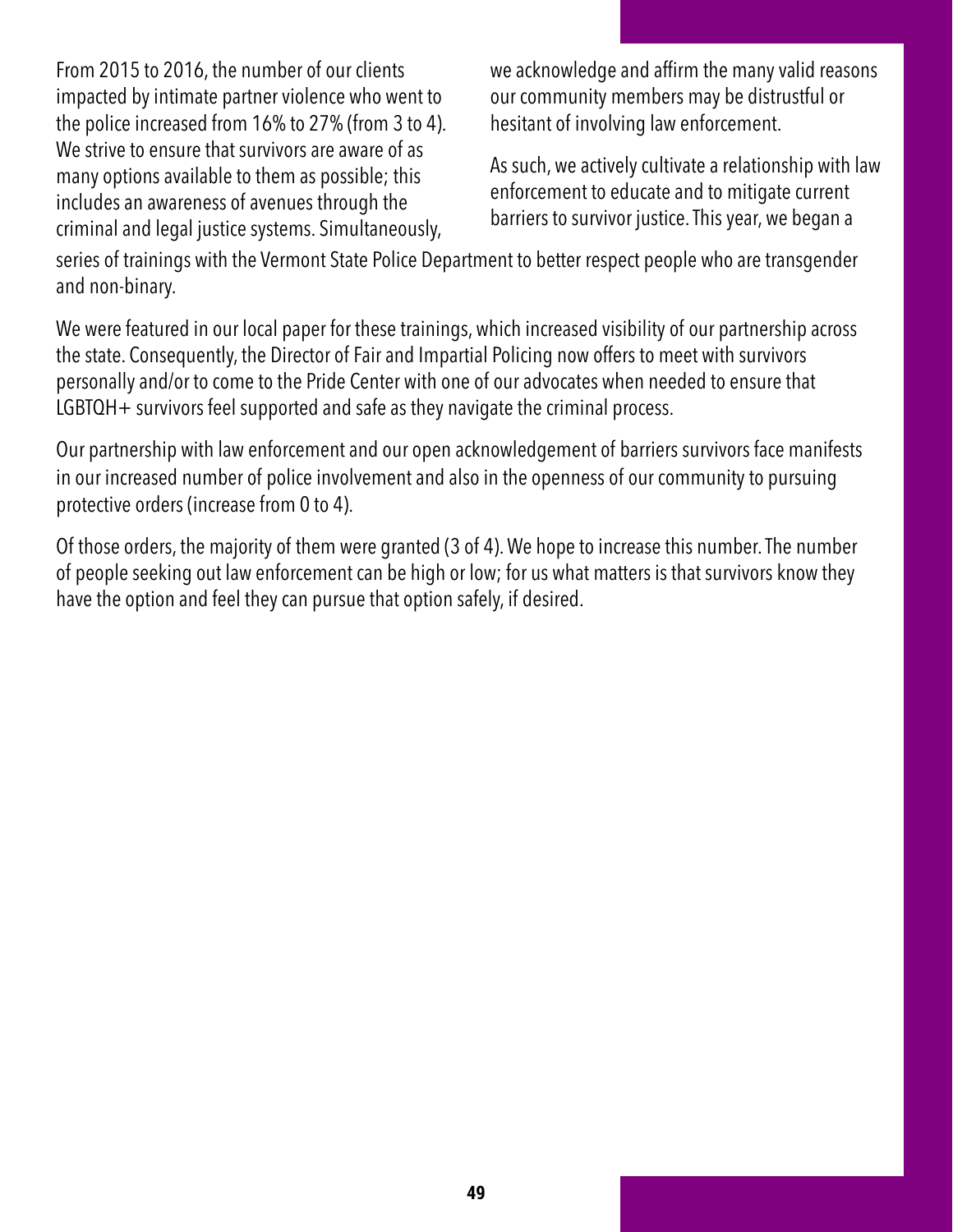## **The Network/ La Red (TNLR)**  *Boston, MA*

The Network/La Red is a survivor-led, social justice organization that works to end partner abuse in lesbian, gay, bisexual, queer, transgender, SM, and polyamorous communities. Rooted in antioppression principles, our work aims to create a world where all people are free from oppression. We strengthen our communities through organizing, education, and the provision of support services.



#### **Graph 24: Race/Ethnicity (TNLR)**

The Network/La Red has been providing services since 1989. Our direct services include a 24/7 confidential hotline, advocacy, support group, and housing program. Our outreach, education, and organizing branch of the organization provides trainings and technical assistance while also engaging with local and nationwide community organizing efforts to strengthen our communities and work to end oppression.

## **The Network/La Red in 2016**

The number of new survivors calling TNLR's hotline more than doubled in 2016. We worked with 459 new survivors in 2016, compared to 277 the previous year—an increase of 66%.

This increase is due, in part, to some noteworthy changes in TNLR's services and funding. In Spring 2016 our hotline official began operating 24 hours a day, 7 days a week. This enabled people to call at new hours and also made it easier for survivors in other parts of the country to access our services.

Overall, much of our data has remained consistent from 2015 to 2016, which reflects TNLR's longer term work with survivors and steady outreach effort. As part of our commitment to survivor-led, inclusive services, we rarely ask for demographic information unless it is relevant to ongoing advocacy. Instead, we allow people to self-identify to us as they feel comfortable. We never assume or report demographic information unless it is specifically given to us by a caller, which results in a large amount of "unknown" data points.

The overall distribution of gender data is also unclear because the reporting categories recently changed to reflect a more accurate range of people's identities. While it makes it difficult to compare data, we know from our work that we continue to provide services to a diversity of people in terms of gender, more so than many mainstream organizations given our mission to work in queer and trans communities.



#### **Graph 25: Gender Identity (TNLR)**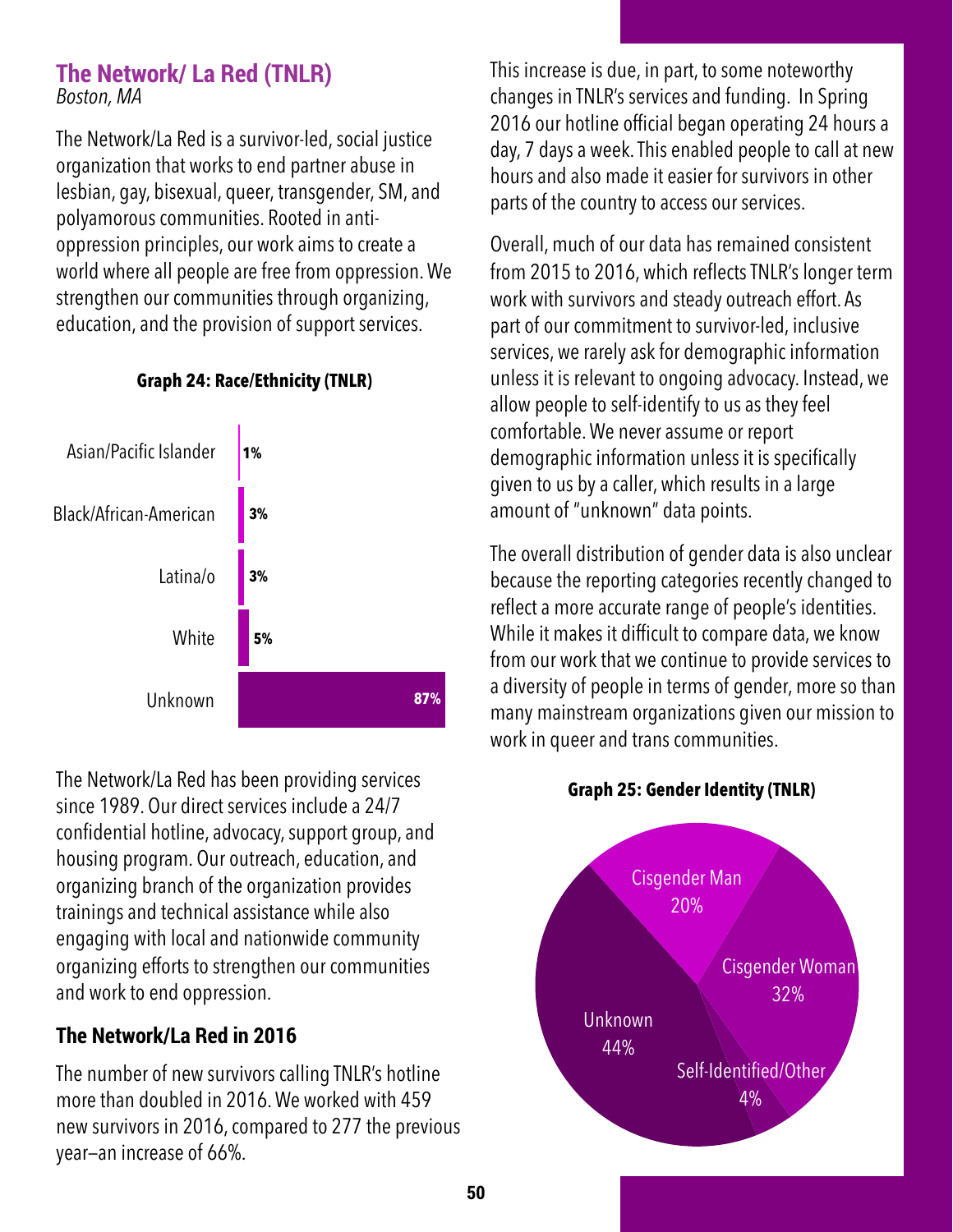Similarly, the sexual orientation of callers has remained mostly consistent, with a large majority of callers identifying with LGBQ+ sexualities. This year, of the number of callers whose sexualities were known, almost a quarter identified as heterosexual.

This could be because we also work with folks in polyamorous and/or SM communities, some of whom identify as straight but work with us given our understanding and support of survivors who are part of SM and poly communities. Our outreach efforts in these areas also connect us with survivors in these communities.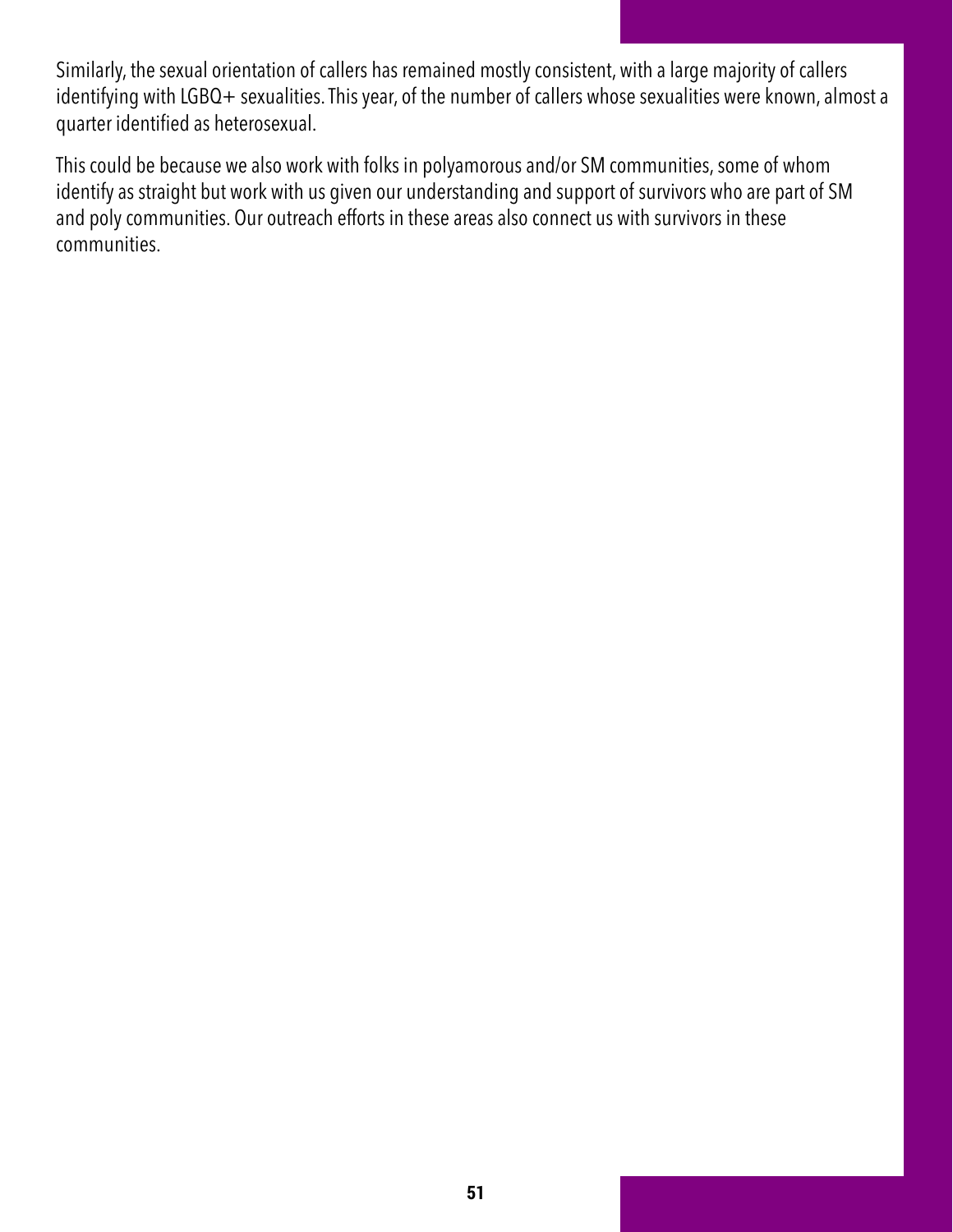## <span id="page-51-0"></span>**2016 LGTBQ AND HIV AFFECTED IPV HOMICIDE NARRATIVES**

The National Coalition of Anti-Violence Programs (NCAVP) presents this collection of stories of lesbian, gay, bisexual, transgender, queer (LGBTQ), and HIV-affected intimate partner violence (IPV) homicide victims in 2016 as a supplement to the annual intimate partner violence report.

This document provides a snapshot of IPV victims' experiences, and seeks to honor their memory. The report highlights the narratives of 15 known LGBTQ and HIV-affected IPV homicides in 2016. All stories listed here were selected by NCAVP member programs because they include information that indicates a strong likelihood that IPV either motivated or was related to the homicide. However, this list is not exhaustive as some homicides of LGBTQ and HIV-affected people may not have been documented because of misidentification of victims' sexual orientation or gender identity in media and other reports.

It is often difficult to assert victims' racial, ethnic, gender, or sexual orientation given the difficulty of finding accurate information in the media and other reports. NCAVP is cautious not report information on identities that has not been confirmed so as not to misidentify victims. NCAVP has provided all demographic information that we were able to confirm. Given that NCAVP's reports and other research shows a disproportionate impact of IPV on LGBTQ and HIV affected survivors of color and bisexual survivors, NCAVP hopes to find ways to collect data on the racial, ethnic, and sexual orientation identities of homicide victims in a way that provide accurate information and honors victims in all of their identities.

While honoring the memory of the victims, NCAVP would like to note many of these homicides are the culmination of complicated and nuanced forms of violence. To not consider self-defense within the framework of the homicide narratives is to not fully understand the complexities of IPV, and the desperation and isolation that may drive a survivor to commit physical violence.

NCAVP wrote these narratives using information from media outlets, family and friends, and local NCAVP members. NCAVP is not responsible for the complete accuracy of these narratives and the specific details pertinent to allegations, police investigations, and criminal trials. These narratives illustrate the need for the existence and expansion of LGBTQ and HIV-affected anti-violence programs. If you are interested in starting an anti-violence program, becoming a member of the National Coalition of Anti-Violence Programs, or if you would like more information, contact NCAVP at info@ncavp. org or 212.714.1184.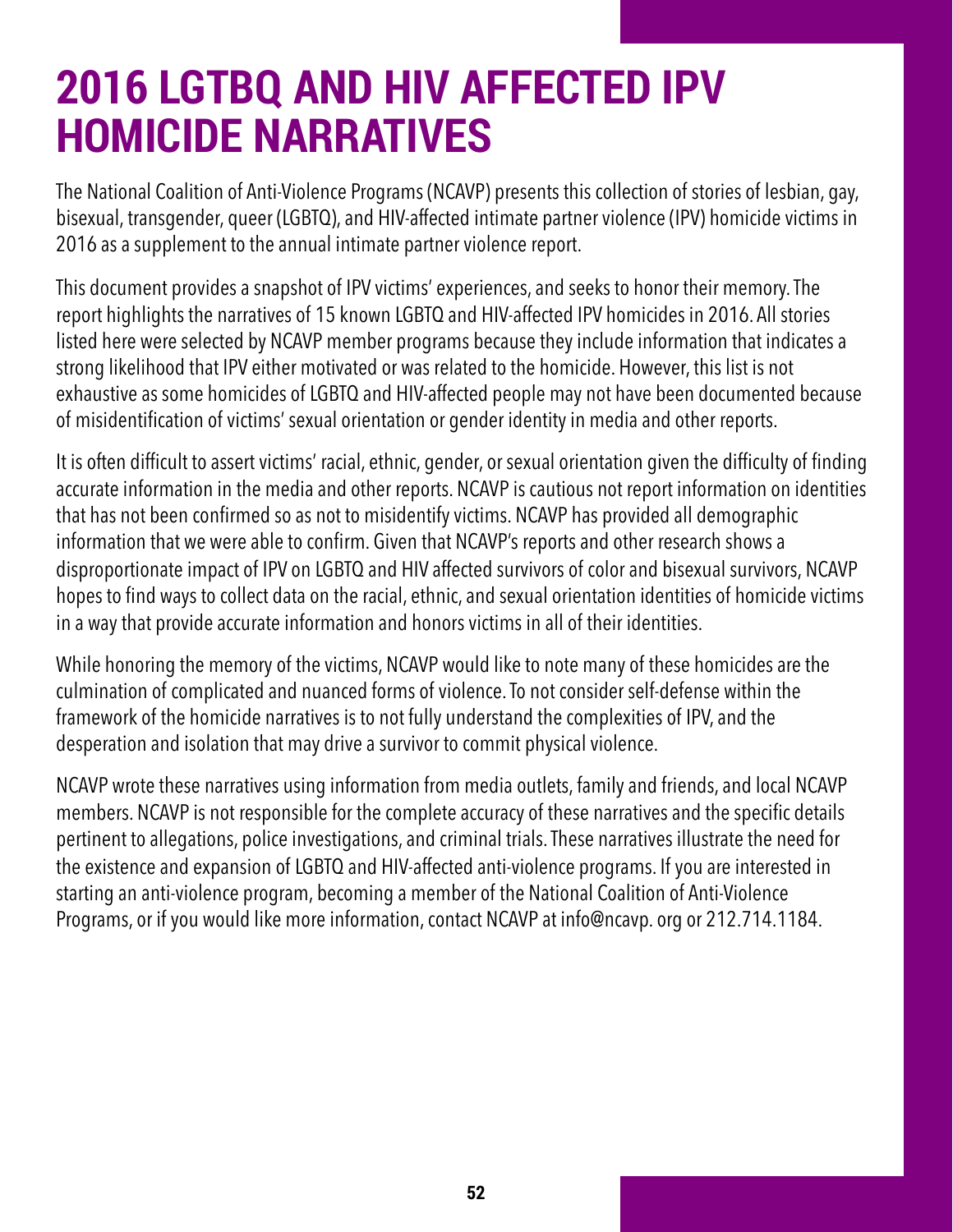## **2016 IPV Homicide Narratives**

## **Alphonzo Guinyard, 26, Black cisgender man**  *Chicago, IL*

Alphonzo Guinyard was killed on January 24th, 2016 in Chicago, Illinois. According to local media reports, Guinyard was stabbed to death by his boyfriend, Clifton Hooker, during an escalating argument about their relationship. According to an Instagram tribute for Guinyard, he was working at Macy's while pursuing modeling at the time of his death. The tribute states, "Alphonzo was a friend, son, cousin and so much more. He went to the big city to chase his dream of modeling, acting and performing. His life was taken in the cruelest way possible by someone he trusted. Deepest sympathies to his mother, family and friends on his passing."

## **Joshua Adam Sisson, 30, White cisgender man**

*San Diego, CA* 

Joshua Adam Sisson was killed on January 1st, 2016 in San Diego, California at Mercy Gardens, a lowincome residential facility for individuals with disabilities. According to media reports, police responding to a domestic dispute shot and killed Sisson who had allegedly held a knife to his boyfriend's throat earlier that day. Police sources speaking with the local press state that the alleged offender was shot when he did not comply with orders to drop the knife, and then moved aggressively towards the officer.

## **May Kieu, 15, Asian cisgender woman**  *Glendale, AZ*

May Kieu was killed in a homicide-suicide which occurred on Friday, February 12, 2016 in Glendale, Arizona. According to media reports, May Kieu and Dorothy Dutiel, two 15-year-old sophomores at Independence High School (HIS) who were in a relationship, were found dead from gunshot wounds

on school grounds. Duteil is believed to have shot Kieu before killing herself, because she believed that Kieu wanted to end their romantic relationship. Following this tragic incident, students and faculty at the school held a candlelight vigil. Friends and classmates left messages on a memorial page including, "May was an amazing girl. She was incredibly kind and sweet to all. She had an awesome voice as well. Words cannot describe how much we all miss her at IHS."

## **Christopher Hardy, 30, Black cisgender man**  *Cleveland, OH*

Christopher Hardy was killed on March 1st, 2017 in Cleveland, Ohio. According to media reports, George Rauls called 911 to say he was killing his boyfriend, Hardy. Rauls was arrested and charged with Hardy's homicide. Local NCAVP member program BRAVO raised awareness of this homicide and offered support to the local communities affected by this violence. "We at BRAVO are saddened to learn of the most recent incident involving intimate partner violence, and offer our heartfelt condolences and support to Christopher's family, friends and community," said Aaron Eckhardt of BRAVO, in memory of Hardy.

#### **Kamel Millhouse, 26, Black cisgender man**  *Staten Island, New York*

Kamel Millhouse was fatally stabbed in Staten Island, New York on March 4, 2016, following a domestic dispute with his partner, Antonio Bohanna, a Black transgender woman. Though early media reports initially misgendered Bohanna and depicted her as the aggressor, later reports indicate that Millhouse's stabbing was not intended to be fatal and was likely done in self-defense. According to media interviews, Bohanna had previously sought assistance for safety planning around intimate partner violence, prior to the fatal stabbing, and it was not her intention to kill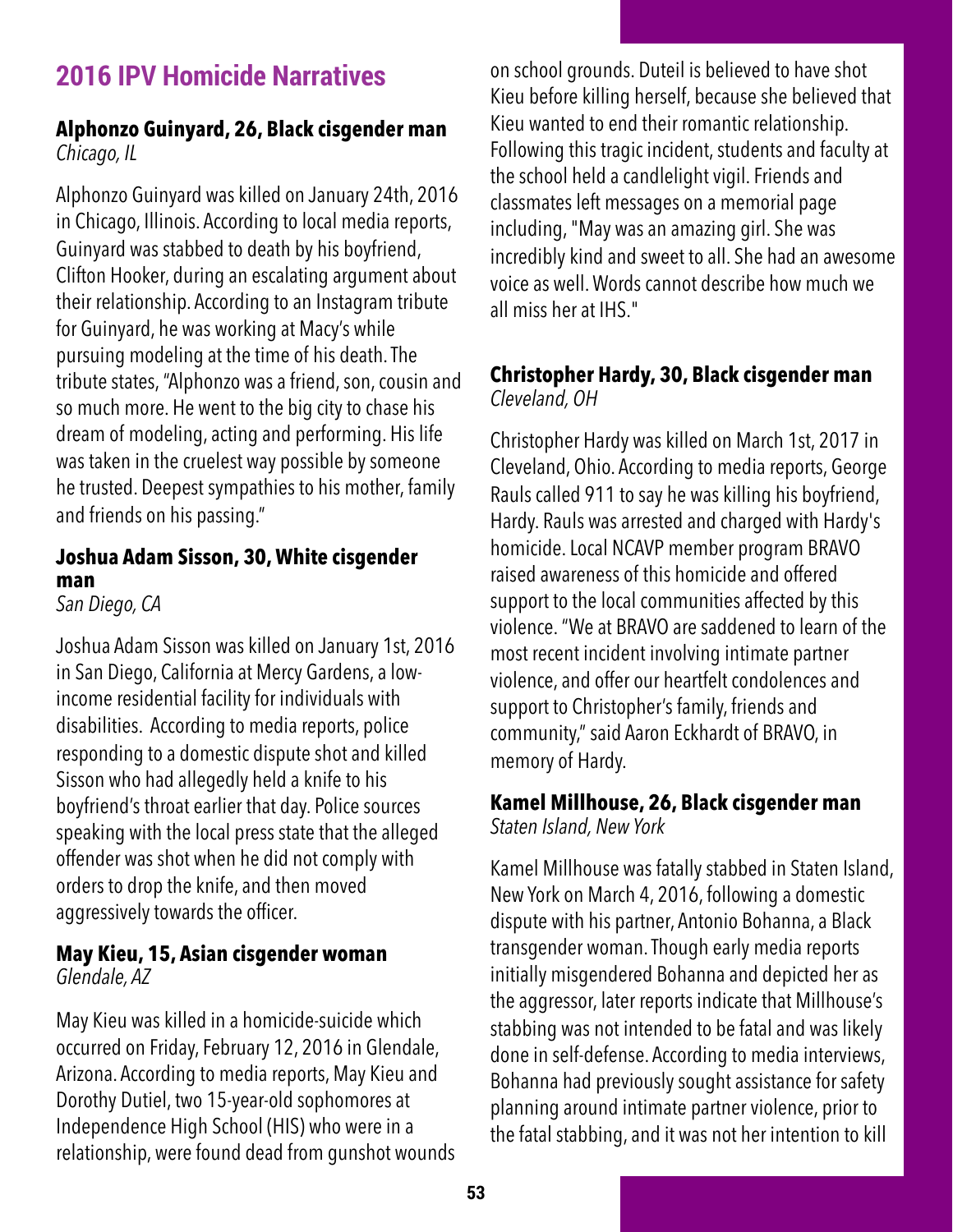him. Bohanna plead guilty to manslaughter, and was incarcerated for a year in connection with Millhouse's death.

## **Quartney Davia Dawsonn-Yochum, 32, transgender woman**

*Los Angeles, CA* 

Quartney Davia Dawsonn-Yochum was killed in Los Angeles, California on March 22, 2016. According to media reports, Dawsonn-Yochum was shot to death by an ex-partner who has been arrested. The Los Angeles LGBT Center spoke out about Quartney's death, and provided information and support to the community about intimate partner violence. Friends held a memorial for Dawsonn-Yochum following her death, and another memorial one year later. Her Facebook wall continues to be filled with friends and family leaving messages of love.

## **Louis Piper, 61, White cisgender man**  *Miami, FL*

Louis Piper was found dead on Wednesday, April 6, 2016, in Miami, Florida. According to media reports, he was discovered in the South Beach Condo that he shared with Jonathan Alonso, a partner from whom he may have been estranged. Alonso has been arrested and charged with first-degree murder in connection with Piper's death. Local papers report that Piper had a restraining order against Alonso in the past, and had also previously filed legal papers trying to evict him from his condo. Piper worked at Bayview Asset Management for more than a decade, and his co-workers spoke out saying that he was well liked and respected, and that they were struggling with his loss.

## **Toni Cox, 22, Black gender non-conforming person**

*Brooklyn, NY* 

Toni Cox was killed in Prospect Lefferts Gardens, Brooklyn May 14th, 2016. According to media reports, Cox was stabbed to death by their girlfriend's ex-husband, Alwasi Tyson, who was upset about their relationship. Toni was identified as a cisgender woman in the media, however, in doing outreach and advocacy around Cox's homicide the New York City Anti-Violence project learned that they likely identified as gender non-conforming. Cox had very recently moved from Baltimore to Brooklyn and was working in maintenance at the time of their death. Cox's father and neighbors spoke out in the press, expressing disbelief and sorrow.

### **John W. Williams, 72, White cisgender man**  *Salt Lake City, UT*

John W. Williams was killed on Sunday, May 22nd, 2016, in Salt Lake City, Utah. According to local media reports, Williams was found dead in his home, and Williams' estranged husband, Craig A. Crawford, 47, was been arrested and charged in connection with his homicide. Williams was the owner of a large restaurant company called Gastronomy, and was loved and respected as a business and civic leader in Salt Lake City. A memorial was held in his honor, attended by Williams' family, LGBT community members, and Salt Lake business and government leaders. David Williams remembered his older brother's tremendous generosity and support at the memorial saying, "John carried me early and throughout my life." Williams' obituary reflected his lifelong passion for the restaurant industry stating, "In lieu of flowers, please leave an extra generous tip for your restaurant server."

### **Frank Rogers, 48, White cisgender man**  *Los Angeles, CA*

Frank Rogers was killed on July 8th, 2016, in Los Angeles, California at the home for sober living where Rogers resided. According to local media reports, Rogers' on-again, off-again boyfriend, Nicholas James Bowling, was arrested and charged with his homicide in what police called a domestic dispute. Rogers was a well loved and respected